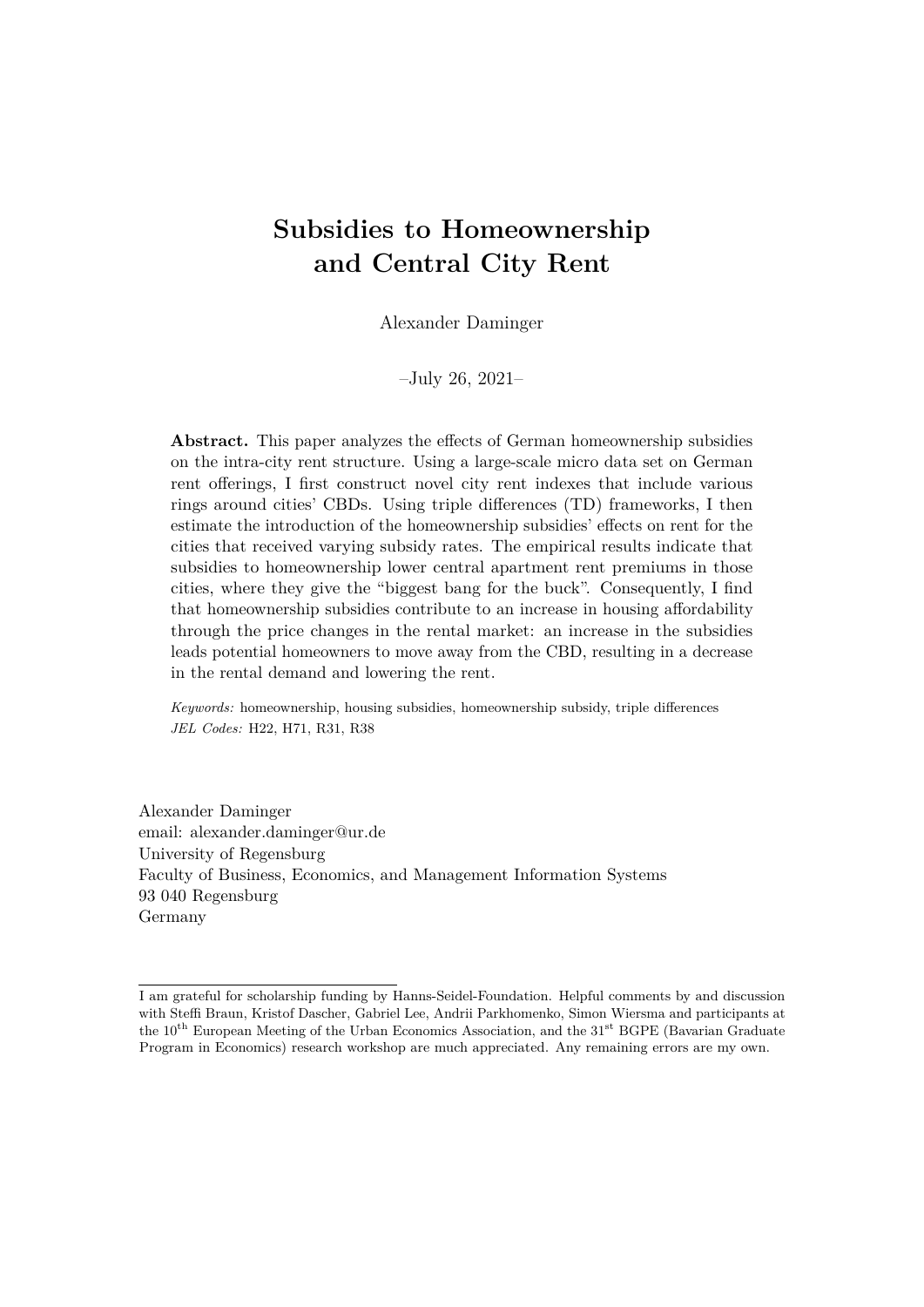### **1 Introduction**

Surging rents and house prices in German cities have urged politicians to think about political countermeasures. Among calls for controlling rent or regulating housing companies, the focus also shifted to promoting owner-occupied housing. With its previous homeownership subsidy ("Eigenheimzulage") repealed in 2006, Germany revived its subsidies to homeownership in 2018. First-time homeowners–the targeted group of this homeownership subsidy–change their tenure from renting to owning, inducing a negative demand shock in rental housing markets. Tenure is closely linked to location, with rental housing almost exclusively located in apartments in multi-family houses, and thus near the city center. This paper provides an empirical test to the hypothesis that homeownership subsidies reduce demand for rental housing in central areas and thus reduce central apartment rents.

More specifically, I contribute to the literature in two ways. First, to the best of my knowledge, this paper is the first to analyze the effects of a lump sum homeownership subsidy on rents. Second, I construct a data set of the spatial structure of intra-city rents using a large micro-data set on apartment advertisements in 105 major German cities. I identify the subsidy's effects on cities' spatial rent structure by exploiting its design, which neither differentiated across cities nor across size nor across characteristics of the property. Although nominally solely depending on the number of children of the subsidy receiver, in real terms, it benefited prospective owner-occupiers in more affordable cities most, drawing them from central rental to peripheral owner-occupied housing. The results of several triple difference (TD) comparisons, exploiting variation in timing, intra-city apartment location, and inter-city levels of affordability, indicate that central city rent premium significantly fell with subsidy introduction.

Homeowners predominantly occupy single and two-family houses, and those tend to be outside a city center.<sup>[1](#page-1-0)</sup> Subsides to homeownership thus induce population flows from (central) rental to (peripheral) owner-occupied housing, as documented in Daminger and Dascher  $(2020)^2$  $(2020)^2$  $(2020)^2$ . Their paper analyzes intra-city population flows in the wake of

<span id="page-1-0"></span><sup>&</sup>lt;sup>1</sup>Hilber [\(2007\)](#page-45-0) finds that a detached house is substantially more likely to be owner-occupied than an apartment in a multi-family building. Ahlfeldt and Maennig [\(2015\)](#page-44-1) document that close to 80% of oneand two-family houses are owner-occupied.

<span id="page-1-1"></span><sup>&</sup>lt;sup>2</sup>And this is also true for the specific subsidy under review in this paper: According to an interim status report, until May 2020 (i.e. after roughly 4/5 of the planned program duration) close to 85% of all subsidy applications were for the purchase or construction of houses with the small remainder being applications for apartments.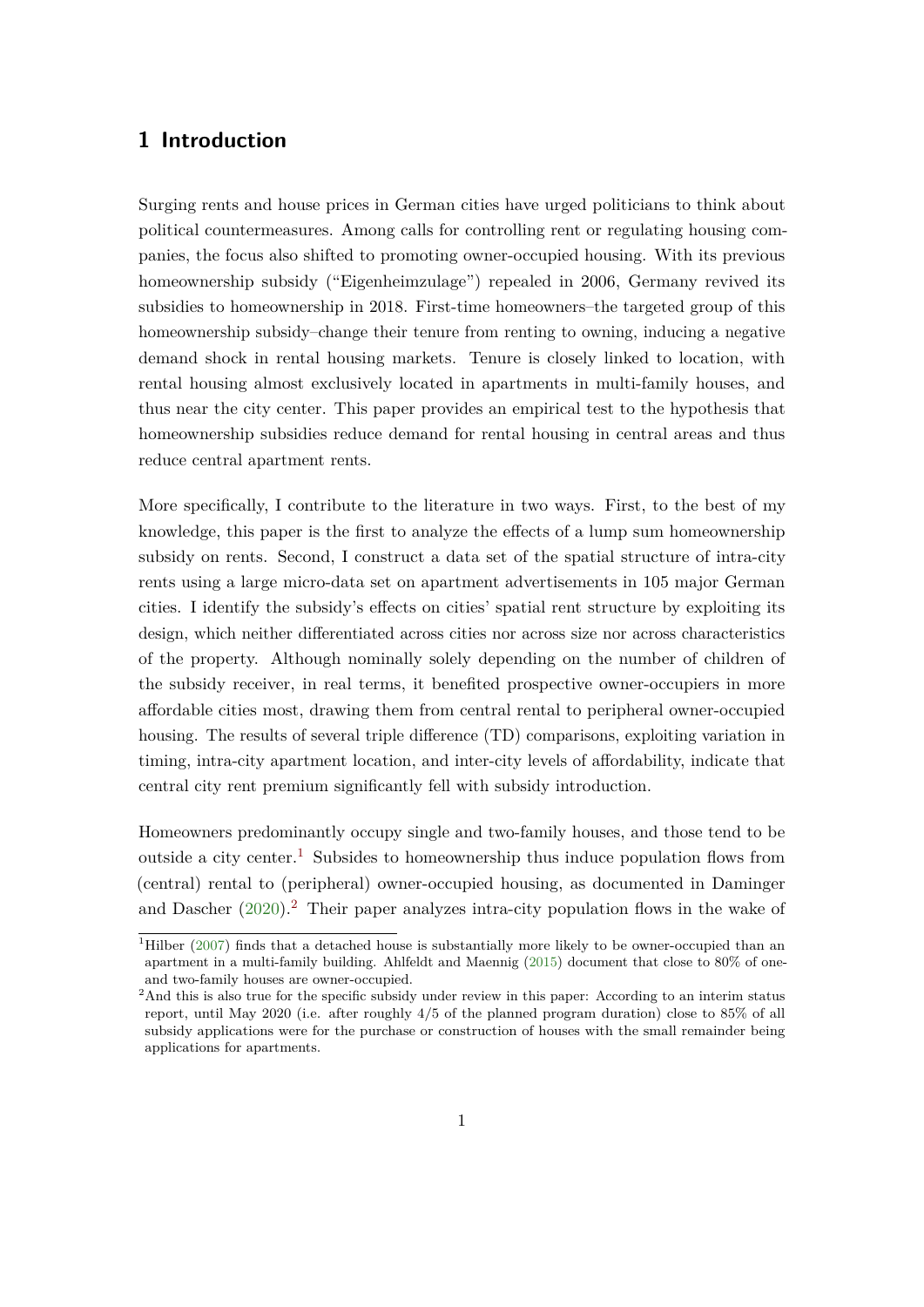<span id="page-2-1"></span>

Berlin, 2009-2019

Halle, 2009-2019

Figure 1: Rent Index Differential in Rings

Note: This figure has the ring rent index differential between Q3-2009 and Q3-2019 for the city of Berlin on the left and the city of Halle an der Saale on the right. Every bar has the rent differential (y-axis) as a function of the distance to the city center (x-axis). While central rings (orange) apartment rent growth overshadowed that of decentral rings in Berlin, this was not the case for, the substantially smaller and more affordable, city of Halle an der Saale. Source: Author's calculations.

a similar subsidy's removal and finds that the removal steers people to live in the city center, contributing to a "central living renaissance". This paper follows up the analysis and documents changes in the spatial rent structure in the wake of a homeownership subsidy introduction. As new owner-occupiers at the peripheries have been city-center renters before, their move into homeownership corresponds to a negative demand shock in central rental markets.

Baum-Snow and Han [\(2021\)](#page-44-2) find that the housing supply elasticity is lowest near the city center and increases monotonically with distance to the center, meaning that in positive demand shocks, housing in central areas cannot be added swiftly enough and results in price rather than quantity changes. In negative demand shocks however housing can, at least in the short term, not simply be demolished, resulting in a supply curve that is "kinked downwards" (Glaeser and Gyourko [2005\)](#page-45-1). Consequently, negative demand shocks– which I suspect the homeownership subsidy to trigger in central rental markets–will result in higher vacancies and lower (housing service) prices, i.e. rents.<sup>[3](#page-2-0)</sup>

[Figure 1](#page-2-1) visualizes rent development in city rings over time for two selected cities, Berlin on the left and the (substantially smaller, more affordable) city of Halle in the German

<span id="page-2-0"></span><sup>&</sup>lt;sup>3</sup>As only prospective owner-occupiers without prior real estate ownership in Germany are eligible for the subsidy, they truly must have been renters before.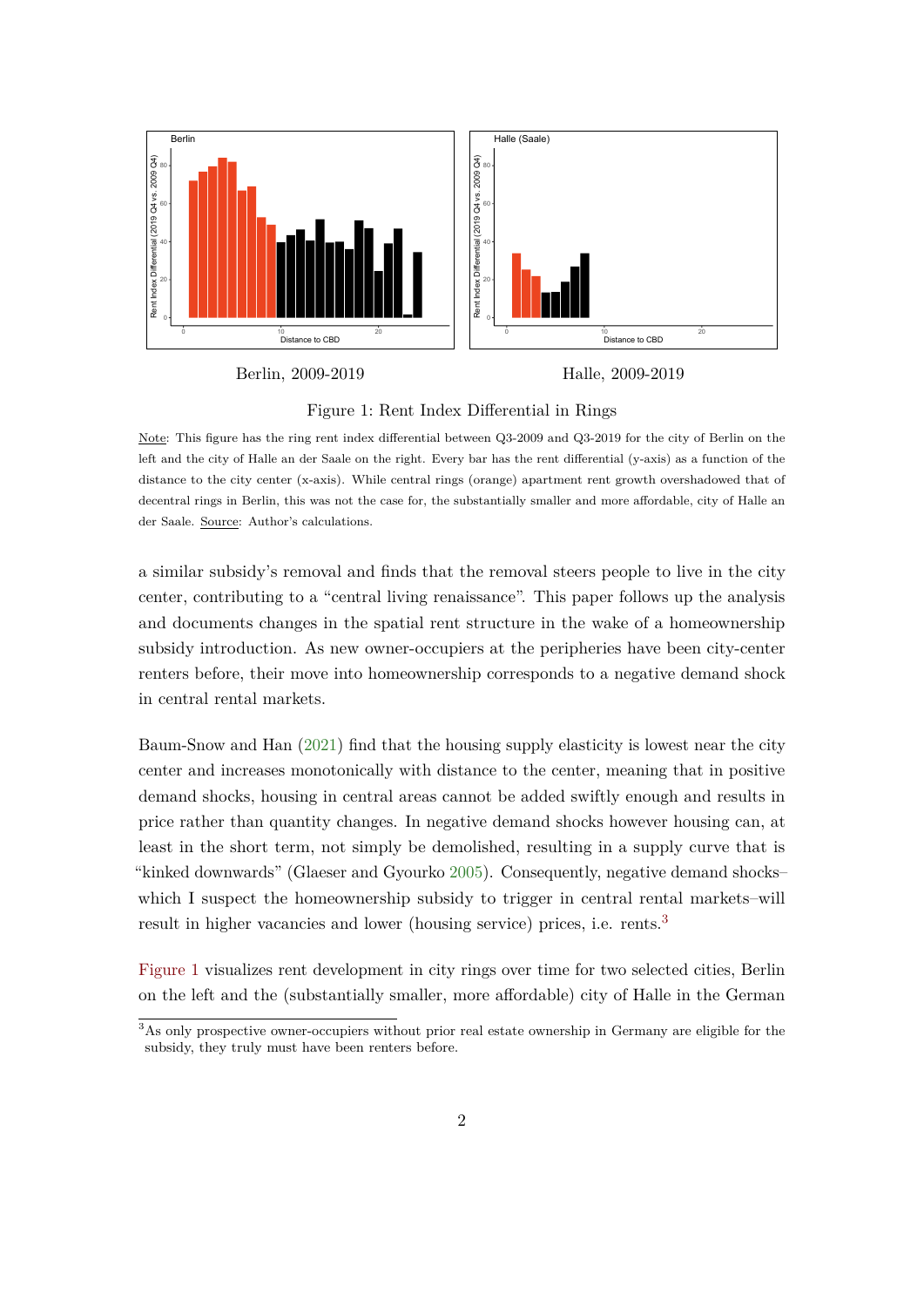state of Saxony-Anhalt on the right. Each bar represents the rent index differential between 2009 Q4 and 2019 Q4 (and thus enveloping policy introduction in 2018 Q3) for a concentric [j, j+1)-km ring around the respective city's CBD. Bars in red belong to central while those in black belong to peripheral rings.<sup>[4](#page-3-0)</sup> The figure not only reveals that, compared to each city ring's respective baseline rent in 2009 Q4, Berlin experienced significantly larger increases in rents. It also shows that, while the biggest rent increases in expensive Berlin had to be endured by new tenants in central apartments, more affordable Halle saw this high rent increases not exclusively in the city's center. While renters wanting to live in Berlin's center rather than at its outskirts clearly had to pay an increasing premium for that location choice, this does not apply to the same extent in Halle. This advantage (and its development) of central rents over peripheral rents can be paraphrased as "central rent premium" (development), and exploring it in the course of subsidy introduction is the main subject of this paper.

The differing central rent premium development by city affordability is not restricted only to these two example cities in [Figure 1](#page-2-1) but can be identified as a pattern in the whole sample of cities. Subsidy amount is tied to the number of children and is thus fixed in nominal terms, but of course not in real terms. Families in affordable cities benefit more than their counterparts in expensive cities, where the subsidy in real terms is just a "drop in the bucket". Affordable cities' families use the subsidy to move into their owner-occupied home at the outskirts, lowering demand for (predominantly central) rental apartments and thus this segment's rents. What this paper now argues is that, had federal government not introduced the homeownership subsidy, affordable cities' central rent premium developments would have followed the same pattern as that of their expensive peers. Halle's central apartment rent increase thus would have greatly outpaced its peripheral rent increases, similar to Berlin's development. In my regression analyses, controlling for many other (partly unobservable) factors that drive rental markets, I find that the central rent premium of affordable cities, compared with their expensive peers, rises *less* strongly with subsidy introduction. In that sense, subsidy introduction *dampened* central rent premium surge in affordable cities while expensive cities have not experienced a similar relief.

This paper contributes to two distinct strands of the literature: Previous work that deals with the effects of housing subsidies on prices by e.g. Sommer and Sullivan [\(2018\)](#page-46-0), Davis [\(2019\)](#page-44-3) or Hilber and Turner [\(2014\)](#page-45-2) shows that subsidizing homeownership through

<span id="page-3-0"></span> $4$ <sub>Here, central rings</sub> are defined as rings within the first third of all of a city's rings.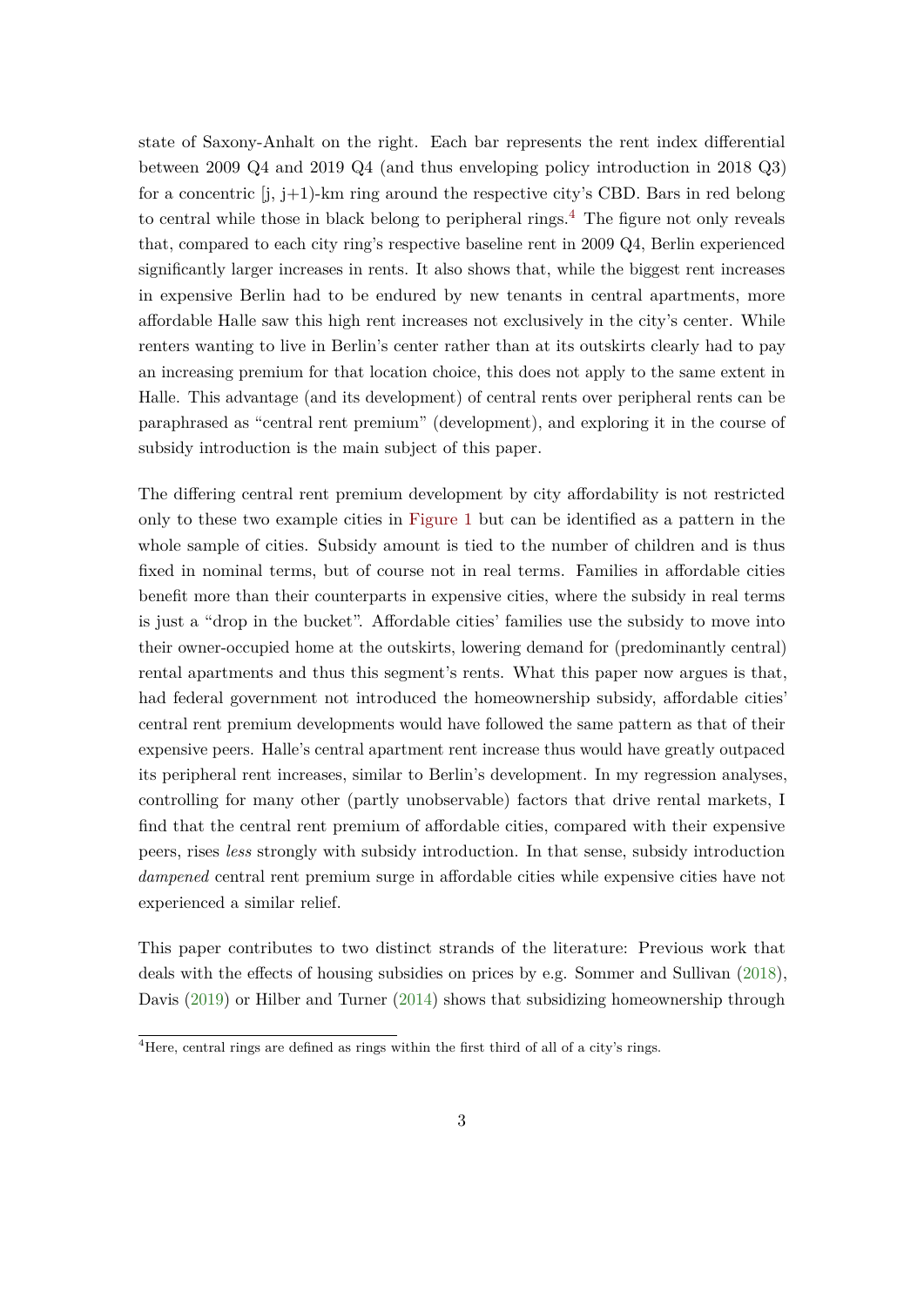the tax code might result in rising house prices, with Carozzi et al. [\(2020\)](#page-44-4) or Krolage [\(2020\)](#page-46-1) finding the same for direct homeownership subsidies. Effects of rental subsidies on apartment rents are studied by Eerola and Lyytikäinen [\(2021\)](#page-44-5), Gibbons and Manning [\(2006\)](#page-45-3) or Eriksen and Ross [\(2015\)](#page-45-4). They find substantial subsidy capitalization in rents. Braakmann and McDonald [\(2020\)](#page-44-6) study the effect of rental subsidies on house prices with the same result of subsidy capitalization in prices. This paper attempts to fill a gap in this literature by analyzing the impact of lump sum *homeownership* subsidies on *rents*. But it also adds to the literature dealing with homeownership subsidies' spatial implications, such as Muth [\(1967\)](#page-46-2), Glaeser [\(2011\)](#page-45-5) or Daminger and Dascher [\(2020\)](#page-44-0). If, as this strand argues, subsidies to homeownership contribute to suburban living, these population ("goods") shifts should also translate into shifts in associated (relative) market prices.

Additionally, this contribution seeks to complement the literature that deals with housing supply's price and rent implications. Mense [\(2021\)](#page-46-3) shows that total new housing supply, i.e. housing for both tenure types, reduces rents throughout the rent distribution. Germany's subsidy provided a link between the two tenures by incentivizing moves from rental to owner-occupied housing. And although both new and existing owner-occupied housing units have been subsidized, a substantial portion of the subsidy has been used to build new housing units. Through this filtering mechanism from rental to owner-occupied housing, the subsidy has relieved pressure on rental markets by encouraging a move to owner-occupied homes.

The paper has six sections. Section [2](#page-5-0) introduces the subsidy design. Section [3](#page-7-0) describes the empirical data, explains the construction of the panel of city-ring-quarter/year rent indexes and presents some graphic representations of intra-city rent development. Section [4](#page-13-0) turns to the empirical analysis, which identifies the subsidy introduction's effects on the spatial structure of city rents by exploiting different treatment intensities by city affordability. Section [5](#page-21-0) presents the results, finding that subsidy introduction dampened affordable cities' central rent premium growth. Section [6](#page-27-0) concludes and provides some policy implications.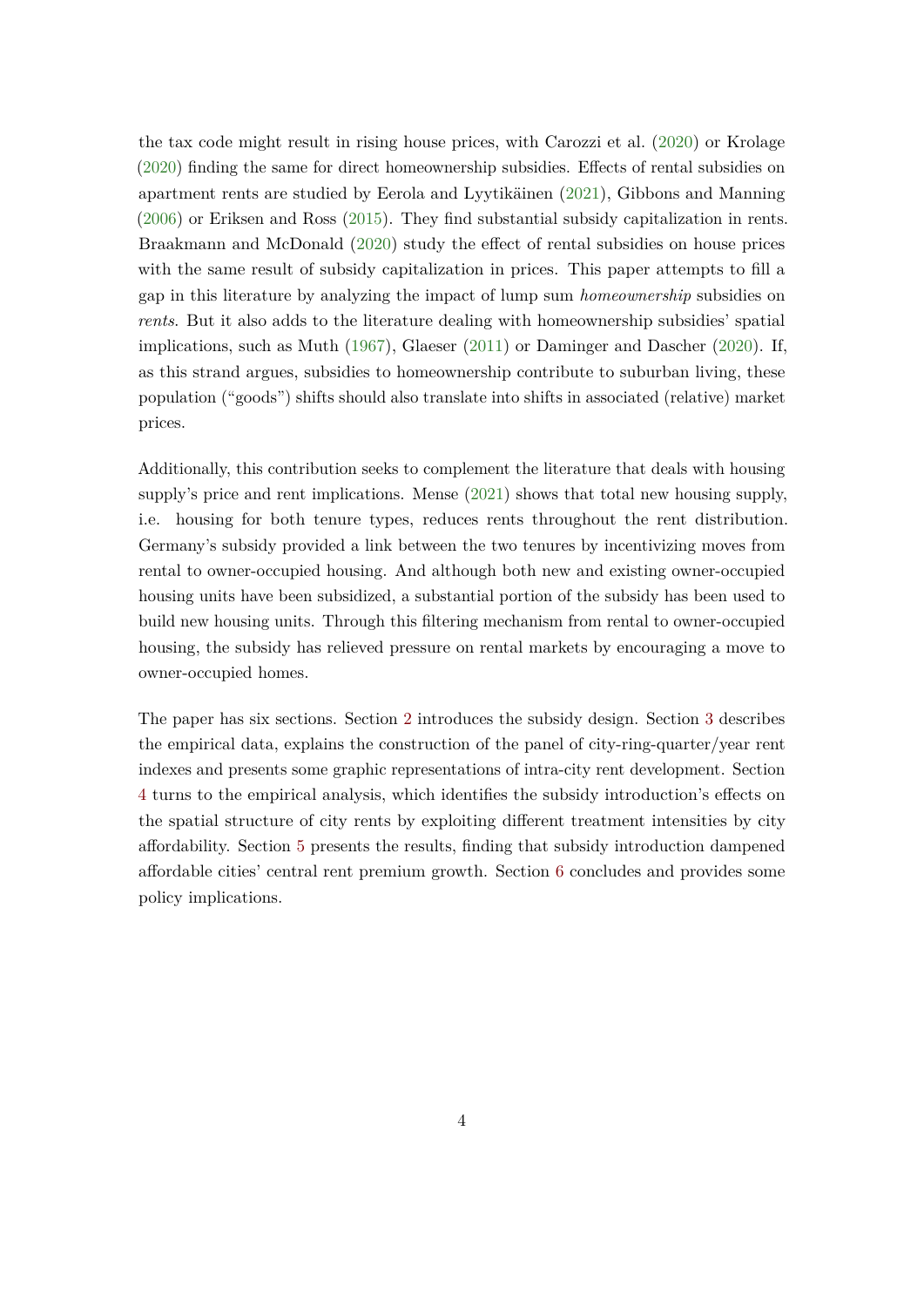### <span id="page-5-0"></span>**2 Context and Program Description**

Four phases in subsidizing homeownership can be distinguished in Germany post World War II: In a first phase (1949–1995), investments in owner-occupied housing were taxdeductible. Phase 2 (1996–2005) consisted of a direct subsidy for purchasing or constructing owner-occupied housing (*Eigenheimzulage* or EZ for short). The EZ was repealed at the end of 2005 without replacement. In the following twelve years (2006–2017), the third phase, there was no distinct federal policy to promote homeownership. In 2018, a new support program (*Baukindergeld*, or BK for short) was introduced, which pays out subsidies to households with children for the construction and purchase of owner-occupied housing.

This paper examines the transition from phase three to phase four, the introduction of BK in 2018. Table [1](#page-6-0) shows the main characteristics of the subsidy. All households with at least one child in custody are eligible. The taxable income of households with one child may not exceed  $\epsilon \neq 90,000$ , with this threshold being increased by  $\epsilon \neq 15,000$  with each additional child. The subsidy promotes the purchase of owner-occupied condos and houses, both newly built and existing.

On June 26, 2018, the coalition committee of the Federal Government agreed that the BK should be granted retroactively as of January 1, 2018 and until December 31, 2020. This meant that only properties for which the purchase agreement had been signed by December 31, 2020 or, in the case of new buildings, for which planning permission had been granted by this date, were eligible.<sup>[5](#page-5-1)</sup> On July 5, 2018, the German Bundestag passed the corresponding legislative resolution. Since September 18, 2018, applications can be submitted to *Kreditanstalt für Wiederaufbau (KfW)*, a German state-owned development bank. According to the KfW, applications can be submitted until December 31, 2023 at the latest. The BK represented a huge part of the federal subsidy budget: A total of just under  $\in 10$  billion is earmarked for the three-year program, while only around  $\in 5$  billion were planned for social housing construction in the entire legislative period (four years).

The individual subsidy amount is based solely on the number of children, with a (program total) amount of  $\epsilon$  12,000 being paid for each child in the household. The subsidy is not a one-time payment but is spread evenly over a period of ten years. The BK is,

<span id="page-5-1"></span><sup>5</sup>With the coronavirus outbreak delaying many building permit processes, this deadline has been extended to March 31, 2021.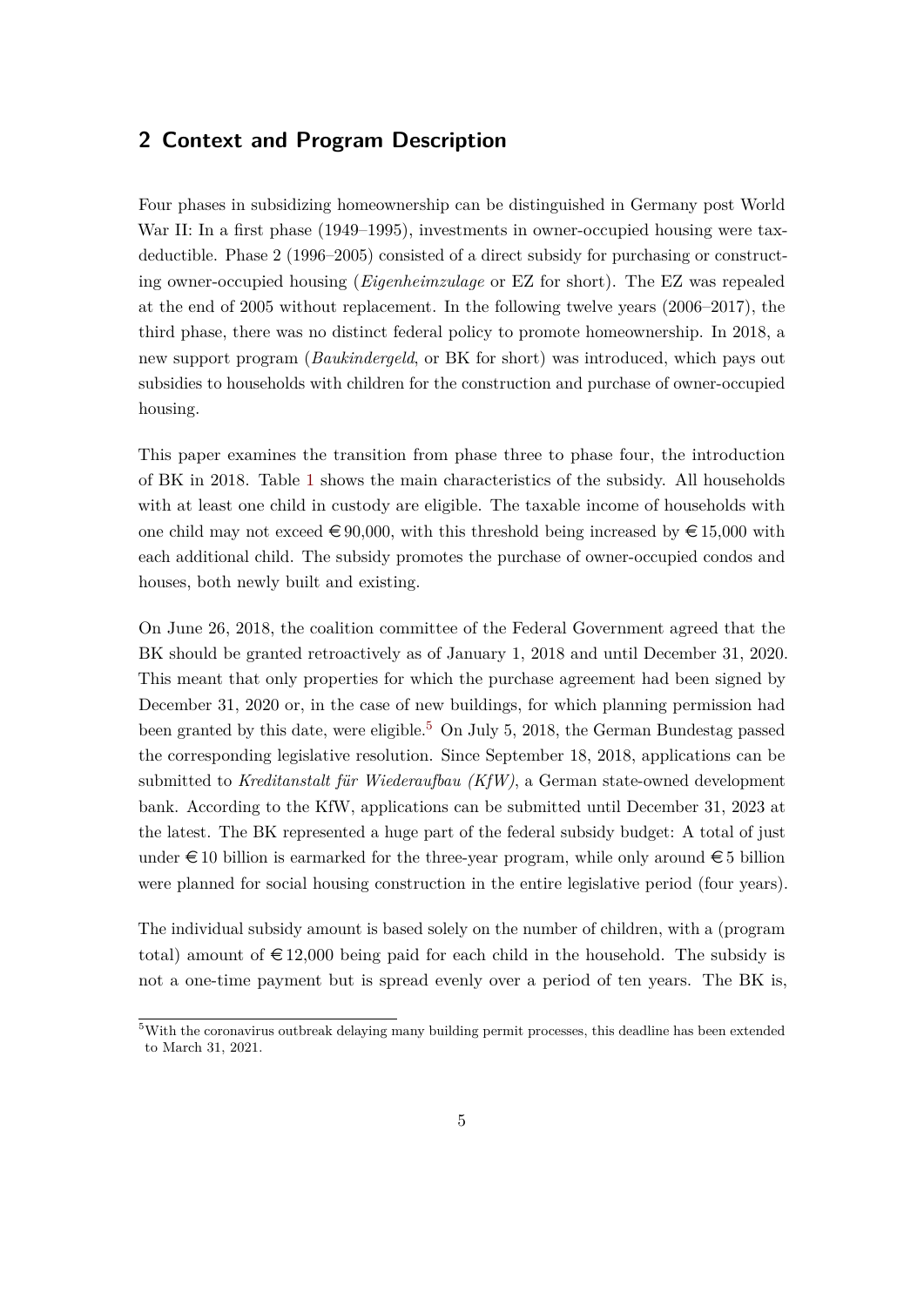<span id="page-6-0"></span>

| Beneficiary | Entitled beneficiary<br>Maximum taxable hh. income<br>Threshold increase per child       | Households with children<br>$\epsilon$ 90,000<br>€ 15,000                  |
|-------------|------------------------------------------------------------------------------------------|----------------------------------------------------------------------------|
| Object      | Subsidized property                                                                      | Owner-occupied housing<br>(house $\&$ condo / new $\&$ existing)           |
| Subsidy     | Funding start<br>Funding period<br>Assessment basis<br>Yearly subsidy amount (per child) | Year of move-in<br>9 subsequent years<br>Number of children<br>$\in$ 1,200 |

#### Table 1: Design of Baukindergeld (BK)

Note: This table has the features of Germany's homeownership subsidy called "Baukindergeld". The rather unique aspect of the subsidy is that it is solely tied to the number of children living in the household, handing out a total of  $\epsilon$ 12,000 per child over the course of ten years. Applications (and payments) were tied to actual occupancy of the owner-occupied housing, making it possible to submit the application only after moving in. Source: Kreditanstalt für Wiederaufbau (KfW).

in nominal terms, equally granted, i.e. irrespective of the location of the property. To illustrate the importance of the BK in financing homeownership, I take the example of a family with two children who is eligible for support. This family receives a subsidy of  $\epsilon$  24,000 for both, either the purchase of an existing property or the construction of a new home. If it purchases a property in an expensive city for e.g.  $\in 200,000$ , the share of the subsidy in investment costs is 12%. If, on the other hand, it buys a comparable property in an affordable city for half the price, the share of the subsidy is doubled, to 24%. This illustrates that, although the subsidy is the same in nominal terms everywhere, the real subsidy rate varies greatly with property price and hence a city's real estate affordability.[6](#page-6-1)

It should be emphasized that the application for BK was downstream and was only possible after the owner-occupied home was actually occupied. Thus, in the case of the purchase of existing housing, the move must have already taken place, while in the case of new construction, both construction and move-in must have taken place. While new construction naturally takes longer than simply moving into an existing home, both result in a negative demand shock to the rental housing market. Thus, the expectation is

<span id="page-6-1"></span><sup>&</sup>lt;sup>6</sup>As much as I would like to infer the spatial distribution of subsidy take-up, and thus the intensity of treatment, directly from micro data, these are not available to me.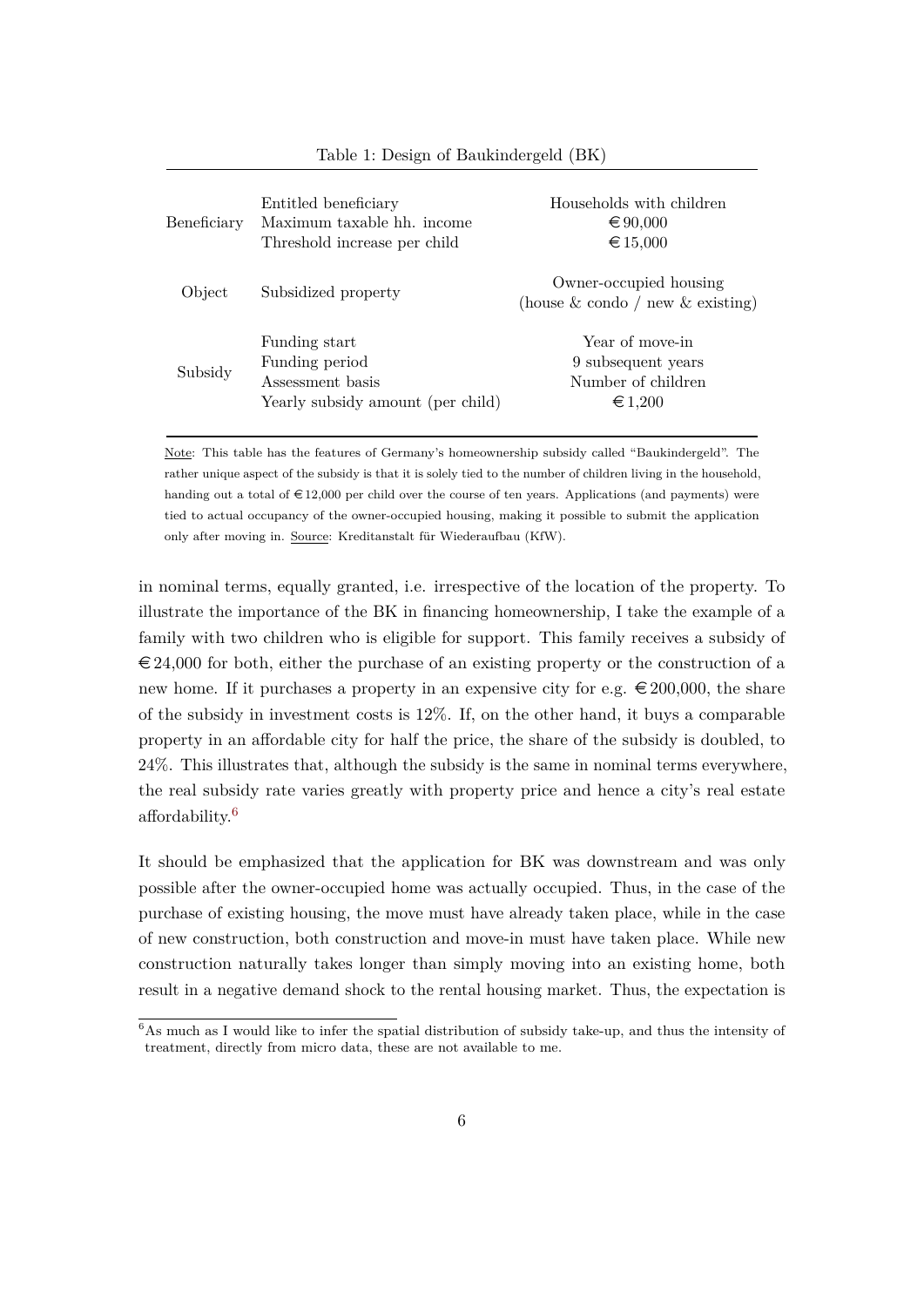that effects on the rental market in the short run–for the first quarters–will arise from moves into existing housing, while in the longer run the effects of new construction add on as well.[7](#page-7-1)

### <span id="page-7-0"></span>**3 Data and Rent Index Construction**

#### **3.1 Data**

I use data from several sources to analyze the intra-city development of rents in all German urban municipalities (*Kreisfreie Städte*). Rental advertisement data is from the Ruhr Research Data Center at the RWI - Leibniz Institute for Economic Research.<sup>[8](#page-7-2)</sup> It contains all rental apartment advertisements and their characteristics from Germany's largest real estate platform immobilienscout24.de from 2008 Q1–2020 Q1.[9](#page-7-3)

Usually, a property's geographic coordinates would be used to spatially locate it in a city area. Unfortunately, exact coordinates of the advertised properties are missing in the data. For the 2011 census however, the surface of Germany was overlaid virtually with a 1x1-km grid to enable data analyses independent of administrative boundaries. Real estate ad data includes information on the assignment of properties to census grid cells.<sup>[10](#page-7-4)</sup> Geographic information system (GIS) steps proceed as follows: Whenever possible, I define city hall as the Central Business District  $(CBD)$ .<sup>[11](#page-7-5)</sup> Using GIS-techniques, I determine the centroid of each grid cell located within an administrative city boundary. Next, I determine the linear distance between each cell centroid and the CBD, and group

<span id="page-7-1"></span><sup>7</sup>And this is also what early descriptive statistics from the regional building society (*Landesbausparkasse*) about the uptake confirm: For the few months in 2018, the share of subsidy applications for new owner-occupied homes in all applications of 2018 was 14%, while it rose to 27% in 2019 and to 32% for the first months of 2020.

<span id="page-7-2"></span><sup>&</sup>lt;sup>8</sup>In Germany, rents are not officially registered or consolidated. I use the asking rent at the end of an advertisement's term (creators can adjust the asking rent during the ad's time on the platform), as I assume that to be very close on the actual contractually agreed rent. Additionally note that negotiating rents is uncommon in Germany.

<span id="page-7-3"></span> $9$ The market for rental houses is hardly existent in Germany. Though I also have data on that market, this partial data set has too few observations to estimate effects on city ring level consistently. Additonally note that the latest rental observations in my data set are from February 2020 and thus predate the coronavirus outbreak in Germany.

<span id="page-7-4"></span><sup>&</sup>lt;sup>10</sup>GIS shapefiles describing the administrative boundaries and the census grid come from the Federal and State Statistical Offices.

<span id="page-7-5"></span><sup>&</sup>lt;sup>11</sup>Some cities do not have a (historical) city hall. In these cases, I choose the historical marketplace or a building or square that can reasonably be considered part of the city's nucleus. Holian [\(2019\)](#page-45-6) confirms for the US that city hall is a relatively accurate measure of CBD location.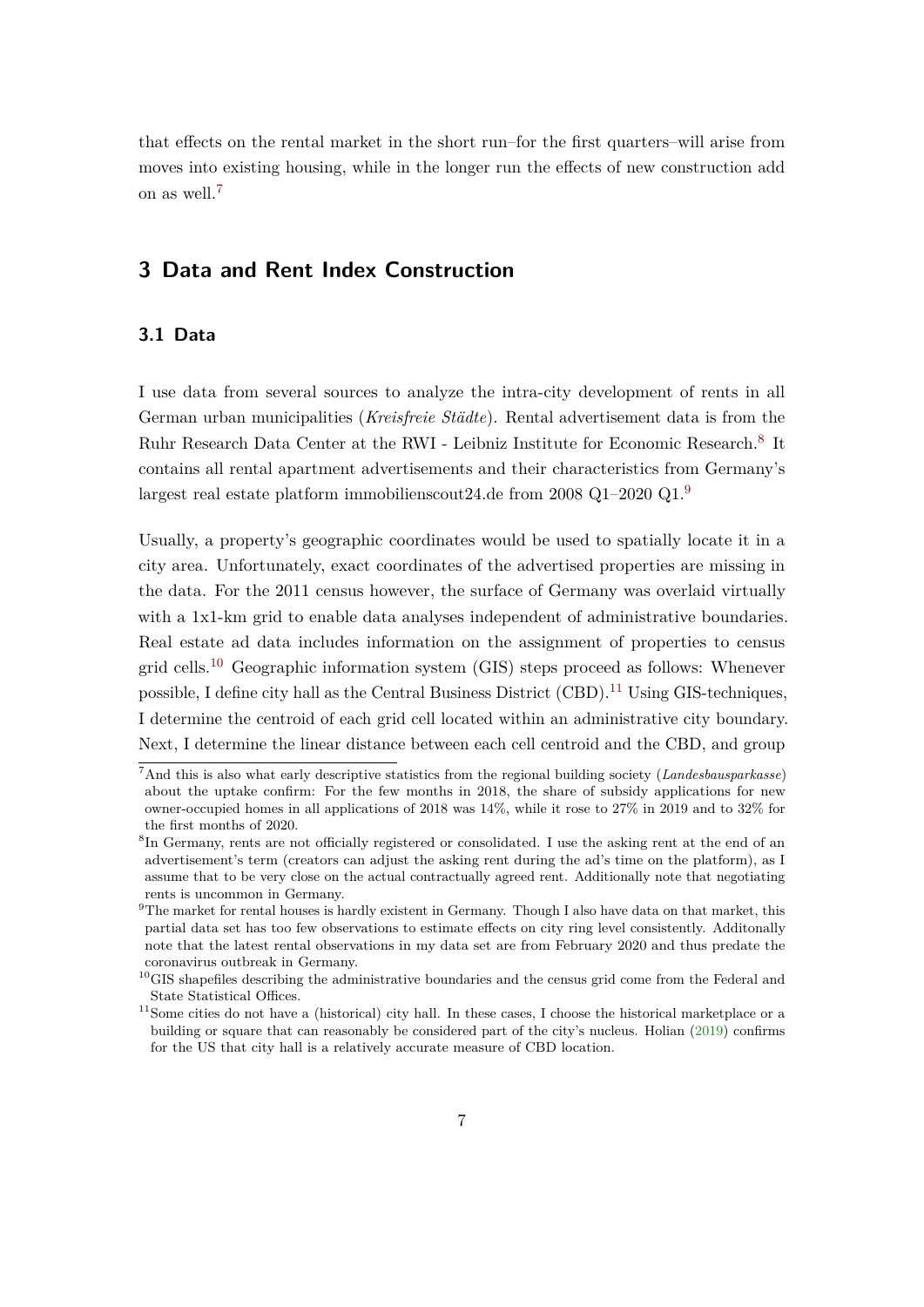<span id="page-8-0"></span>

Figure 2: Assignment of census grid cells to distance rings

Note: This figure shows the assignment of apartments to city rings in Berlin. The black solid line marks Berlin's administrative boundary, grey solid lines mark boundaries of 1km-wide rings, blue dots are the centroids of 1x1km grid-cells, and the red dot marks the CBD. Apartments in a specific grid are assigned to the distance ring the grid's centroid lies in. Source: Author's illustration using shapefiles from the Federal Agency for Carthography and Geodesy.

the grid cells into 1-km wide rings around the CBD.

Figure [2](#page-8-0) visualizes the assignment of grid cells to these distance rings using Berlin as an example. It shows the CBD (*Rotes Rathaus*, red dot) within the administrative borders of Berlin. The blue dots are all centroids of 1x1km grid cells within Berlin's administrative boundaries. Starting from the CBD, cell centroids are aggregated into  $j = \{1, \ldots, J\}$ 1km-wide concentric rings. Each real estate ad is assigned to the distance ring in which its grid cell (centroid) is located.

Table [2](#page-9-0) shows descriptive statistics for the data set. In total, roughly 9.5 million observations are used to calculate ring rent indexes. The average apartment has a monthly net rent of  $\epsilon$  571 and about 70 square meters of living space spread over 2.5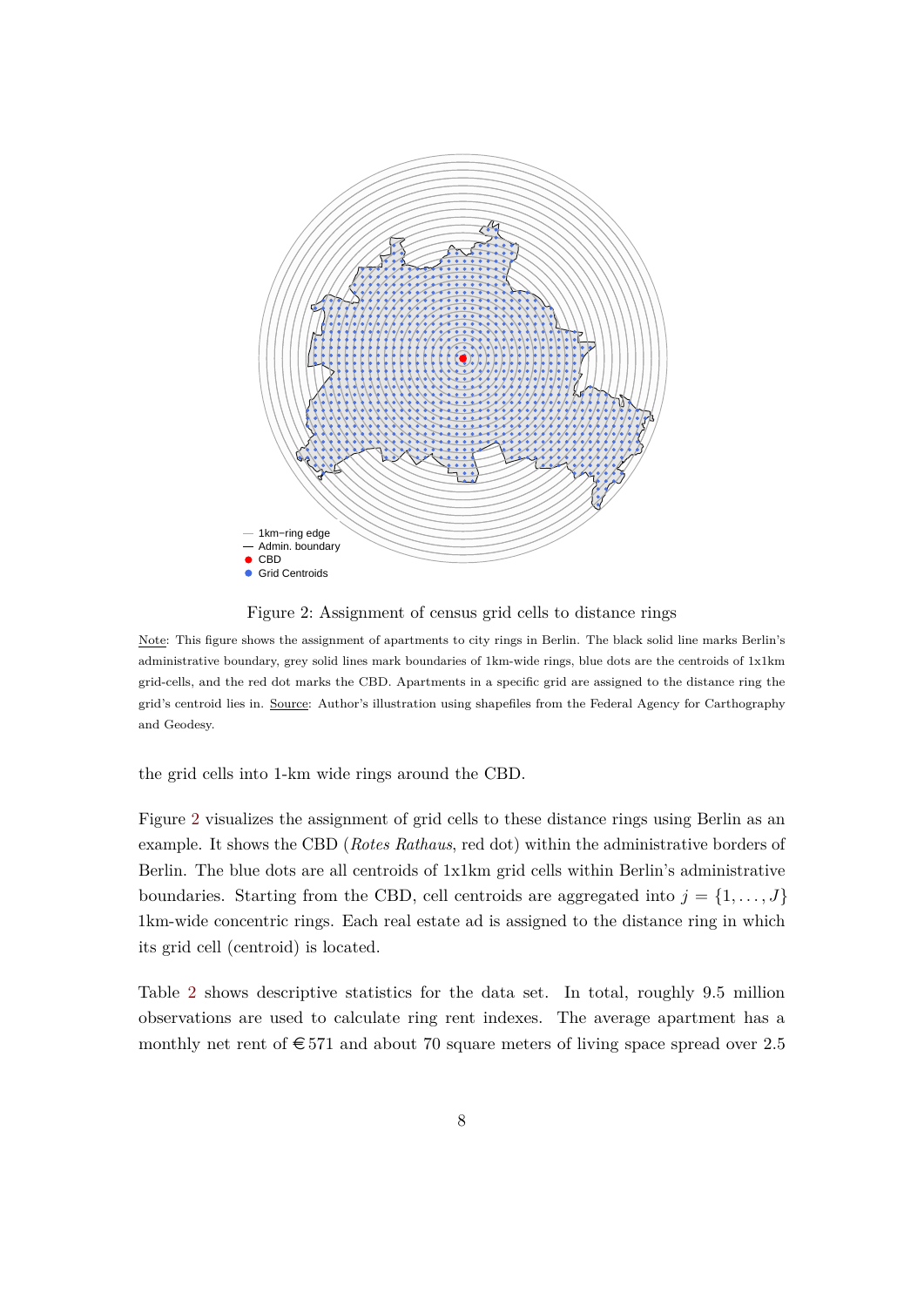<span id="page-9-0"></span>

| Property-related Variables            |        |           | City-related variables                     |         |           |
|---------------------------------------|--------|-----------|--------------------------------------------|---------|-----------|
| Variable                              | Mean   | Std. Dev. | No. of $\ldots$                            | Mean    | Std. Dev. |
| Net Rent $\left[\text{in }\in\right]$ | 571.37 | 416.26    | Obs. per City                              | 87,840  | 182,071   |
| Living Space [in sqm]                 | 70.69  | 29.97     | Obs. per Quarter                           | 195,400 | 33,214    |
| Number of Rooms                       | 2.52   | 0.96      | Obs. per Ring                              | 354,615 | 510,733   |
| Year of Construction                  | 1968   | 30.86     | Obs. per City per Quarter                  | 1,531   | 464       |
| Distance to CBD [in km]               | 4.87   | 3.43      | Obs. per City per Ring                     | 8,473   | 19,040    |
| Balcony [D]                           | 0.60   | 0.49      | Obs. per Quarter per Ring                  | 7,586   | 10,589    |
| Garden [D]                            | 0.16   | 0.37      | Obs. per City per Quarter per Ring         | 196.55  | 444.49    |
| Guest Bath [D]                        | 0.19   | 0.32      |                                            |         |           |
| Fitted Kitchen [D]                    | 0.35   | 0.48      |                                            |         |           |
| $Cellar$ [D]                          | 0.54   | 0.50      |                                            |         |           |
| First Occupancy [D]                   | 0.09   | 0.29      |                                            |         |           |
|                                       |        |           | Number of Cities: 109                      |         |           |
|                                       |        |           | Number of Rental Advertisements: 9,574,605 |         |           |
|                                       |        |           | Number of Quarters: 49                     |         |           |

Table 2: Descriptive Statistics of Rent Data

Note: This table has descriptives on the rent data. Dummy variables are indicated by [D]. Data: Author's calculation using RWI's dataset "RWI-GEO-RED: Real Estate Data".

rooms. More than half of the apartments have a balcony or access to a cellar, while only 16% have access to a garden. Confidence in the representativeness of the sample is strengthened by the average year of construction (1968) and the fact that more than 90% of apartments are not first-time occupied; the sample is therefore not crowded by recently built and renovated apartments that might experience a separate rent premium and could distort rent indexes. The right panel of Table [2](#page-9-0) shows city or, more precisely, index-related descriptives. It dispels concerns that data scope is not sufficient for index construction: On average, each city's rings have roughly 200 rental observations per quarter that can be used for the estimation.[12](#page-9-1)

### **3.2 Hedonic Rent Index Construction**

Next, I estimate hedonic rent regressions on the city level and separately for all cities in the sample.[13](#page-9-2) The aim of the ring rent indexes computed from these regressions is to measure rent development over successive periods, controlling for quality characteristics of the apartment. Hence, the computed indexes use constant property characteristics and

<span id="page-9-1"></span> $12$ Although it has to be noted that the standard deviation is rather large - central rings in Berlin of course have significantly more apartment offerings each quarter than peripheral rings of small Schweinfurt.

<span id="page-9-2"></span><sup>&</sup>lt;sup>13</sup>A joint hedonic regression of all cities with all rings at all points in time would require enormous computing power. It is reasonable to consider each city as a closed real estate market.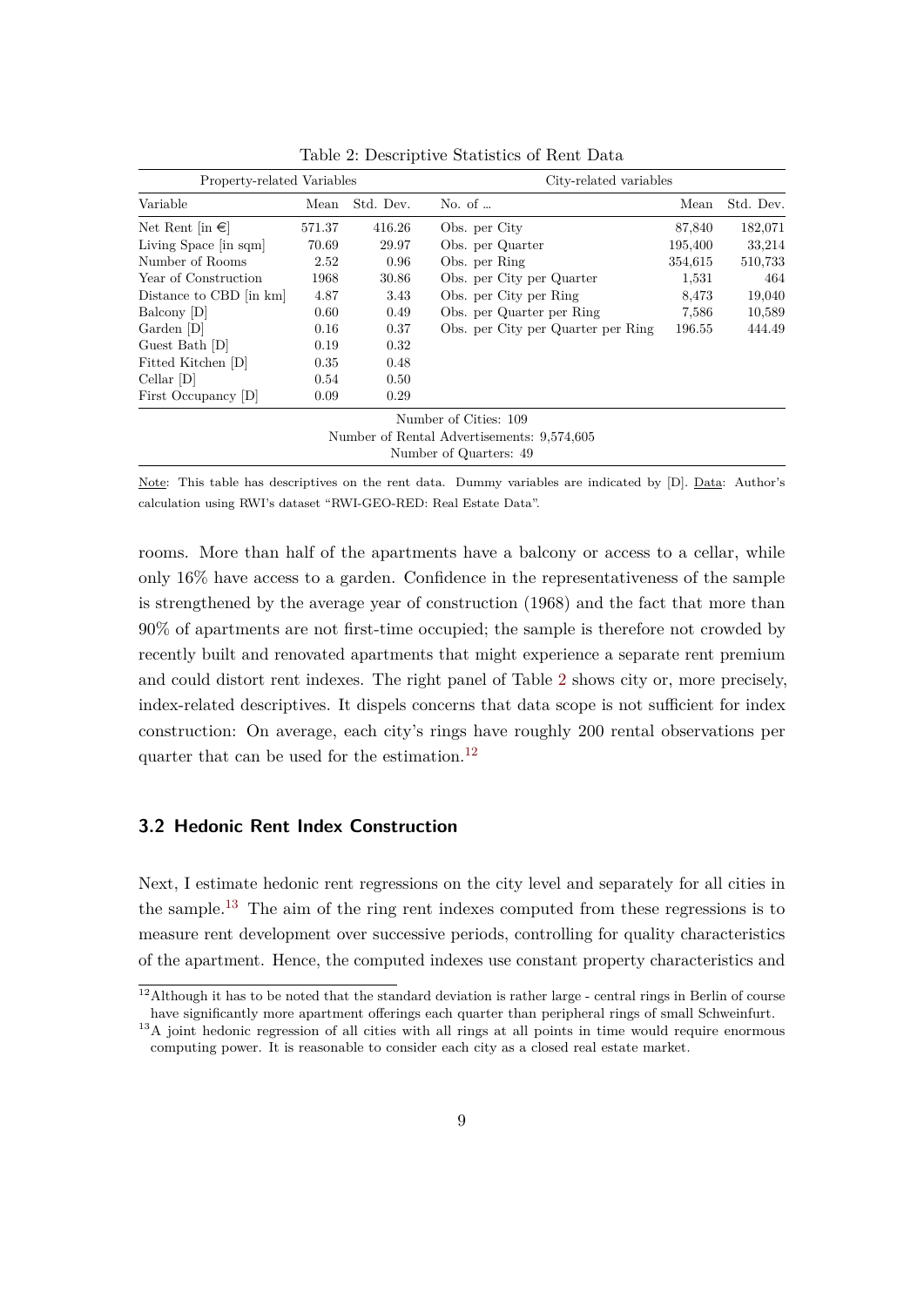show the pure price changes over time. I construct rent indexes  $P_j^t$  using the Hedonic Dummy (HD) approach, which directly shows the marginal change in quality-adjusted price with respect to time  $t$  and ring  $j$ . Using a log-linear model, the estimated coefficients of the time and ring fixed effects refer to the marginal percentage change in rents in period  $t^t$  and ring  $j_j$  relative to period  $t^0$  and ring  $j_1$ . Thus, a transformation of the estimated coefficients directly yields ring rent index  $P_j^t$ .<sup>[14](#page-10-0)</sup>

The hedonic regression is given as

$$
E\left(\mathbf{y}_{hj}^t|\mathbf{x}_{hj}^t\right) = \alpha + \sum_{k=1}^K \beta_k \mathbf{z}_{hjk}^t + \sum_{j=2}^J \gamma_j \text{RING}_{hj} + \sum_{t=1}^T \theta^t \text{TIME}_h^t + \sum_{j=2, t=1}^{J,T} \lambda_j^t \text{RING}_{hj} \times \text{TIME}_h^t,
$$
\n(1)

where the dependent variable  $y$  is the log net rent of real estate ad  $h$  in ring  $j$  at time  $t$ .  $K$ characteristics of property *h* are contained in vector  $z^{15}$  $z^{15}$  $z^{15}$ . RING<sub>j</sub> is a dummy variable for the location of  $h$ , turning 1 if  $h$  is located in distance ring  $j$  and zero else. Its coefficient  $\gamma_j$  captures time invariant price differences between rings. TIME<sup>t</sup> is a dummy variable turning 1 if rental advertisement *h* ended in *t*, indicating a successful lease, and zero elsewise. Its coefficient  $\theta^t$  captures city-wide developments over time that affect all city rings. Finally,  $\text{RING}_j \times \text{TIME}^t$  is an interaction term with  $\lambda_j^t$  capturing ring specific rent developments over time.

Coefficients  $\gamma_j$ ,  $\theta^t$  and  $\lambda_j^t$  are of particular interest, as by correctly evaluating them, rent indexes for every ring *j* at time *t*,  $P_j^t$ , can be obtained. The omitted dummy variables of RING and TIME are reference categories. These omitted dummies are the most central ring  $j = 1$  and the first quarter in the data sample  $t = 0 = 2008 \text{ Q1}$ , respectively. In a log-specification, coefficients  $\gamma_j$ ,  $\theta^t$  and  $\lambda_j^t$  express the log-change to the reference, so one obtains index values by simply exponentiating the relevant estimated coefficients and multiplying by 100. The index value  $P_j^t$  for the reference,  $P_1^0$ , therefore is  $\exp(0) \cdot 100 = 100$ , while the index values of  $j = 1$  for all the other points in time

<span id="page-10-0"></span><sup>&</sup>lt;sup>14</sup>Compared to other approaches such as the hedonic characteristics approach, there is no need to define a "mean", "median" or "representative" dwelling. On the downside, the HD approach implicitly restricts quality characteristics of properties to be constant over time. In my robustness checks, I also calculate a Laspeyres-type double imputation index, which overcomes both shortcomings. Further, for excellent summaries of computation, strengths and weaknesses of the various approaches to estimating price indexes see Hill [\(2011\)](#page-45-7), Haan [\(2010\)](#page-45-8), Diewert et al. [\(2008\)](#page-44-7) or Silver [\(2016\)](#page-46-4).

<span id="page-10-1"></span><sup>&</sup>lt;sup>15</sup>The exact specification of vector  $z$  is explained in detail in the appendix.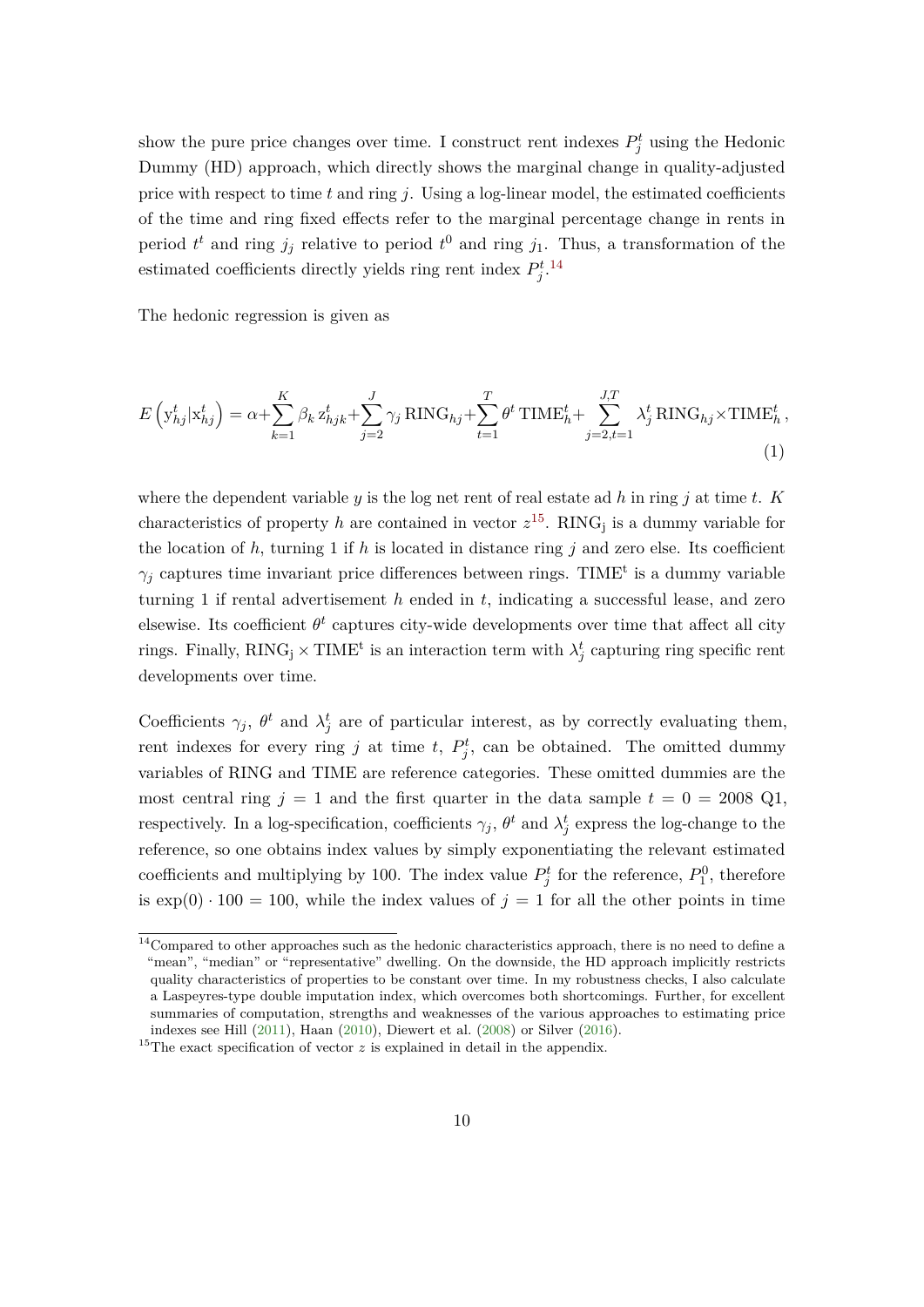<span id="page-11-1"></span>

Figure 3: Apartment Rent Growth in City Ring Thirds

Note: This figure plots the means in apartment rents across cities in the first third (blue), the second third (magenta) and the third third (orange) over time. In the overall sample, there are no striking changes in relative rents over the period under consideration. Data: Author's calculations.

are obtained by evaluating  $\theta^t$  as  $\exp(\theta^t) \cdot 100$ . Index values for  $j \neq 1$  in  $t = 0$  are, in a similar vein, calculated by  $\exp(\gamma_i) \cdot 100$ . Calculation of index values for  $j \neq 1$  in  $t \neq 0$ needs to consider the "city ring fixed effect"  $\gamma_j$ , the "time fixed effect"  $\theta^t$  as well as the time-specific development of city rings, coefficient  $\lambda_j^t$ . The index values  $P_j^t$  for city ring *j*  $\left[ \exp \left( \gamma_j + \theta^t + \lambda_j^t \right) \right] \times 100^{16}$  $\left[ \exp \left( \gamma_j + \theta^t + \lambda_j^t \right) \right] \times 100^{16}$  $\left[ \exp \left( \gamma_j + \theta^t + \lambda_j^t \right) \right] \times 100^{16}$ 

Initially, to make cities' different spatial extents more comparable, I aggregate every city's set of rings into consecutive subsets of thirds. I equate the 1st third of rings with central city rental apartments while the 2nd and 3rd thirds denote peripheral apartments. Figure [3](#page-11-1) shows the average time development of rent indexes for all three city thirds. Rental apartments in the city center (red) are the most expensive over the entire period, while apartments in the 2nd (green) and 3rd thirds (blue) are hardly cheaper. The figure also reveals that the anecdotally strong rent increases in German cities over the last ten years are not exclusively driven by rents spiking in central locations, although they

<span id="page-11-0"></span><sup>&</sup>lt;sup>16</sup>I also correct for a bias in  $P_j^t$  arising from the nonlinear transformation of a random variable, see appendix for details on index calculation.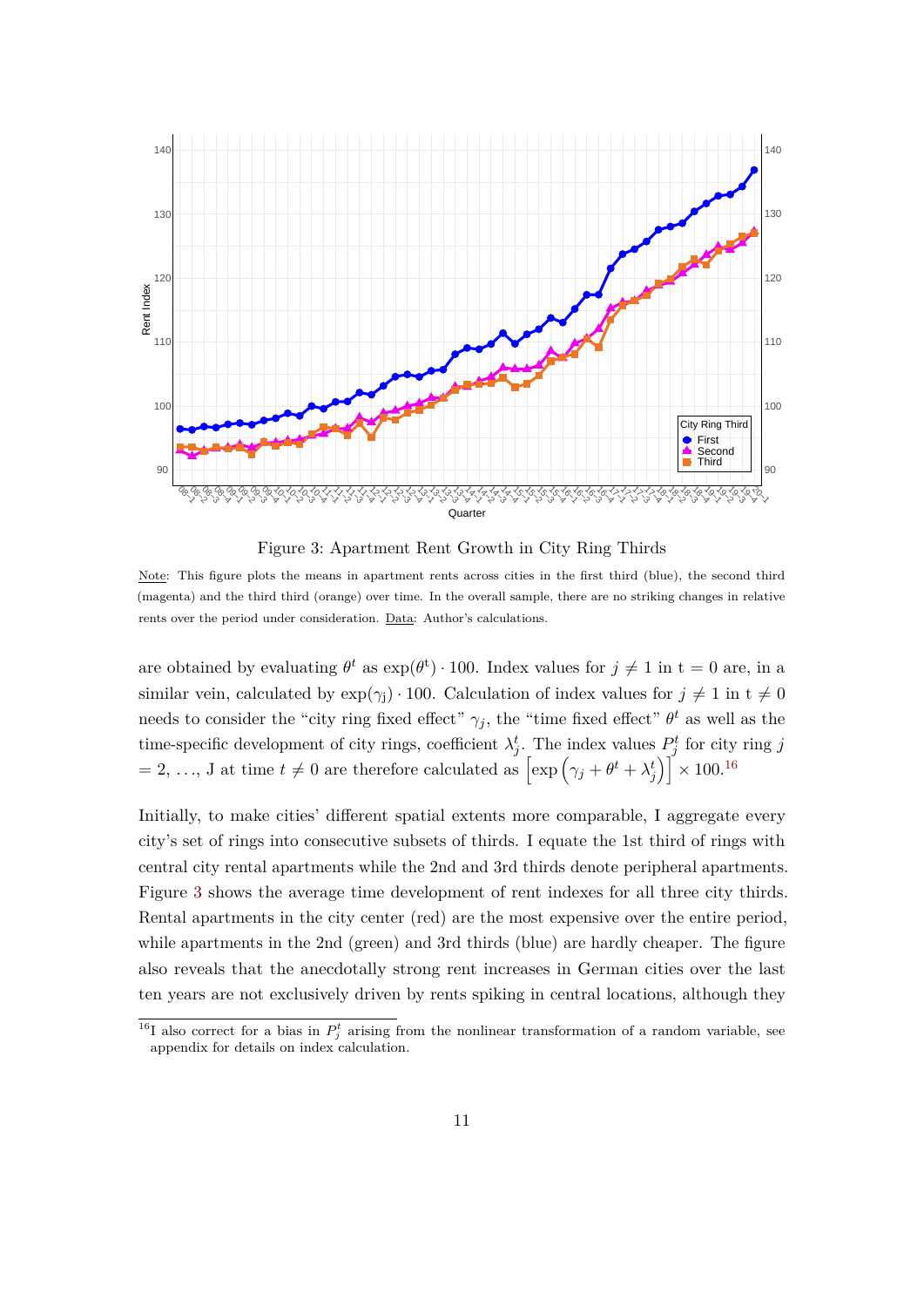seem to have enlarged their rent premium further.<sup>[17](#page-12-0)</sup> Take as a brief numeric comparison two points in time: The first quarter in the data, 2008 Q1, and the last, 2020 Q1. Rent index differential between the 1st (central) third of rings and the 3rd (peripheral) third increased from 2*.*38 to 10*.*36. The cities' central rent growth over the period of these twelve years greatly outpaced that of the periphery. Since judging from a graph always contains imponderables, it is unwise to infer subsidy introduction effects directly from the average rent development in Figure [3.](#page-11-1) Here, effects are masked by averaging in the presence of great heterogeneity across cities in factors that affect housing prices, e.g. the centralization of amenities, the spatial distribution of employment, transportation infrastructure or natural features and building regulations that affect housing supply.[18](#page-12-1)

Figure [4](#page-13-1) returns to ring rent indexes and visualizes them as the "spatial intra-city rent structure" for three quarters in the data (in columns), the first two (2009 Q4 and 2014 Q4) predating subsidy introduction while the last (2019 Q4) was substantially after subsidy introduction in 2008 Q3. Munich, Stuttgart, and Heidelberg (first three rows) belong to the least affordable decile of cities, while the bottom three cities (Rostock, Weimar, and Cottbus) are among the most affordable decile of cities in the sample. The postulated differing central rent premium development by city affordability is almost visible to the naked eye: While expensive cities' apartments in close distance the CBD increased their rent advantage over their more peripheral peers pretty much unperturbed, affordable cities' centers saw their lead over the periphery dampened with subsidy introduction. In the following section, I examine this central hypothesis of the paper: the subsidy *dampened* the growth of the central rent premium, i.e. the rent differential between central and peripheral city parts, in those cities in which it could be used most effectively.

<span id="page-12-0"></span><sup>&</sup>lt;sup>17</sup>A possible explanation for the rise in peripheral rents is that rent controls were introduced in many German cities around 2015. As a result of limiting the increase in existing rents (in the city center), one can expect rents for new construction (on the outskirts) to rise more sharply.

<span id="page-12-1"></span><sup>&</sup>lt;sup>18</sup>And this is why the following regression analyses consequently include city fixed effects.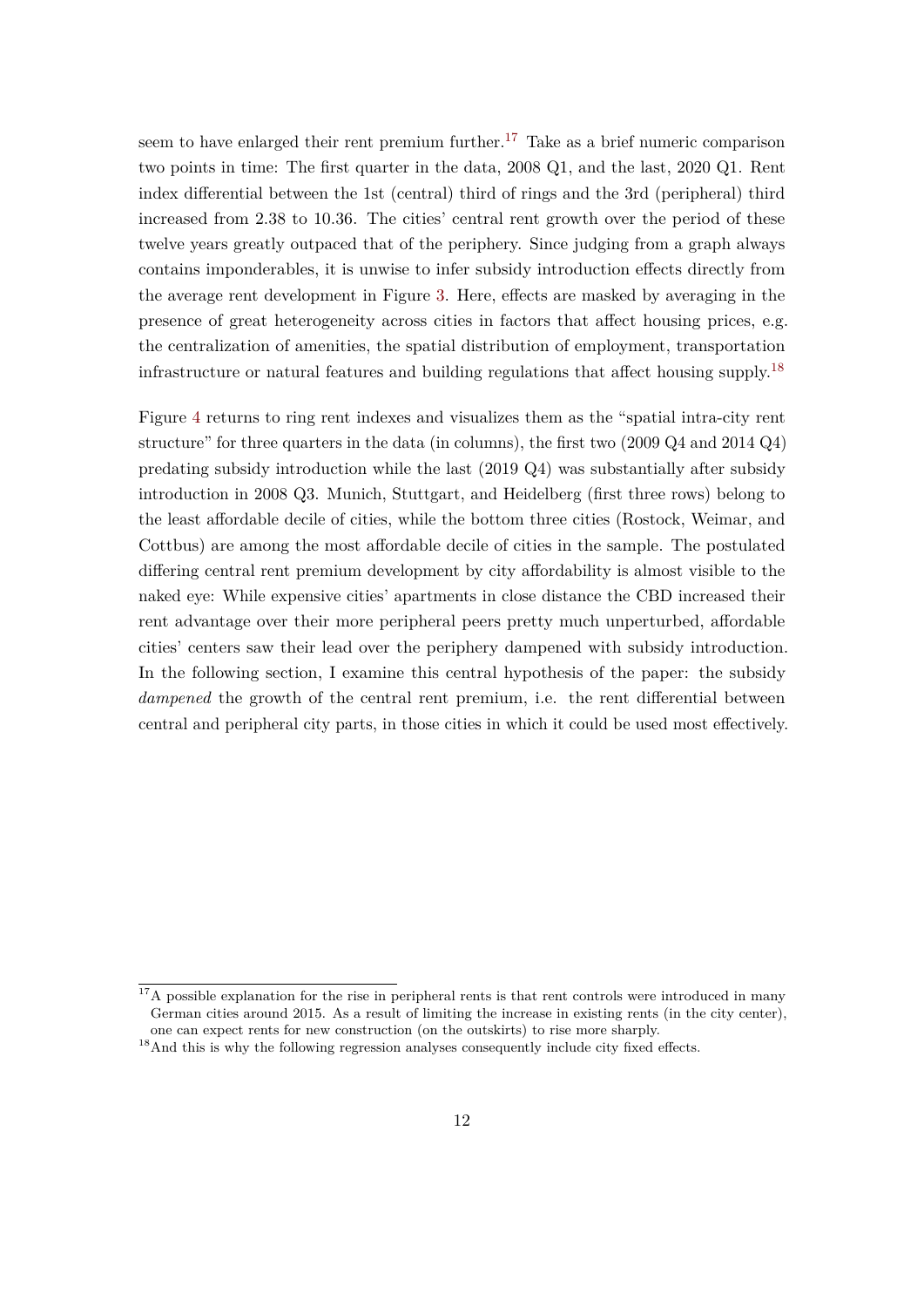<span id="page-13-1"></span>

Figure 4: Intra-city rent structure for three points in time

Note: This figure has the intra-city rent structure for six cities (rows) and three points in time (columns). The top three rows show three of the most expensive cities in the sample, while the bottom three rows show three of the most affordable cities. The central rent premium grew in all six cities, going from 2009 (first column) to 2014 (second column). But going from 2014 to 2019 (third column), enveloping subsidy introduction, affordable cities' central rent premiums did not grow as strongly as their expensive cities' peers. Data: Author's calculations.

### <span id="page-13-0"></span>**4 Empirical Framework**

### **4.1 Identification**

To isolate causal effects of introducing BK on intra city rent structure, I set up a suitable regression model to study the subsidy's effects by exploiting variation in intra-city locations and inter-city variation in real estate affordability, and thus conditional on the true effectiveness of BK. Cities with high real estate price levels can be expected to be less affected by subsidy introduction, as argued before. In cities where the subsidy encourages the switch in tenure from rent to owner-occupancy, one expects population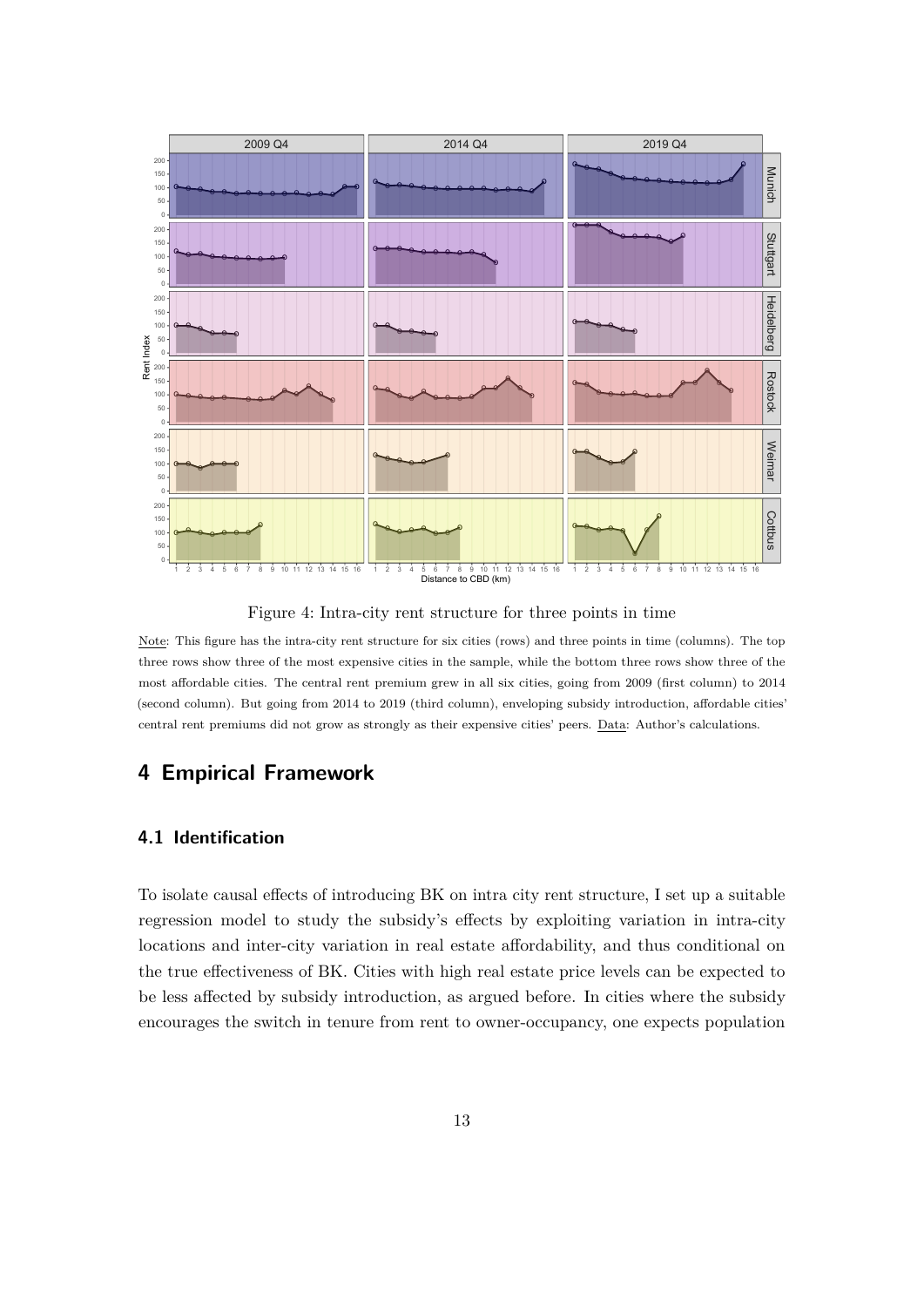to live less centrally. Corresponding price effects should therefore lower central rents in affordable cities more sharply than in expensive cities. This link enables the use of a Triple Difference style approach, an extension to double differences first introduced to the economic literature by Gruber [\(1994\)](#page-45-9), in which differences in treatment intensity (prior-introduction real estate price levels and spatial intra-city ring location) across cities give the cross-sectional variation needed to identify the effects of the treatment.

In any DD(D)-framework, the coefficient of the interaction term has a causal interpretation under three assumptions: First, the assumption that no other policy interventions or events coincided with the intervention and affected treatment and control groups unequally. Second, the assumption that there are no spillover effects between treatment and control groups. And third and most important, the common trend assumption, which states that in the absence of treatment, outcomes in treatment and control groups would have developed similarly (Lechner [2011\)](#page-46-5).

As a first difference, I compare ring rents in the time period before the subsidy was introduced with the time period after. Although an introduction of a homeownership subsidy for families was already discussed during the federal election campaign before the October 2017 election, I consider anticipation effects unlikely. It was not until July 2018 that government announced the introduction of the Baukindergeld in its present form, and unexpectedly also retroactively for owner-occupied homes that were bought or granted a building permit from January 1, 2018. So before July 2018, it was not clear from which date purchases would be subsidized by the Baukindergeld, which marks the third quarter of 2018 as the start of the unanticipated intervention.

As argued, rental housing is predominantly found near the city center, so comparing central rents (i.e. rental housing with high treatment intensity) with peripheral rents (i.e. rental housing with lower treatment intensity) gives an opportunity to control for all other factors that affect the rental housing market<sup>[19](#page-14-0)</sup> As a second difference, I thus compare central rings' rents with rents of peripheral rings.

However, the link between building type and tenure is not absolute. Rather, it depends on the relative costs of tenure types, which can be expressed, for example, via the price-

<span id="page-14-0"></span><sup>&</sup>lt;sup>19"</sup>Treated" in this context does not mean that central rental housing is in any way directly targeted with the homeownership subsidy. But still it is treated indirectly, as first-time homeowners are renters that switch from rental housing to owner-occupied housing. The subsidization of their owner-occupied housing units ("directly treated" by the subsidy) does have an immediate effect on rental units ("indirectly treated" by the subsidy).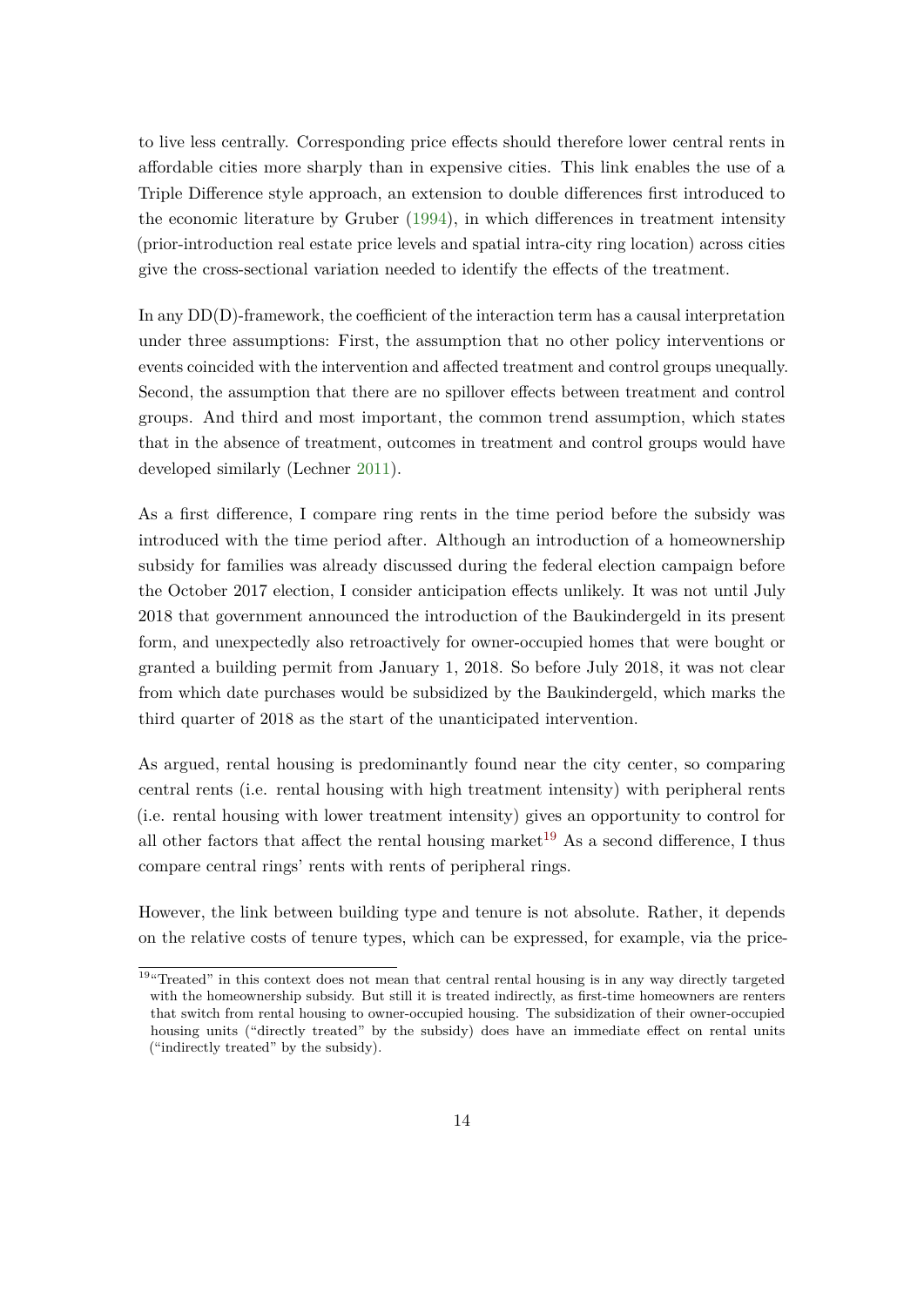to-rent ratio. If the homeownership subsidy increases the demand for owner-occupied housing and the supply does not respond perfectly elastic, prices for owner-occupied housing will also rise, and so will the price-to-rent ratio. Owners of apartments then have an incentive to convert their rental apartments into condominiums. Thus, not only would the subsidy increase the demand for owner-occupied housing in the periphery while simultaneously decreasing the demand for rental housing in the center, but the conversion from rental apartments to condominiums would also decrease the supply of rental housing in the center. It is unclear, which of the effects would predominate and what the net effect would be.

In the case of Germany, however, this channel is very unlikely: provisions in the Civil Code give special protection to current tenants in the event of conversion from rental to owner-occupied apartments. When an occupied rental apartment is converted, the current tenant has a right of first refusal. If the tenant waives his or her right of first refusal, there is nevertheless a blocking period of at least 3 years before the lease can be terminated. In cities with "tight housing markets" (determined by the state government), this blocking period can be further extended from three to up to ten years. In 40 of my 105 cities, such an extension is in force.<sup>[20](#page-15-0)</sup> So for landlords, it does not seem viable to exploit price increases in the owner-occupied market through conversion of rental apartments to condominiums.

I further argue that the introduction of the subsidy only played a role in the decision to switch from renting to owning in affordable cities. The subsidy was based on the number of children in the household and not on local housing price levels. In a more expensive city, the subsidy had too small a share of the total investment amount to really financially incentivize people to change tenure. Thus, the more affordable the city, the greater the (indirect) treatment intensity of the subsidy on apartment rents. In my main specification, I introduce groups of affordable cities' rings and expensive cities' rings to distinguish between the treatment intensity by real estate affordability, but also provide results for a continously varying treatment intenstity by city affordability.

One option with my data would be to estimate a Difference-in-Differences model with the difference in time and the difference in ring location separately for both affordability groups of cities, and to identify the subsidy's effect through the difference in the parameters of the interaction terms. The drawback of this approach is that (i) there is no t-statistic

<span id="page-15-0"></span> $^{20}$ In detail, 16 cities have an extended blocking period of five years, 4 prohibit lease determination for eight years while 20 cities have a blocking period of ten years.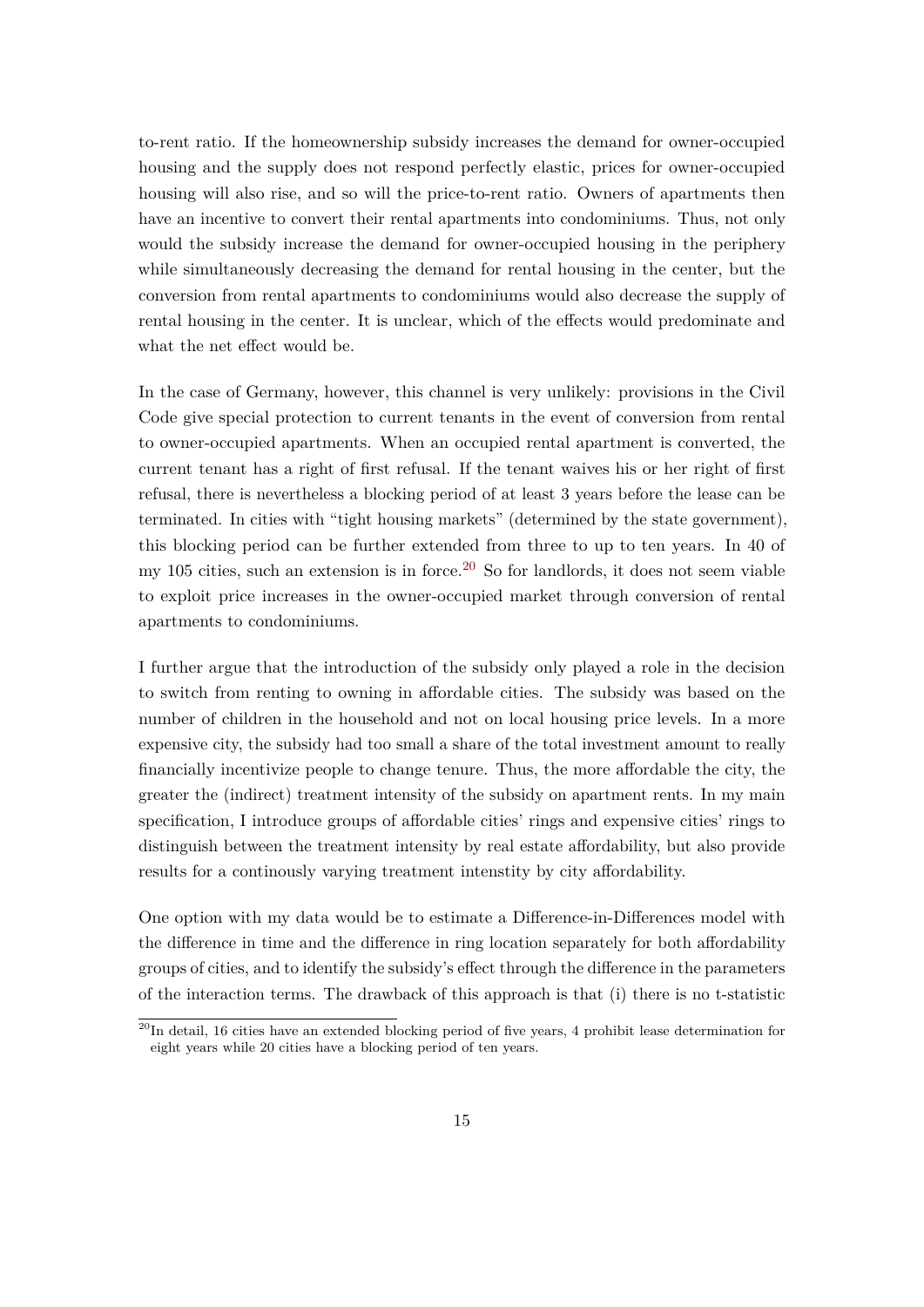to assess whether differences between affordability groups have statistical significance and (ii) two parallel trend assumptions, one for each group, have to hold. The better suited approach thus is the estimation of a triple difference (TD) model that accounts for these group differences by including an additional treatment (group) indicator in the regression.

**Common trends** Olden and Møen [\(2020\)](#page-46-6) show that the parameter on the triple interaction term is mathematically equivalent to the difference between the two separate group-specific difference-in-difference estimators, but (i) allows for statistical testing of the difference between groups while on the other hand (ii) does not require two parallel trend assumptions to hold in order to have a causal interpretation. The one parallel trend assumption that has to hold is that the relative outcome between treatment and control group in one group trends in the same way as the relative outcome of treatment and control group in the other group, in the absence of treatment. So in my setup, the differential (the "gap") in rents between central and peripheral rings in affordable cities does have to trend similarly to the differential in central and peripheral rents in expensive cities. To test for parallel trends in the pre-treatment period, I conduct a placebo intervention in 2015 Q3 and run separate DD-estimations for each group. Results indicate that central and peripheral rents do indeed not trend the same way when looking on affordable and expensive cities in DD-setups separately. But using this same placebo intervention, results in Table [3](#page-17-0) show that the coefficient on the triple interaction is not statistically significant, indicating that the TD assumption of common trends in differentials between groups is not rejected.

**Coinciding policies** My identification strategy is based on the assumption that the introduction of the homeownership subsidy is not correlated with any other events or policies that affect central and peripheral rents differently. A variety of possible influences can be projected out through the third "difference" in city affordability. However, policies that dissimilarly affect central and peripheral rents and in addition do so dissimilarly in affordable and expensive cities may pose a threat to the identification strategy.

One policy measure that meets these conditions is the "Mietpreisbremse" (translated literally "rent brake"), a second-generation-type rent control introduced in some German cities with tight housing markets starting in 2015. The key feature of the "Mietpreisbremse" is that it prohibits rents in tight housing markets from being raised above the rent index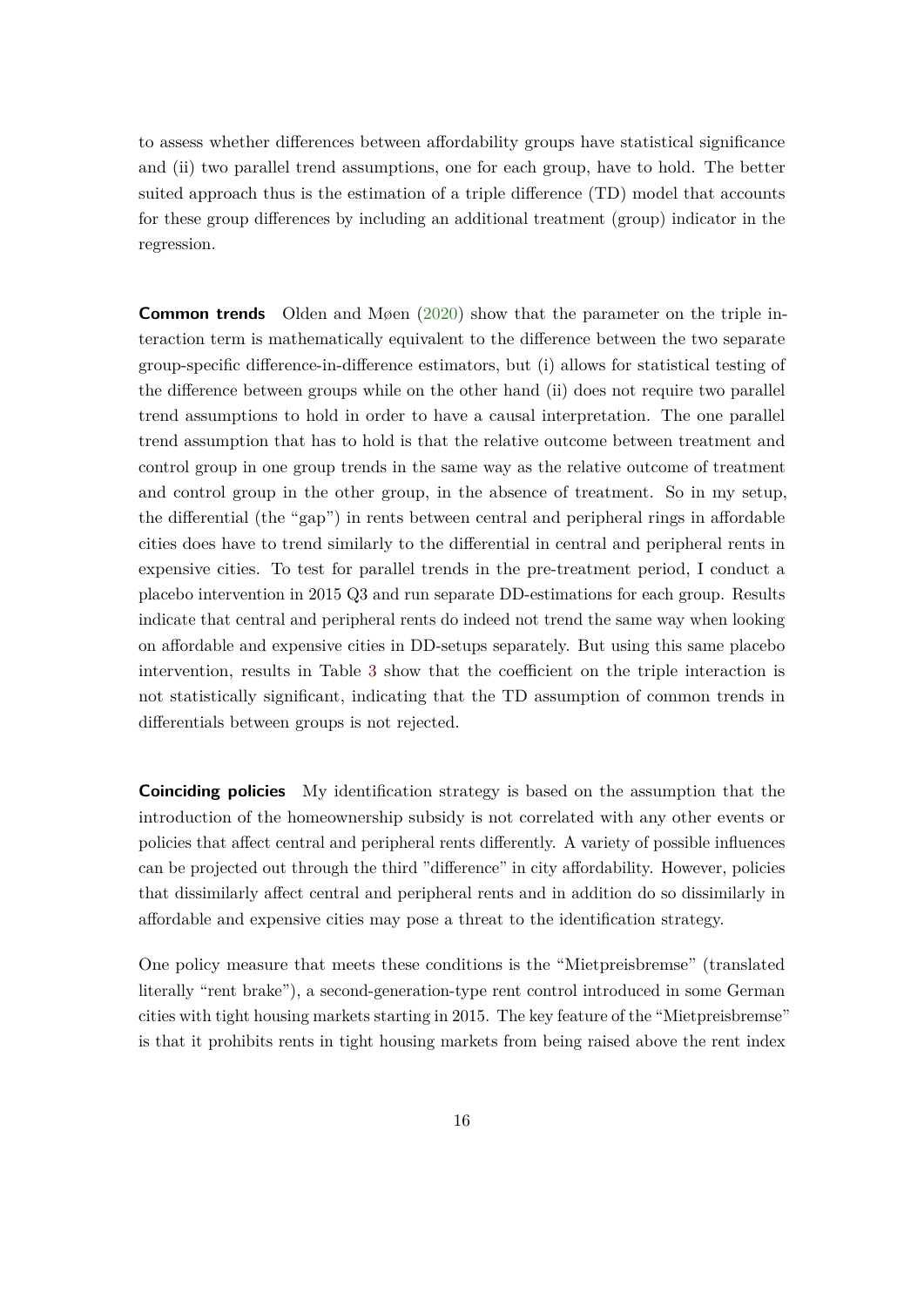| Intercept                            | $93.87***$ |
|--------------------------------------|------------|
|                                      | (1.92)     |
| Center                               | $6.92***$  |
|                                      | (1.35)     |
| Placebo                              | $15.59***$ |
|                                      | (1.17)     |
| Center $\times$ Placebo              | $3.58***$  |
|                                      | (0.68)     |
| $Aff \times Placebo$                 | $-1.40$    |
|                                      | (1.44)     |
| Aff $\times$ Center $\times$ Placebo | $-1.06$    |
|                                      | (0.88)     |
| Adj. $\mathbb{R}^2$                  | 0.22       |
| Num. obs.                            | 40431      |
| N Clusters                           | 105        |

<span id="page-17-0"></span>Table 3: Testing the parallel trends assumption

OLS regressions with quarterly ring rent index as the response variable. Clustered standard errors (at city level) in parentheses. Placebo is a dummy for a placebo intervention turning 1 (zero), if the quarter is equal or post 2015 Q3. Observations used are from 2008 Q1–2018 Q2.

∗∗∗*p <* 0*.*01; ∗∗*p <* 0*.*05; <sup>∗</sup>*p <* 0*.*1.

rent when apartments are re-letted. There is an exception in the case of re-letting, if the rent of the previous tenant was already above the rent index. In this case, the landlord does not have to reduce the rent in the new tenancy to the level of the rent index, but rather enjoys protection of the status quo. The main exemption from the "Mietpreisbremse" applies for first-time leases of new properties or first-time leases after extensive renovation; in these cases, the brake does not apply and the rent level may be freely negotiated.[21](#page-17-1)

While landlords did not have to formally prove that an exception to the "Mietpreisbremse" existed due to a higher rent paid by the previous tenant, this changed in January 2019. From then on, landlords had to inform tenants in writing and unsolicited prior to signing the lease, whether an exception to the "Mietpreisbremse" exists. While the regulations of the rent control itself thus did not change, they became more transparent for tenants and thus easier to enforce. Although I do not suspect that the mere increase in transparency

<span id="page-17-1"></span> $21$ The effects of rent brakes are well documented in the literature, see for example Glaeser and Luttmer [\(2003\)](#page-45-10) and Diamond et al. [\(2019\)](#page-44-8), or specifically for the German case Mense et al. [\(2017,](#page-46-7) [2019\)](#page-46-8) or Breidenbach et al. [\(2019\)](#page-44-9).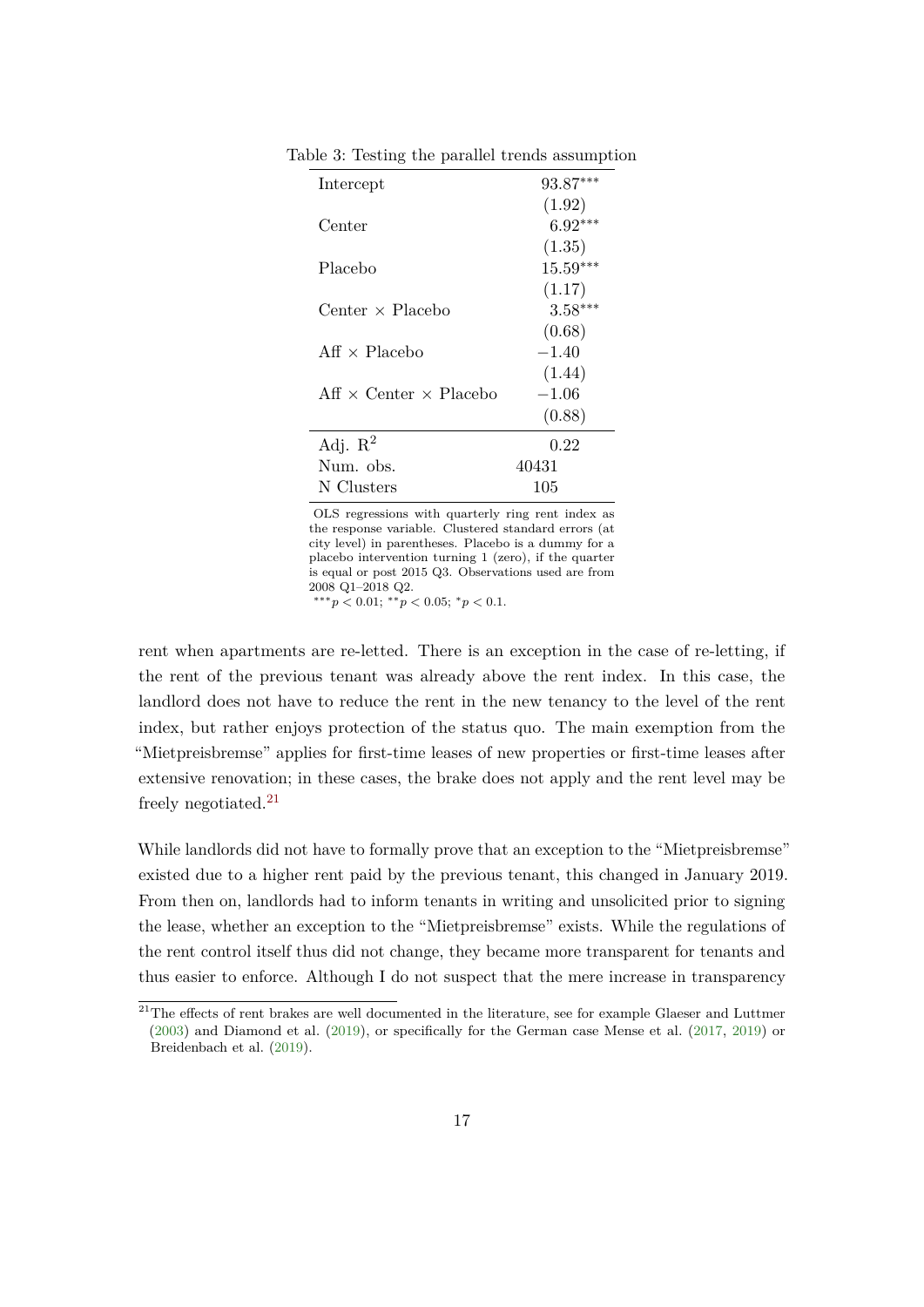had much impact on asking or agreed rents, it was nevertheless introduced after the introduction of the homeownership subsidy, and thus within the treatment period, possibly leading to biased results. Additionally, the "Mietpreisbremse" itself probably fulfills the requirements of a coinciding policy posing a risk to my identification strategy, as I suspect it to be more relevant in expensive cities, and within these cities probably rather binding in central than peripheral locations. As I can not rule out that the new transparency rules of the rent control in 2019 or delayed effects of its introduction in 2015 dissimilarly affect rents in central and peripheral locations in cities of different affordability levels, I will–as a robustness check–exclude all cities from my sample that at any point between 2008–2020 introduced the "Mietpreisbremse" and were thus affected by its regulations and changes in it.

**SUTVA** In any causal study, the stable unit treatment value assumption (SUTVA) requires that the (i) composition of treatment and control groups is stable over time and that there are no (ii) spillover effects from treatment to control groups (Rubin [1977\)](#page-46-9). Two spillover effects could occur in the specific setup of this paper: In response to the homeownership subsidy, households change their tenure. Since tenure is closely related to location, spillover effects might occur (i) *between* cities, from expensive cities (control) to affordable cities (treatment), and (ii) *within* cities, from central (treatment) areas to peripheral (control) areas. Since moving between cities involves substantial relocation costs, e.g. changing jobs, a severe spillover effect between cities as response to the subsidy seems unlikely.

The link between tenure and residential location this paper advocates consists of households moving from central to peripheral areas; if these peripheral locations households move to are indeed *within* the same city, estimates would be biased. I cannot completely rule out that the SUTVA assumption is violated and thus the possibility that the estimates for the average treatment effect are biased. However, this need not be the case: First, new single-family housing developments often occur just outside the city gates in the urban hinterland. But then, new owners moving from rental housing to owner-occupied housing causing the negative demand shock, do not move into the locations that comprise the control group.[22](#page-18-0) And second, my treatment and control groups are *rents* in central and peripheral locations. However, when subsidy recipients become homeowners, they leave the rental market, hence, their move reduces the demand for central rental housing

<span id="page-18-0"></span> $22$ And this is what anecdotal evidence, e.g. for the case of Berlin's renters moving into owner-occupied homes in counties in Brandenburg, the urban hinterlands outside of Berlin, seems to confirm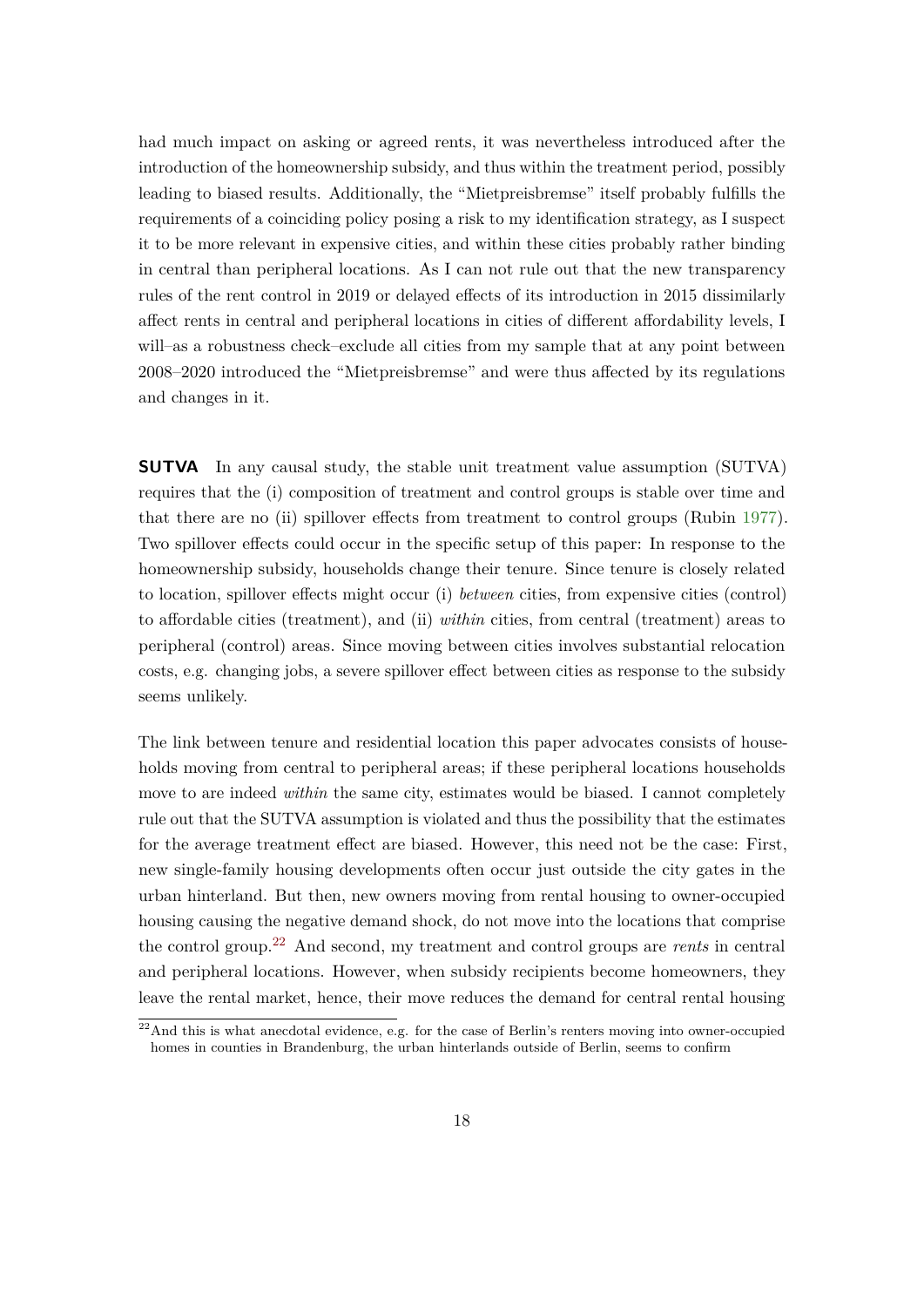in apartments but does not directly alter the demand for peripheral rental housing in apartments. So although *population* spillover effects between treatment and control locations might occur, there is no (direct) spillover on peripheral rents.

#### **4.2 Estimating Equations**

The following triple difference model forms the core of my analysis:

<span id="page-19-1"></span>
$$
E(P_{ij}^t | x_{ij}^t) = \alpha + \mu_i + \beta_1 \text{CENTER}_{ij} + \beta_2 \text{BK}^t
$$
  
+  $\beta_3 \text{ CENTER}_{ij} \times \text{BK}^t + \beta_4 \text{AFF}_i \times \text{BK}^t + \beta_5 \text{AFF}_i \times \text{CENTER}_{ij}$   
+  $\beta_6 \text{AFF}_i \times \text{CENTER}_{ij} \times \text{BK}^t$ . (2)

Here, the conditional expectation of rent index  $P$  in city  $i$ , ring  $j$  at time  $t$  is dependent on all variables on the right side, in short  $x_{ij}^t$ .  $\mu_i$  is a city fixed effect, CENTER is a city center dummy (which is 1 if ring  $j$  is located in the first third of city rings), BK is a treatment period dummy (1 if time *t* is at or after the introduction of BK in 2018 Q3), and AFF is a city affordability dummy turning 1, if ring *j* belongs to a city that is more affordable than the median city in my sample. Cities are ranked by their average price per square meter of developable land in 2007, and thus predating the time period under observation to avoid endogeneity.[23](#page-19-0)

It might be helpful to disentangle effects on city rent structure from [Equation 2.](#page-19-1) First, consider the case of all dummy variables set to 0. This leaves us with the intercept  $\alpha$  (and city fixed effect  $\mu_i$ ), representing the average rent index of expensive cities' peripheral thirds of rings before the subsidy's introduction.<sup>[24](#page-19-2)</sup> Next, consider dummy CENTER and BK separately set to 1. In the first case,  $\beta_1$  shows the rent premium in the central

<span id="page-19-0"></span><sup>&</sup>lt;sup>23</sup>The construction and material costs of real estate hardly vary between cities. What makes up a large part of real estate prices in many cities and thus determines city affordability, however, is the price of land (see Braun and Lee [\(2021\)](#page-44-10).

<span id="page-19-2"></span><sup>&</sup>lt;sup>24</sup>Note that, in this setup with city fixed effects, affordable as well as expensive cities are modeled to have the same peripheral development prior to BK's introduction. I do not make use of a fully saturated model in the classic sense, i.e. a full set of dummy variables and their interactions, as the set of fixed effects of affordable cities is collinear with treatment dummy AFF. However, the influence of AFF is now captured in the city fixed effects and so this DDD-setup with fixed effects neither alters the identification strategy of subsidy introduction nor renders the DD/DDD-coefficients.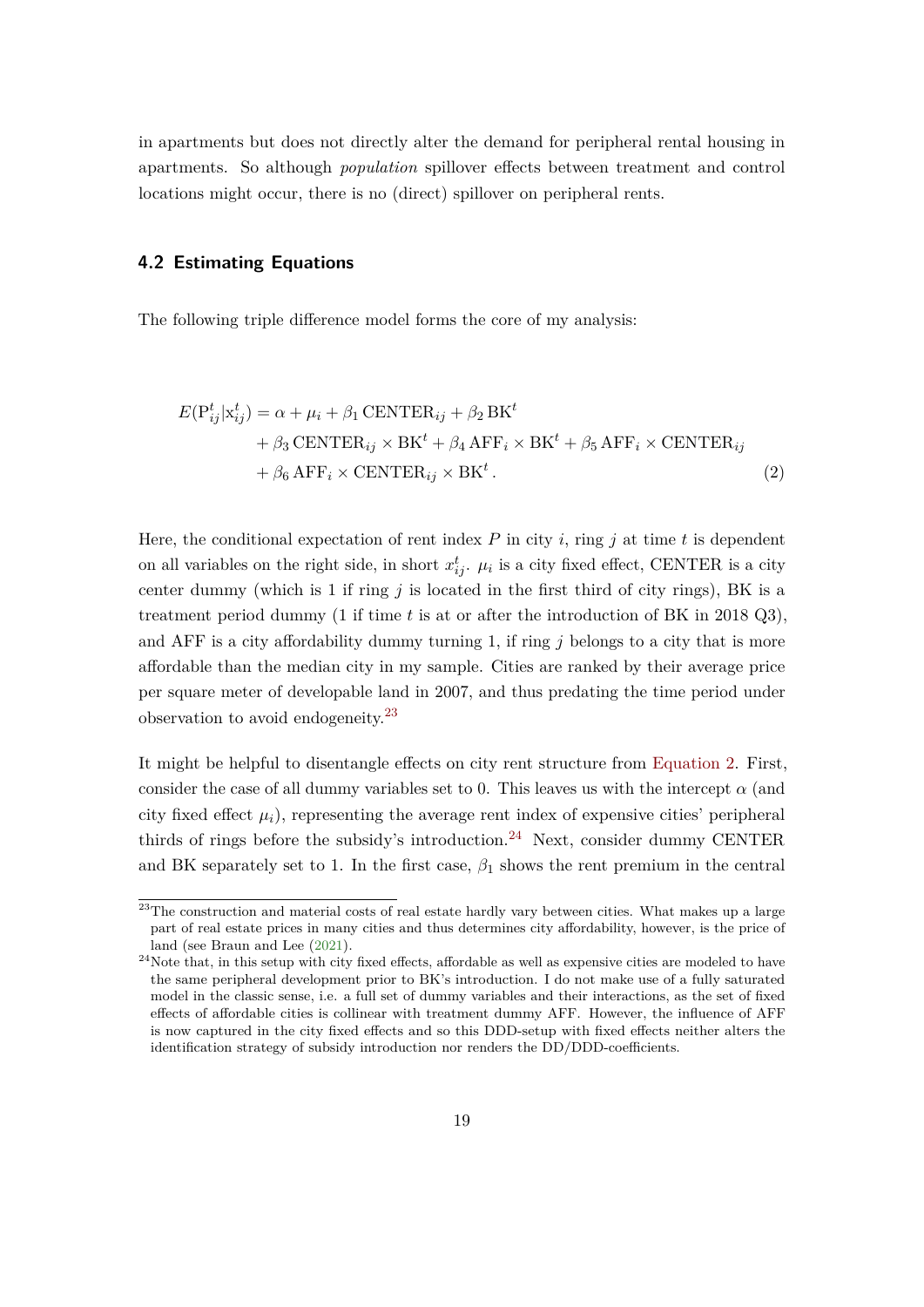third of rings of expensive cities prior to BK while in the second case,  $\beta_2$  shows the rise in average rent after subsidy introduction but also only in expensive cities' peripheries. Switching both dummies to 1,  $\beta_3$  represents the rent premium increase of expensive cities<sup>'</sup> centers after subsidy introduction.

Now, let only treatment period dummy BK stay 1 and additionally set the affordable cities' dummy AFF to 1.  $\beta_4$  now shows the rent increase in affordable cities' peripheries in the wake of subsidy introduction, over that of expensive cities. For the last case, let all three dummies, AFF, CENTER and BK be 1. While  $\beta_5$  represents the extra in rent affordable cities' centers had over their expensive counterparts prior to BK,  $\beta_6$  shows how this differential changed after BK was introduced. And exactly this coefficient is what identifies the role of the subsidy introduction: The change in affordable cities' central rent premium prior and post treatment, in comparison to all other developments in other city parts and in less-treated (expensive) cities.

As a second model, I also estimate a variation of [Equation 2](#page-19-1) using a continuous variable to measure affordability rather than relying on dummy variable AFF. Let  $\overline{PRICE}$  be the price of the most expensive city in the sample, Munich.<sup>[25](#page-20-0)</sup> Substract now the price of city *i* from this maximum, such that  $(\overline{PRICE} - PRICE_i)$  gives a kind of reversed price rank, with the most expensive city having the lowest value (Munich, 0) and the most affordable city having the highest (Suhl, 950).<sup>[26](#page-20-1)</sup>

The regression equation transforms to

<span id="page-20-2"></span>
$$
E(P_{ij}^t | x_{ij}^t) = \alpha + \mu_i + \beta_1 \text{CENTER}_{ij} + \beta_2 \text{BK}^t
$$
  
+  $\beta_3 \text{ CENTER}_{ij} \times \text{BK}^t + \beta_4 \left( \overline{\text{PRICE}} - \text{PRICE}_i \right) \times \text{BK}^t$   
+  $\beta_5 \left( \overline{\text{PRICE}} - \text{PRICE}_i \right) \times \text{CENTER}_{ij}$   
+  $\beta_6 \left( \overline{\text{PRICE}} - \text{PRICE}_i \right) \times \text{CENTER}_{ij} \times \text{BK}^t$ . (3)

Using  $(\overline{\text{PRICE}} - \text{PRICE}_i)$  instead of treatment dummy AFF has the advantage, that the particular definition as affordable or expensive city does not play a role. Rather, results indicate whether the findings are robust throughout the distribution of cities' land price affordability in the sample.

<span id="page-20-0"></span><sup>&</sup>lt;sup>25</sup>Munich's average price per square meter of land ready for development in 2007 already exceeded  $\in 1,000$ (2018: 2,638 Euros/sqm).

<span id="page-20-1"></span> $^{26}$ In the regressions, this price is divided by 1000 for better readability of the coefficients.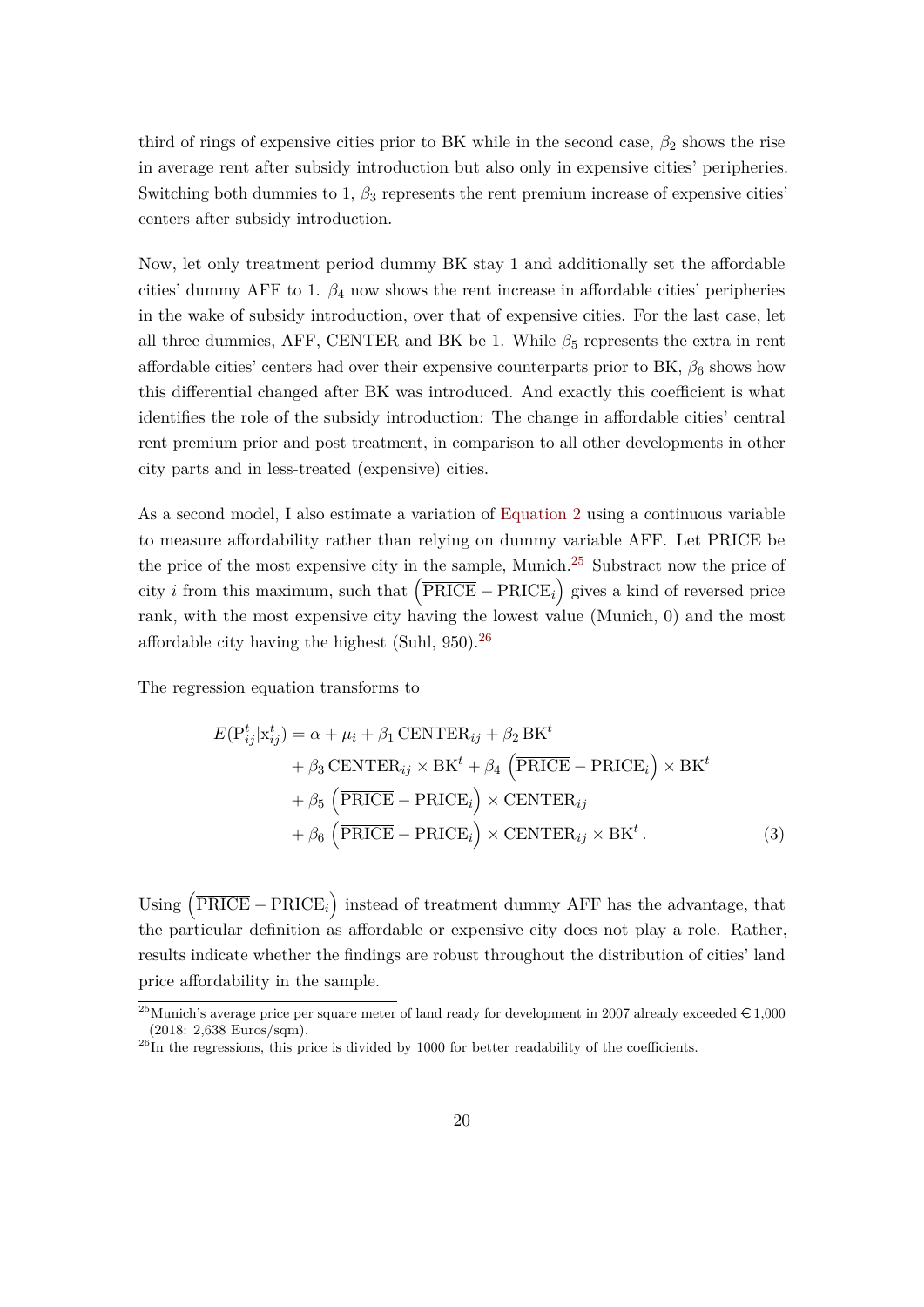<span id="page-21-1"></span>

|                               |                |                         | All Cities             |                         | Only West               | No "Bremse"  |
|-------------------------------|----------------|-------------------------|------------------------|-------------------------|-------------------------|--------------|
|                               | (1)            | (2)                     | (3)                    | (4)                     | (5)                     | (6)          |
| Intercept                     | 147.09***      | $161.44^{\ast\ast\ast}$ | $172.99***$            | $172.62^{\ast\ast\ast}$ | $178.45^{\ast\ast\ast}$ | $165.85***$  |
|                               | (0.69)         | (3.94)                  | (4.02)                 | (3.97)                  | (3.83)                  | (3.90)       |
| Center                        | $6.87***$      | $6.83***$               | $6.84***$              | $6.85***$               | $6.53***$               | 0.71         |
|                               | (1.35)         | (1.35)                  | (1.34)                 | (1.34)                  | (1.44)                  | (2.34)       |
| ΒK                            | 22.98***       | $17.61***$              | $13.59***$             | $26.61***$              | $26.59***$              | $28.53***$   |
|                               | (1.45)         | (1.45)                  | (1.34)                 | (0.93)                  | (1.03)                  | (1.12)       |
| Center $\times$ BK            | $5.87***$      | $5.81***$               | $4.89***$              | $4.67***$               | $4.23***$               | $3.42***$    |
|                               | (0.93)         | (0.97)                  | (0.81)                 | (1.00)                  | (0.98)                  | (0.85)       |
| $Aff \times BK$               | $-2.88$        | $-4.82**$               | $-4.58^{\ast\ast}$     |                         |                         |              |
|                               | (1.85)         | (1.87)                  | (1.85)                 |                         |                         |              |
| $Aff \times Center$           | $-4.78***$     | $-4.77***$              | $-5.19***$             | $-5.16***$              | $-5.14***$              | $-0.42$      |
|                               | (1.79)         | (1.81)                  | (1.82)                 | (1.81)                  | (1.93)                  | (2.59)       |
| $Aff \times Center \times BK$ | $-4.79***$     | $-4.66***$              | $-3.50***$             | $-4.38***$              | $-4.51***$              | $-2.93**$    |
|                               | (1.18)         | (1.22)                  | (1.29)                 | (1.45)                  | (1.66)                  | (1.34)       |
| Log(New Houses)               |                | $-6.66***$              | $-5.53^{\ast\ast\ast}$ | $-5.58^{\ast\ast\ast}$  | $-5.10***$              | $-4.38***$   |
|                               |                | (1.05)                  | (0.85)                 | (0.85)                  | (0.91)                  | (0.93)       |
| $Log(New$ Apartments)         |                | $9.03***$               | $6.44***$              | $6.53***$               | $6.32***$               | $5.18***$    |
|                               |                | (0.83)                  | (0.65)                 | (0.65)                  | (0.74)                  | (0.69)       |
| Vacancy Rate                  |                |                         | $-721.06***$           | $-737.25***$            | $-1115.60***$           | $-503.64***$ |
|                               |                |                         | (149.26)               | (142.96)                | (168.22)                | (85.74)      |
| City FE                       | Yes            | Yes                     | Yes                    | Yes                     | Yes                     | Yes          |
| City $FE \times BK$           | N <sub>o</sub> | No                      | N <sub>o</sub>         | Yes                     | Yes                     | Yes          |
| Adj. $\mathbb{R}^2$           | 0.45           | 0.50                    | 0.48                   | 0.49                    | 0.52                    | 0.41         |
| Num. obs.                     | 47030          | 45289                   | 40915                  | 40915                   | 33786                   | 21610        |
| N Clusters                    | 105            | 105                     | 103                    | 103                     | 86                      | 61           |

Table 4: Rent Index and Affordability

OLS regressions with quarterly ring rent index as the response variable. Clustered standard errors (at city level) in parentheses.<br>Col (5) excludes all cities on territory of former GDR, Col (6) excludes all cities that (a Data on building completions is from the federal and state statistical offices, data on the vacancy rate from empirica AG.

∗∗∗*p <* 0*.*01; ∗∗*p <* 0*.*05; <sup>∗</sup>*p <* 0*.*1.

### <span id="page-21-0"></span>**5 Results**

[Table 4](#page-21-1) has the OLS estimates of [Equation 2](#page-19-1) for all cities in the sample (column  $(1)–(4)$ ), while column  $(5)$  excludes all cities located on territory of former German Democratic Republic to rule out the possibility that east German cities and their special rental market circumstances influence results.<sup>[27](#page-21-2)</sup> Column  $(6)$  finally excludes all cities from the sample in which, at any time in the period of observation 2008–2020, the "Mietpreisbremse" applied. The estimated coefficient of interest, showing the effects of the subsidy introduction on central rent premium,  $\widehat{\beta_6}$ , equals −4.79 in column (1) and is statistically highly significant. Gradually adding additional controls for the number of house and apartment building completions and the vacancy rate (col (2) and (3)) does not alter this DDD-coefficient

<span id="page-21-2"></span> $27$ During the 2000's a lot of East Germany's (rental) housing was demolished, see for example Dascher [\(2014\)](#page-44-11), Deilmann et al. [\(2009\)](#page-44-12)) or Radzimski [\(2016\)](#page-46-10).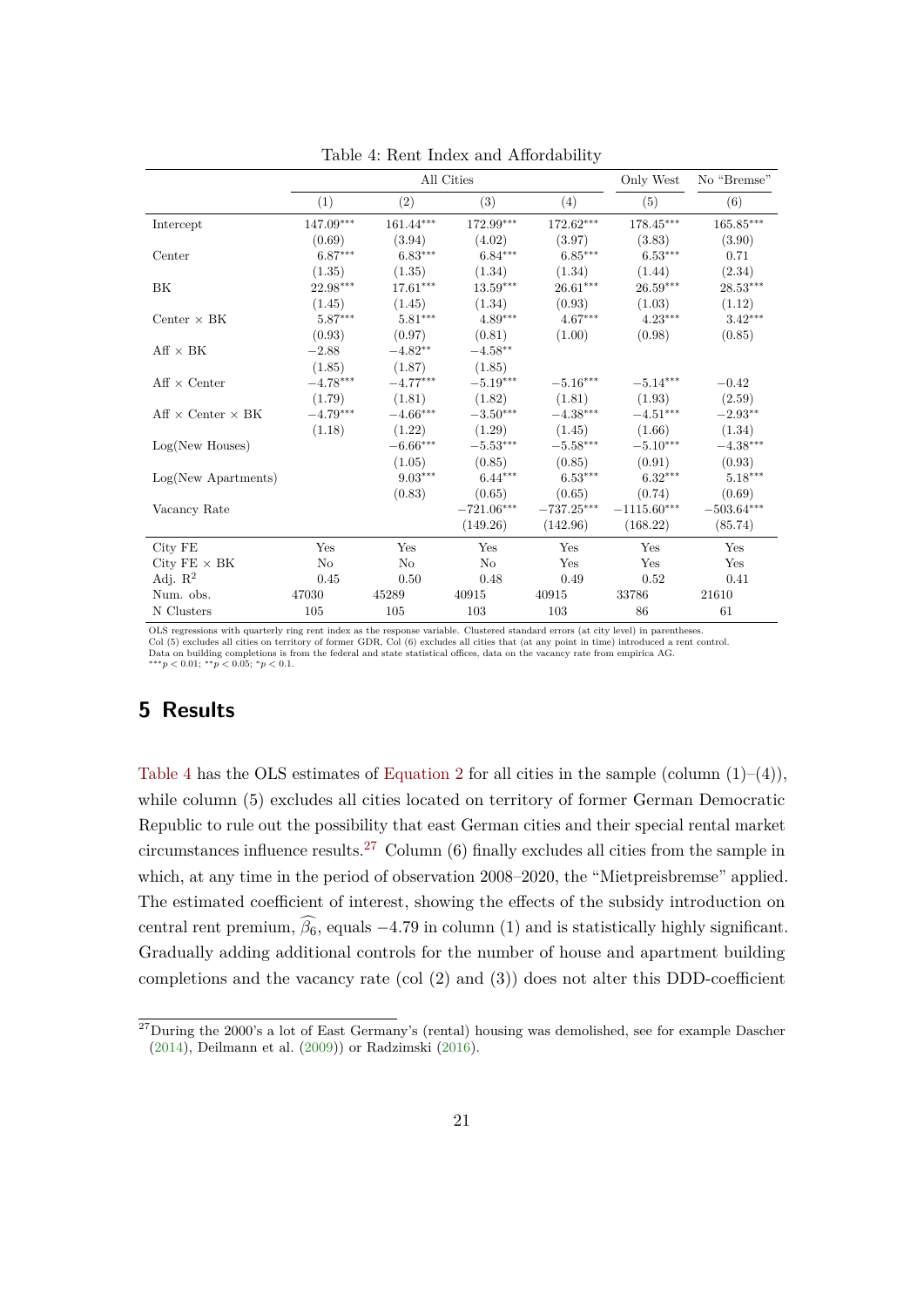<span id="page-22-0"></span>

Figure 5: Estimated Effect of Homeowner Subsidy's Introduction

significantly. Even in models in columns  $(4)-(6)$ , where I include City  $\times$  BK fixed effects to control for unobserved effects in the treatment period, the estimated coefficient of  $\beta_6$ retains its sign and high statistical significance. While central rent premiums in both, expensive and affordable cities' centers, continue to rise after the introduction of BK, it is the affordable cities' premium that does so *less* sharply. The homeownership subsidy thus dampens central rent surge in those cities where it can be effectively used - the affordable ones.

[Figure 5](#page-22-0) graphically depicts the unequal effects of the subsidy introduction on expensive and affordable cities, using estimated coefficients from col (3). The black line in both panels depicts city rent structure before introduction of BK, while the red line shows this structure post subsidy introduction. Expensive cities' (left panel) central rents were 6*.*84 index points  $(\widehat{\beta}_1)$  higher than its' peripheral rents, pre subsidy introduction. In affordable cities (right panel), this pre-subsidy central rent premium accounted for only 1*.*65 index points  $(\widehat{\beta}_1 + \widehat{\beta}_5)$ . With subsidy introduction, expensive cities' peripheral rental housing experienced a rent increase of 13.59 index points  $(\widehat{\beta}_2)$  while this increase in affordable cities amounts to 4.58 index points  $(\widehat{\beta}_4)$  less and thus to 9.01 index points in total. I now focus on apartment rents in central locations: With subsidy introduction, central rent premium on average grows in both, expensive and affordable cities. But it does so

Note: This figure shows "rent gradients" for expensive cities (left panel) and affordable cities (right panel) using estimated coefficients from [Table 4.](#page-21-1) Black solid lines depict these gradients pre-treatment while red solid lines show them post-treatment. While in both city groups, central rents have risen, affordable cities' central rents did so by 3.5 index points less. Data: Author's calculations.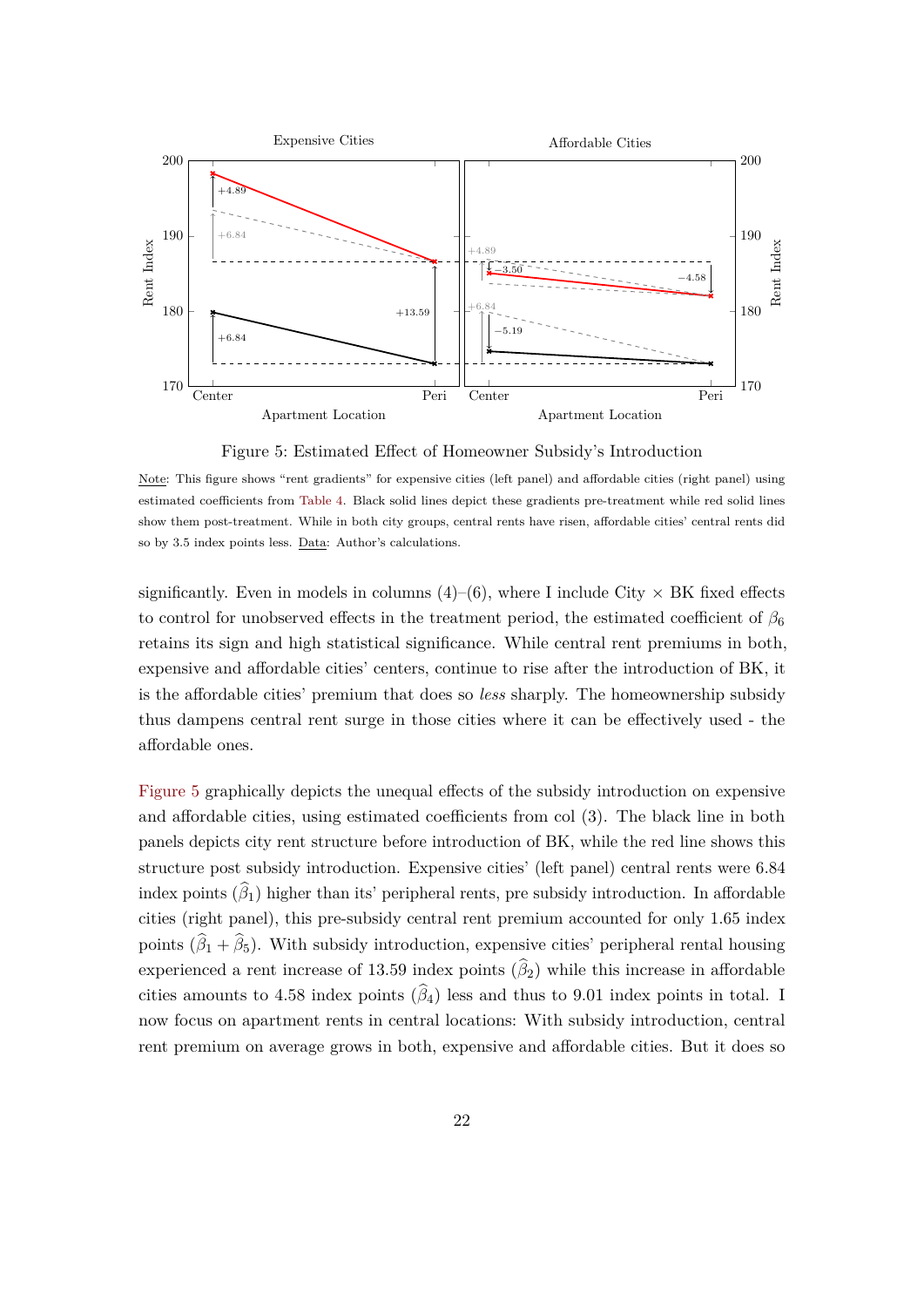by 4.89 index points  $(\widehat{\beta}_3)$  in expensive cities and only by 1.39 index points in affordable ones, with the difference represented by  $\widehat{\beta_6}$  equal to  $-3.50$ . This is what can be identified as, and equated with, the dampening effect of subsidy introduction.

I will also briefly comment on the estimated coefficients of the additional controls, the log number of "home completions" i.e. the number of newly built apartments and one- and two-family houses, and the vacancy rate. All are statistically highly significant and imply that (i) a one log-point increase in the number of new apartments results in an increase of ring rent index of 5*.*18–9*.*03 index points, (ii) a one log-point increase in the number of new houses results in a ring rent index decrease of 4*.*38–6*.*66 index points, and (iii) a one percentage point increase of a city's vacancy rate leads to a ring rent index decrease of 5*.*04–11*.*16 index points. The negative estimated coefficient on the vacancy rate matches the standard economic reasoning that—holding demand fixed—higher supply of a good (more vacant apartments to rent out) should ceteris paribus result in lower prices of that good, i.e. rents. Also, according to the models in [Table 4,](#page-21-1) building more detached and semi-detached houses (i.e having more owner-occupiers and fewer renters) results in a decrease of apartments rents, and this smoothly coincides with the mechanism of tenure choice and housing segment prices postulated in the introduction. Finally, the positive estimated coefficient on the number of new apartments may mirror the fact that newly built apartments are generally more expensive than older ones and developers are—taking the anecdotally present shortage of rental housing in many German cities as granted—able to capitalize that premium in rents.[28](#page-23-0)

Besides that, attention should also be paid to the results in column (6) for cities where the "Mietpreisbremse" did not apply. No central rent premium (for the ten year period before BK) is found here, neither in expensive, nor in affordable cities (as  $\widehat{\beta_1}$  and  $\widehat{\beta_4}$ are not statistical significant from zero). This might at least be suggestive evidence that these cities also did not have the kind of "overheated" rental market with which politicians usually justify introducing rent controls.

[Table 5](#page-24-0) has the OLS results for equation [Equation 3,](#page-20-2) again gradually introducing controls

<span id="page-23-0"></span> $28$ Of course, I am aware of the potential problems with including these control variables: On the one hand, omitting important variables from the regression leads to omitted variable bias. On the other hand, these control variables are likely to be endogenous and thus "bad controls" that should be (i) left out of the regression or (ii) instrumented. Note that an IV-approach is not feasible here, as I would need at least three time-varying instruments. I decided to describe these (probably) biased estimated coefficients anyway because my results regarding the causal effects of the subsidy introduction on rents do not depend on their inclusion in the regression (see col (1)).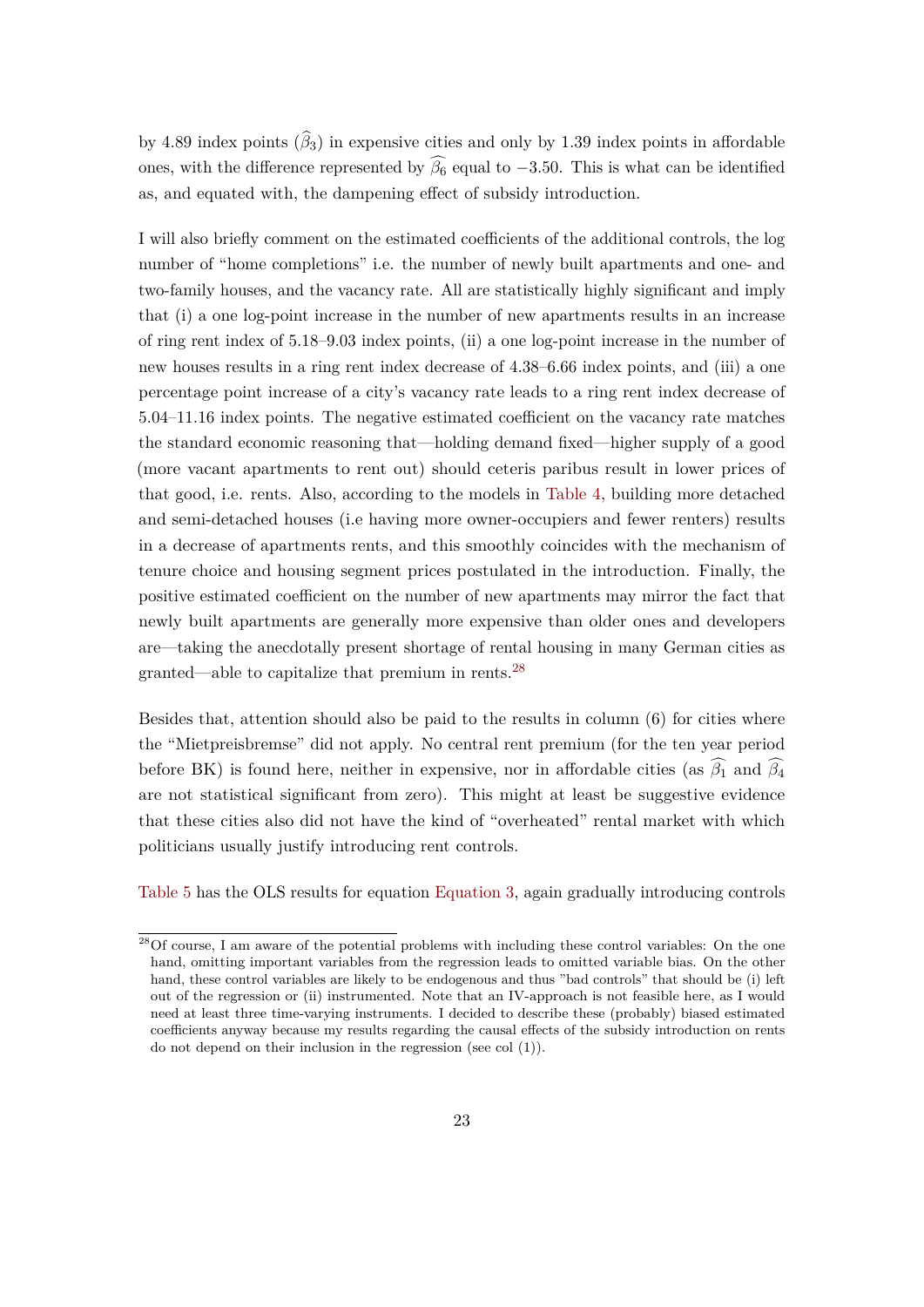<span id="page-24-0"></span>

|                                                             |             |             | All Cities     |                         | Only West     | No "Bremse"             |
|-------------------------------------------------------------|-------------|-------------|----------------|-------------------------|---------------|-------------------------|
|                                                             | (1)         | (2)         | (3)            | (4)                     | (5)           | (6)                     |
| Intercept                                                   | $146.92***$ | $160.88***$ | $172.75***$    | $172.34^{\ast\ast\ast}$ | $178.26***$   | $165.80^{\ast\ast\ast}$ |
|                                                             | (0.56)      | (3.71)      | (3.97)         | (3.94)                  | (3.85)        | (3.81)                  |
| Center                                                      | $21.69**$   | $21.75***$  | $22.31**$      | $22.23***$              | $21.84**$     | 2.87                    |
|                                                             | (6.02)      | (6.10)      | (6.34)         | (6.30)                  | (6.87)        | (17.78)                 |
| BK                                                          | 38.37***    | $36.89***$  | $30.88***$     | $26.33***$              | $26.45***$    | $28.09***$              |
|                                                             | (5.58)      | (5.57)      | (4.83)         | (0.80)                  | (0.82)        | (1.08)                  |
| Center $\times$ BK                                          | $20.55***$  | $19.64***$  | $15.33**$      | $17.21**$               | $17.78**$     | 11.20                   |
|                                                             | (3.75)      | (3.74)      | (4.14)         | (5.10)                  | (5.72)        | (8.31)                  |
| $(\overline{\text{Price}} - \text{Price}) \times \text{BK}$ | $-21.77**$  | $-28.08***$ | $-25.31***$    |                         |               |                         |
|                                                             | (6.81)      | (6.94)      | (5.98)         |                         |               |                         |
| $(Price - Price) \times Center$                             | $-22.15***$ | $-22.28**$  | $-23.20**$     | $-23.05***$             | $-23.20**$    | $-2.86$                 |
|                                                             | (7.43)      | (7.54)      | (7.85)         | (7.80)                  | (8.63)        | (20.55)                 |
| $(Price - Price) \times Center \times BK$                   | $-21.45***$ | $-20.34***$ | $-15.23**$     | $-18.93**$              | $-20.52**$    | $-11.44$                |
|                                                             | (4.53)      | (4.54)      | (5.20)         | (6.38)                  | (7.38)        | (10.11)                 |
| Log(New Houses)                                             |             | $-6.60***$  | $-5.55***$     | $-5.58***$              | $-5.10***$    | $-4.38***$              |
|                                                             |             | (0.99)      | (0.83)         | (0.85)                  | (0.91)        | (0.93)                  |
| $Log(New$ Apartments)                                       |             | $9.16***$   | $6.45***$      | $6.54***$               | $6.33***$     | $5.18***$               |
|                                                             |             | (0.82)      | (0.65)         | (0.65)                  | (0.74)        | (0.69)                  |
| Vacancy Rate                                                |             |             | $-721.28***$   | $-737.17***$            | $-1114.82***$ | $-503.70***$            |
|                                                             |             |             | (147.86)       | (142.86)                | (168.20)      | (85.89)                 |
| City FE                                                     | Yes         | Yes         | Yes            | Yes                     | Yes           | Yes                     |
| City $FE \times BK$                                         | No          | No          | N <sub>o</sub> | Yes                     | Yes           | Yes                     |
| Adj. $R^2$                                                  | 0.46        | 0.51        | 0.49           | 0.50                    | 0.53          | 0.41                    |
| Num. obs.                                                   | 47030       | 45289       | 40915          | 40915                   | 33786         | 21610                   |
| N Clusters                                                  | 105         | 105         | 103            | 103                     | 86            | 61                      |

Table 5: Rent Index and Landprice

OLS regressions with quarterly ring rent index as the response variable. Clustered standard errors (at city level) in parentheses.<br>Col (5) excludes all cities on territory of former GDR, Col (6) excludes all cities that (a Col (5) excludes all cities on territory of former GDR, Col (6) excludes all cities that (at any point in time) introduced a rent control.<br>Data on building completions is from the federal and state statistical offices, dat

∗∗∗*p <* 0*.*01; ∗∗*p <* 0*.*05; <sup>∗</sup>*p <* 0*.*1.

for building completions and the vacancy rate (col.  $(2)$  and  $(3)$ ). Columns  $(4)$ ,  $(5)$  and  $(6)$ additionally include City  $\times$  BK fixed effects using the whole sample of cities, only west German cities, and only cities without the "Mietpreisbremse", respectively. Again, equate the estimated coefficient of  $\left(\overline{\text{PRICE}} - \text{PRICE}\right) \times \text{CENTER} \times \text{BK}$  with the subsidy's effect on central rent premium, while the estimated coefficient of  $CENTER \times BK$  represents the changes for the most expensive city (Munich), where subsidy introduction has had least effect and may thus be equated with all other (unobservable) trends on that premium.  $\hat{\beta}_6$  carries the expected (negative) sign and is statistically highly significant, which means that the more affordable the city (the more sensitive to subsidy introduction), the weaker its central rent premium surge. To ease interpretation, consider now two cities with a difference in 2007 land prices of  $\epsilon$  100 per square meter. The more affordable of the two cities, according to column (1), would find its central rent premium rise by 2*.*15 index points *less* post subsidy introduction.

These results also have economic significance. Consider two specific cities, Munich (the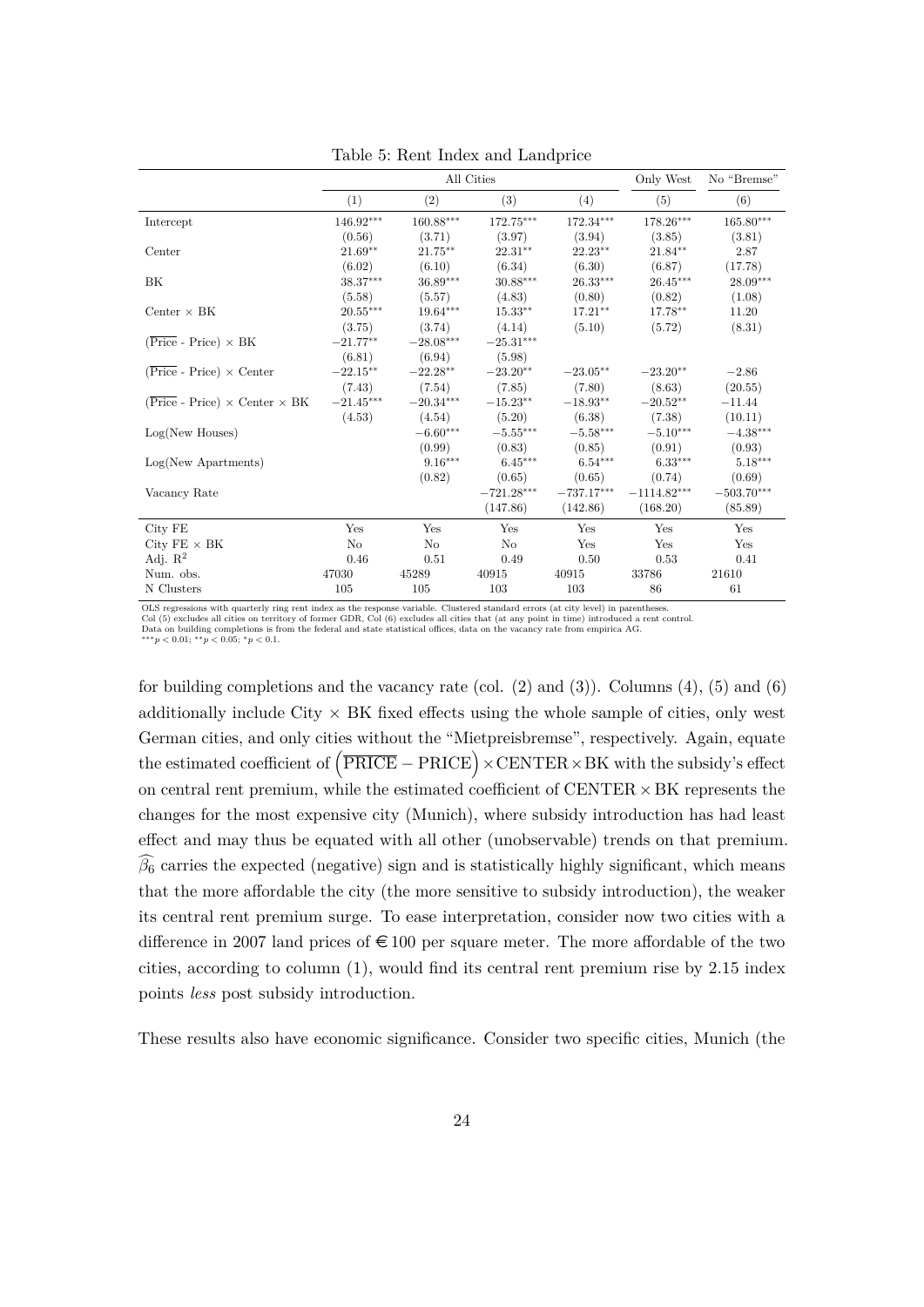most expensive city in the sample) and Regensburg (falling  $\epsilon$  675 short of Munich's price) and, to ease interpretation, results without the additional controls (i.e. col (1)). For Munich,  $(\overline{PRICE} - PRICE)$  equals 0. Rent development of Munich's rings can thus be directly inferred from the estimated coefficients  $\hat{\beta}_2$  and  $\hat{\beta}_3$ . The average rent of Munich's baseline  $(P_1^0 = 100)$  is  $\in$  1072 and its estimated city fixed effect  $\hat{\mu}_M$  equals −61*.*23. Predicted average rent of apartments in the second and last third of rings pre-subsidy introduction is thus  $\in$  919 ( $\hat{\alpha}$  +  $\hat{\mu}_M$ ) while predicted central rents average  $\in$  1151 ( $\hat{\alpha} + \hat{\mu}_M + \hat{\beta}_1$ ). The difference between both rents equals the predicted central rent premium before BK,  $\in$  233. Post subsidy introduction, Munich's peripheral apartments experienced a rent increase of  $38.37$  ( $\beta_2$ ) index points while its central rings saw an even larger increase of 58.92  $(\beta_2 + \beta_3)$  index points. This translates into a predicted average peripheral rent post subsidy introduction of  $\epsilon$  1330 while the average central apartment rents out for  $\epsilon$ 1783. Central rent premium has increased to  $\epsilon$ 453, which means, in absolute terms, it almost doubled in the wake of subsidy introduction.

Regensburg's average baseline rent equals  $\epsilon$  684 and its corresponding regression city fixed effect  $\hat{\mu}_R$  equals −63.53. Predicted peripheral and central rent equals  $\in$  570 and  $\in$  616 respectively, so central rent premium is just 6.7 ( $\beta_1 + (0.675 \cdot \beta_5)$ ) index points or  $\in$  46. Peripheral rents are predicted to rise with subsidy introduction by 23.67 index points  $(\beta_2 + (0.675 \cdot \beta_4))$ , so the average peripheral apartment rents out for  $\in 732$ . Lastly, the predicted central rent after subsidy introduction equals  $\in 820.^{29}$  $\in 820.^{29}$  $\in 820.^{29}$  Predicted central rent premium after subsidy introduction hence equals 12.8 index points or  $\epsilon$ 87. In summary, both cities' central rent premiums have risen with subsidy introduction, but Munich's did so by 20.6 index points while Regensburg's rose only by 6.1. The difference of 14.5 index points between the two can be attributed to the BK drawing residents out of Regensburg's rental apartments in the city center into owner-occupancy.

To show the dynamics of the dampening effect on (more) affordable cities' central rent premiums, I re-estimate [Equation 2](#page-19-1) and [Equation 3](#page-20-2) in an "event study-style" by replacing the treatment dummy BK with a set of dummies, one for each quarter. [Figure 6](#page-26-0) shows the estimated coefficient on the triple difference parameters  $\text{AFF} \times \text{CENTER} \times \text{QUARTER}$ and  $(\overline{\text{PRICE}} - \text{PRICE}) \times \text{CENTER} \times \text{QUARTER}$  as black solid lines along with 95% confidence intervals. Clearly, there is a longer-term effect of subsidy introduction, rather than just a short term effect of a few quarters, and it is only after subsidy introduction

<span id="page-25-0"></span><sup>&</sup>lt;sup>29</sup>Obtained by evaluating the full set of estimated coefficients:  $\hat{\alpha} + \hat{\mu}_R + \hat{\beta}_1 + \hat{\beta}_2 + \hat{\beta}_3 + (0.675 \cdot \hat{\beta}_4) +$  $(0.675 \cdot \hat{\beta}_5) + (0.675 \cdot \hat{\beta}_6))$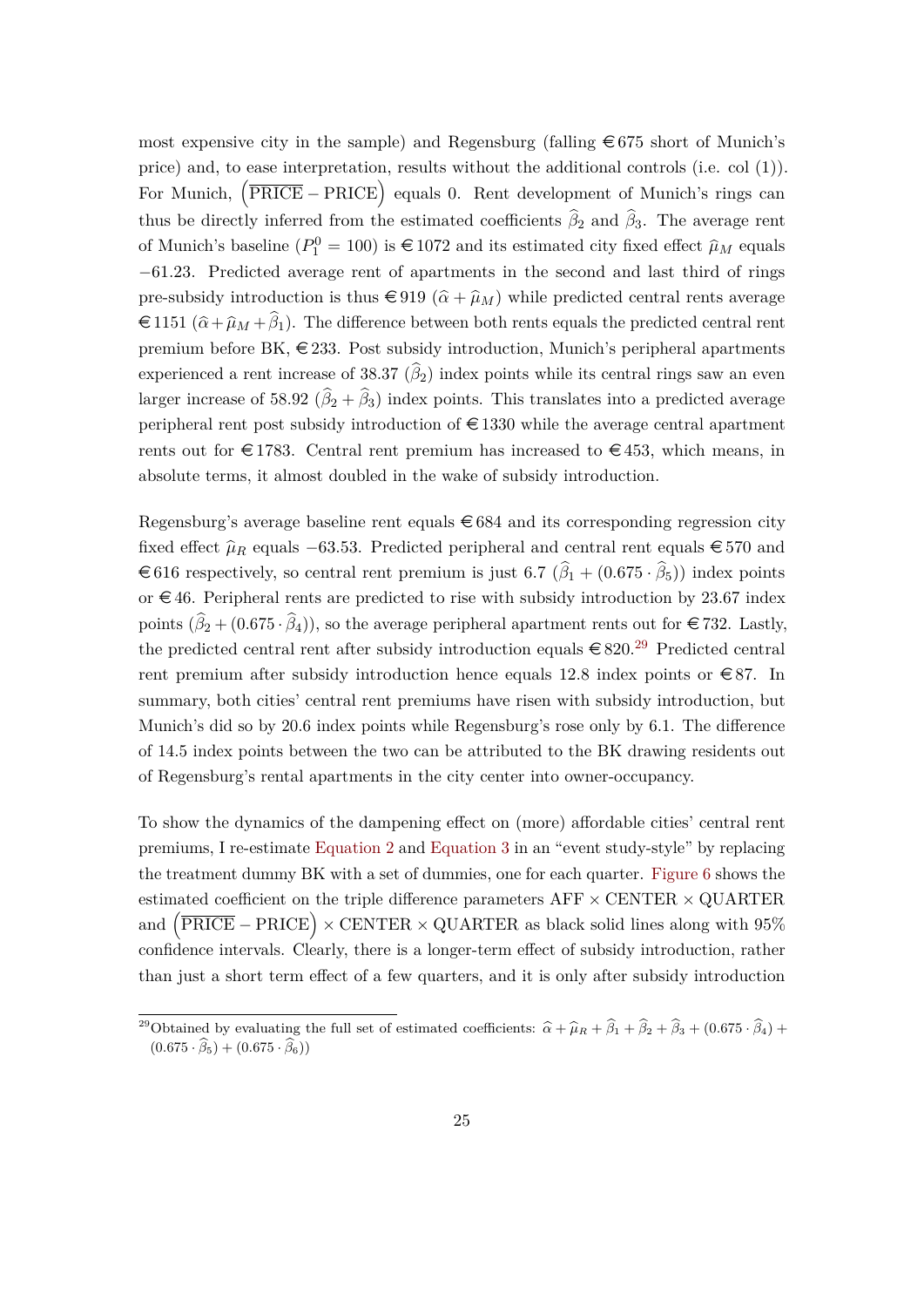<span id="page-26-0"></span>

(b) Estimated event-study style coefficients on  $(PRICE - PRICE) \times CENTER \times$ QUARTER

Figure 6: Dynamics of (more) affordable cities' central rent premium markdown

Note: This figure plots estimated coefficients along with 95 % confidence intervals of the estimated coefficients on the TD-parameters  $\text{AFF} \times \text{CENTER} \times \text{QUARTER}$  [\(Figure 6a\)](#page-26-0) and  $\left(\overline{\text{PRICE}} - \text{PRICE}\right) \times \text{CENTER} \times \text{QUARTER}$ [\(Figure 6b\)](#page-26-0) from (adapted) [Equation 2](#page-19-1) and [Equation 3.](#page-20-2) Standard errors are clustered at the city level.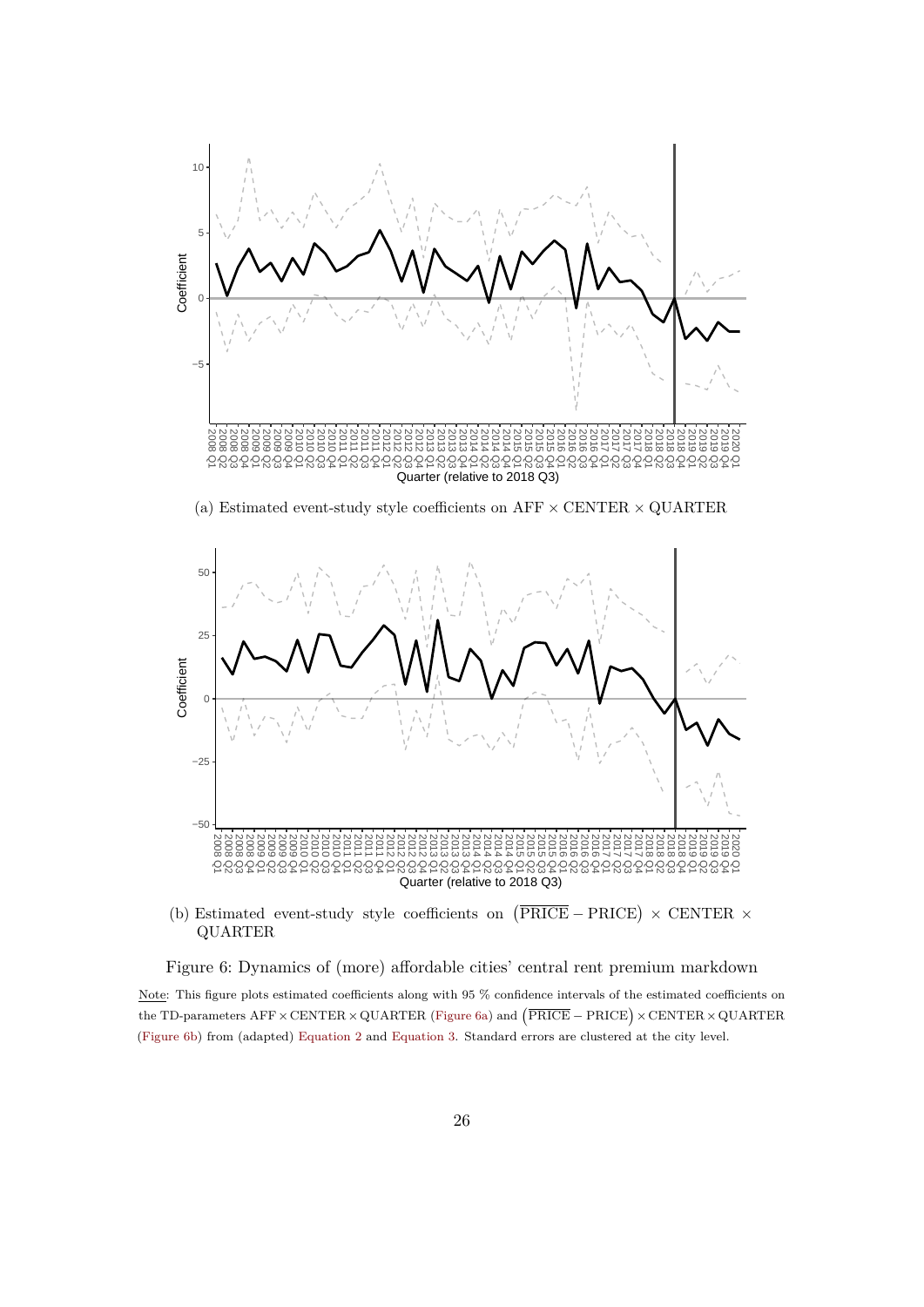that there is a reversal in the coefficients' signs. Only after subsidy introduction, (more) affordable cities' central rent premium exhibited a permanent markdown. Unfortunately, I do not observe a longer post-treatment period in my data, but I suspect that the longer-term effect would be even more pronounced, i.e. negative, as more and more owner-occupiers that built new housing rather than moving into existing housing move out of their rental apartments.

Several robustness checks are reported in the appendix. My results are robust against (i) using another method of index construction (a "double imputation" index), (ii) the grouping of cities as "affordable" (demonstrated by stable results in the continuous treatment) and (iii) other definitions of the the city center. These checks conclusively strengthen the validity of this paper's identification strategy.

### <span id="page-27-0"></span>**6 Conclusions**

This paper empirically analyzed the effects of a new homeownership subsidy on rents within cities. Its main finding is that subsidy introduction induced falling central city rent premiums, likely caused by population sorting from rental into owner-occupied housing. With this analysis, I offer a complementary building block for analyzing housing subsidies' effects on housing prices. While other authors solely focus on subsidies for a certain tenure type on prices of the same tenure type, this paper complements how subsidies to *homeownership* influence *rents*.

Using triple difference frameworks, I suggest that subsidy introduction had a dampening effect on affordable cities' central rent premium growth. In a setup with a continuously varying treatment intensity by cities' land price, I show that this dampening effect is prevalent throughout the distribution of city affordability, measured by cities' prices of building land.

These results have important policy implications. Subsidies to homeownership are usually justified on the grounds of making the move to owner-occupancy more affordable. The literature, however, suggests that they often fail to achieve this goal. Subsidies get capitalized in house prices, benefiting the selling developer rather than the prospective owner-occupant. Interestingly and novel, this paper reveals that renters benefit most, as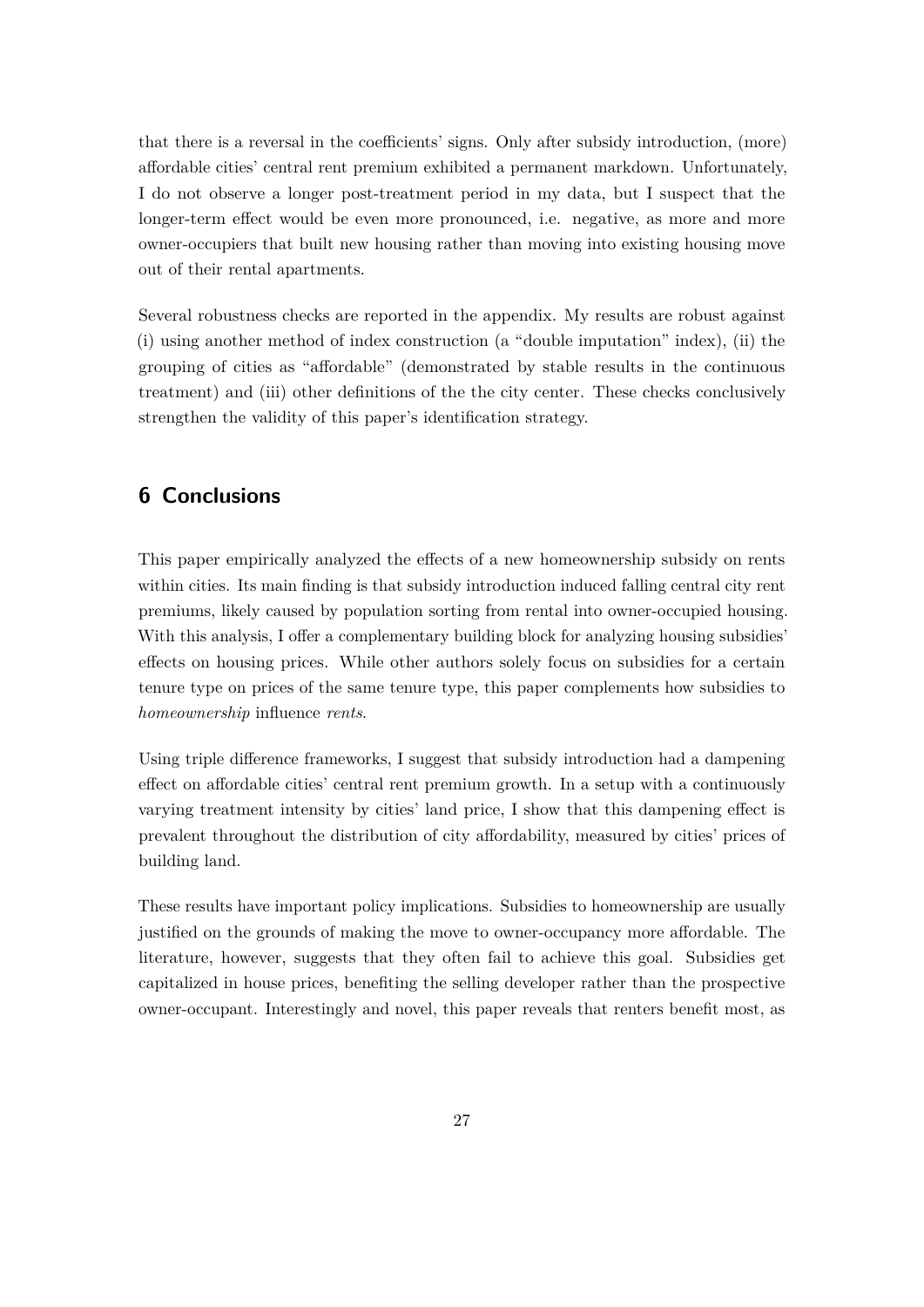the homeownership subsidy's introduction dampens growth in central rents.<sup>[30](#page-28-0)</sup>

Germany is in many regards rather unique in terms of its housing sector: It has a rather low homeownership rate and, in comparison to high ownership countries like the United States, an extensive social housing sector, high transfer taxes when buying real estate, and no tax deductions for mortgage interest payments for owner-occupiers (Kaas et al. [2021\)](#page-45-11). And Germany also had a rather unique program setup for promoting homeownership: the subsidy was based on the number of children in the household and not, e.g., on the home loan amount, as it is the case with the mortgage interest deduction in the U.S. The MID in many cases does not lead the marginal resident to form homeownership. Rather, future homeowners use the savings from the tax breaks to increase the intensive margin, i.e. consume more living space (Glaeser and Shapiro [2003;](#page-45-12) Hanson [2012;](#page-45-13) Hilber and Turner [2014\)](#page-45-2). This paper however is silent on the direct effects of lump-sum type homeownership subsidies on the extensive or intensive margins. It may very well be that different types of homeownership subsidies have different effects. But then also the indirect effects on the rental market carved out by this paper might be ambiguous in other settings with nominally varying subsidy rates, and one should exercise caution in generalizing the findings to other countries and subsidy programs.

This is a paper of eminent importance as, in the particular case of Germany, the subsidy was set to expire after a three years term and thus within current government's legislative period. This fall, after the elections, a new government must decide about its stance on housing policies. This contribution offers advice in the sense that it carved out the subsidy's dampening effect on central rent premium growth. It is likely that terminating the subsidy also means terminating this central city rent relief. Government must be clear that, when deciding to not reviving the program, it will likely hit both types of housing tenure: homeowners *and* renters.

<span id="page-28-0"></span> $30$ I leave aside in this exaggeration many other aspects the subsidy might cause, e.g., a higher tax burden, a reduction in government spending elsewhere, or that in areas of inelastic supply, part of the subsidy will lead to higher prices of existing properties, which might very well increase the wealth of existing owners.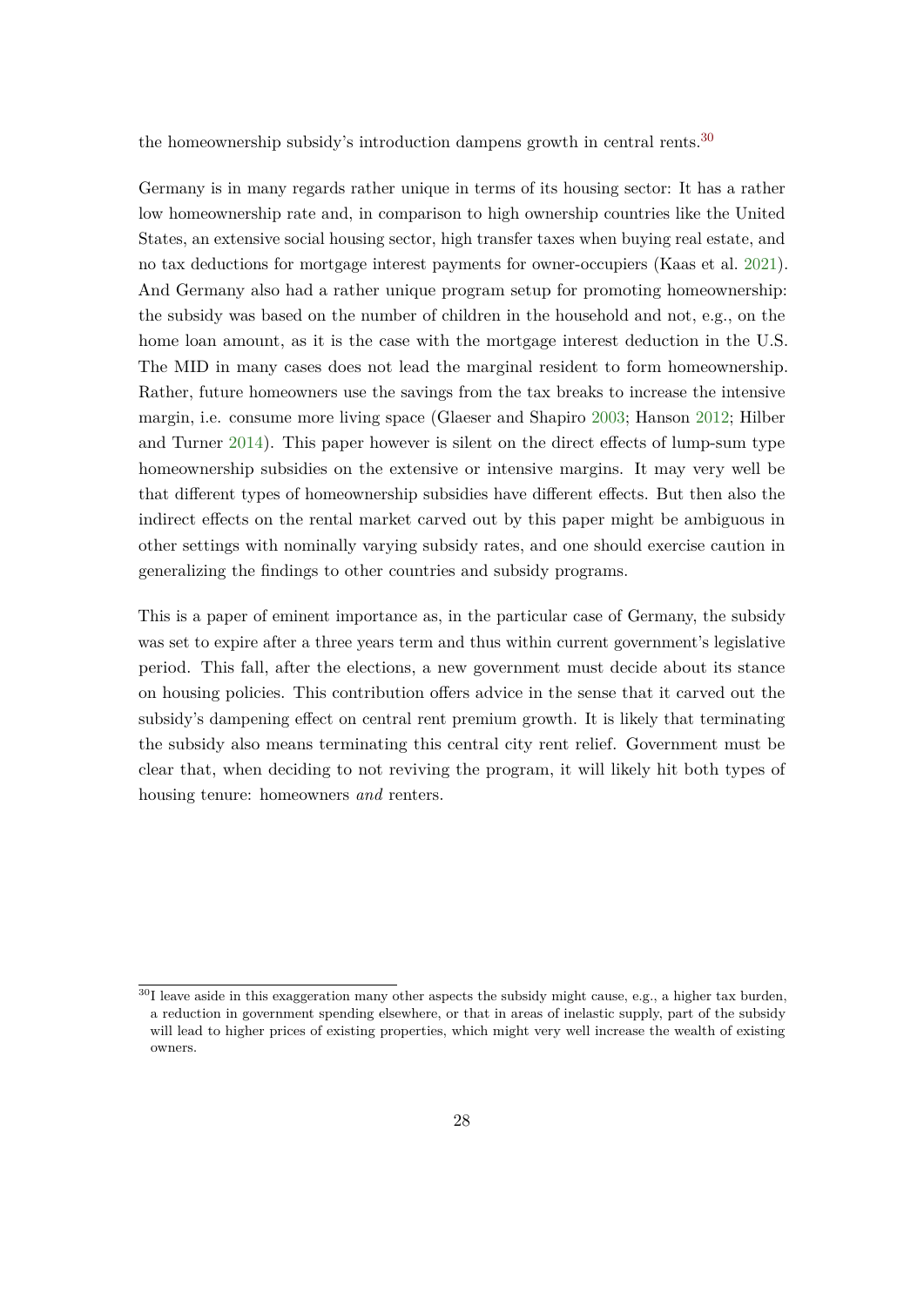### **7 Appendix**

#### **7.1 Index Construction (Hedonic Dummy Method)**

For the construction of the rental index, I rely on the following hedonic regression, which is estimated for each city in the sample  $(n=109)$  separately. As the index' goal is to represent the main section of the rental market, I clean the sample from observations likely to be luxury apartments, following Klick and Schaffner [\(2019\)](#page-46-11). I exclude observations with the following: a net rent above  $\epsilon$  5,000, a living space larger 400 square meters or more than seven rooms.

The conditional expectation of the log net rent (i.e. rent excluding utilities) NET RENT of apartment advertisement *h* in city ring *j* at time *t* is a function all the covariates on the right-hand side, for simplicity denoted by  $x_{ij}^t$ :

<span id="page-29-2"></span>
$$
E(\ln(\text{NET RENT}_{hj}^{t})|x_{hj}^{t}) = \alpha + \beta_1 \text{ LIVING SPACE}_{hj}^{t} + \beta_2 \text{ROOMS}_{hj}^{t}
$$

$$
+ \beta_3 \text{QUALITY}_{hj}^{t} + \beta_4 \text{BULT}_{hj}^{t}
$$

$$
+ \beta_5 \text{ FIRST OCCUPANCY}_{hj}^{t} + \beta_6 \text{GARDEN}_{hj}^{t}
$$

$$
+ \beta_7 \text{GUEST BATH}_{hj}^{t} + \beta_8 \text{CELLAR}_{hj}^{t}
$$

$$
+ \beta_9 \text{FITTED KITCHEN}_{hj}^{t} + \beta_{10} \text{BALCONY}_{hj}^{t}
$$

$$
+ \sum_{j=2}^{J} \gamma_j \text{ RING}_{hj} + \sum_{t=1}^{T} \theta^t \text{TIME}_{h}^{t}
$$

$$
+ \sum_{j=2,t=1}^{J,T} \lambda_j^{t} \text{ RING}_{hj} \times \text{TIME}_{h}^{t}
$$
(4)

Variables LIVING SPACE and ROOMS are metric variables, indicating the amount of living space and the number of rooms in the apartment, respectively. QUALITY is a categorical variable measuring the quality of materials and equipment used in the apartment.<sup>[31](#page-29-0)</sup> BUILT is a dummy variable specifying the year of construction,  $32$ FIRST OCCUPANCY turning 1 if the perspective move-in is the first occupancy of a

<span id="page-29-0"></span> $31$ Conditions are: 0 = information missing, 1 = simple, 2 = normal, 3 = sophisticated, 4 = exclusive

<span id="page-29-1"></span> $3^{32}1$  = missing, 2 = before 1900, 3 = 1900-1945, 4 = 1946-1959, 5 = 1960-1969, 6 = 1970-1979, 7 = 1980-1989,  $8 = 1990-1999$ ,  $9 = 2000-2009$ ,  $10 =$  after 2009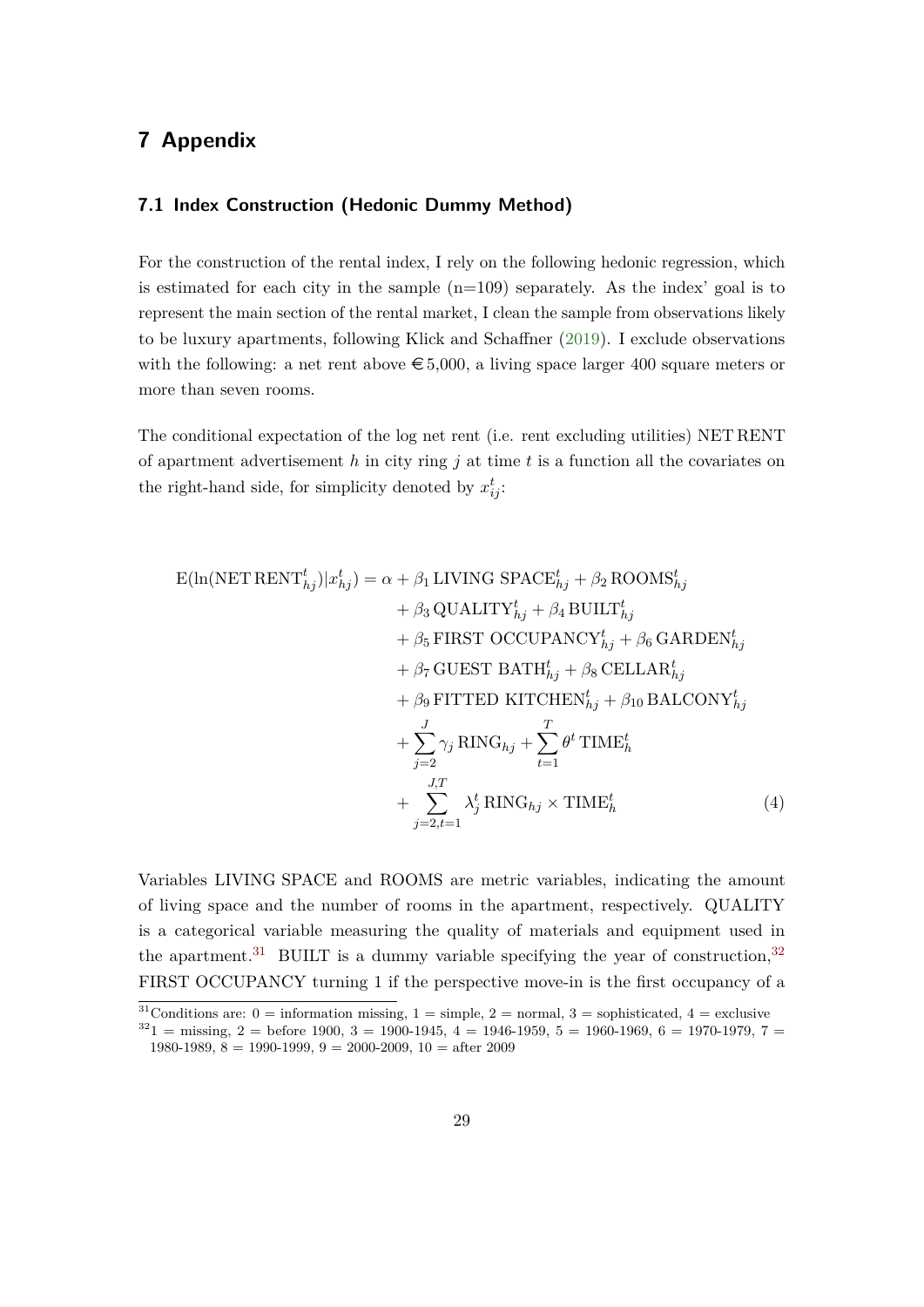newly built or substantially renovated apartment, GARDEN indicating if the apartment has access to a private garden, GUEST BATH if object includes a guest toilet, CELLAR if a cellar room is available, FITTED KITCHEN if the object comes with a fitted kitchen and BALCONY if the property has a balcony.

RING is a spatial dummy variable showing in which city ring the property is located. TIME constitutes a quarter-year dummy for the quarter and year the advertisement on the web page ended, indicating a successful transaction/lease. Lastly, RING  $\times$  TIME is an interaction term between RING and TIME.

Methodology-wise, consider for now the case of a simple Dummy Time Hedonic (DTH) index to construct a city-wide rent index (i.e. skipping rings as the subject of indexes for now). Hill (2011, 13 ff.) describes the semi-log formulation as

$$
y = Z\beta + D\delta + \epsilon,\tag{5}
$$

where *y* is an  $H \times 1$  vector with elements  $y_h = \ln p_h$ , Z is an  $H \times K$  matrix of property characteristics,  $\beta$  is a  $K \times 1$  vector of characteristic shadow prices, *D* is an  $H \times T - 1$ matrix of period dummy variables,  $\delta$  is a  $T-1 \times 1$  vector of period prices and  $\epsilon$  is an  $H \times 1$ vector of random errors. *H*, *K* and *T* denote, respectively, the number of observations, characteristics and time periods, and *p<sup>h</sup>* denotes the rent of property *h*. The base period rent index is normalized to 100.

To construct a quality-adjusted rent index, the primary interest lies in the  $\delta$  parameters, which measure the period specific fixed effects on the logarithm of the price level after controlling for the effects of the differences in the attributes of the dwellings. To obtain rent index  $P<sup>t</sup>$  for period *t*, one simply exponentiates the estimated  $\hat{\delta}^t$  obtained from the hedonic model and multiples that by 100, such that

$$
\widehat{P}^t = \exp\left(\widehat{\delta}^t\right) \cdot 100. \tag{6}
$$

I will briefly note for completeness Hill (2011) and Silver (2016) pointing out that, in theory, this rent index  $P<sup>t</sup>$  is a biased estimate since it entails taking a nonlinear transformation of a random variable, i.e.  $E[\exp(\hat{\delta})] \neq \exp(\delta)$ . One should correct for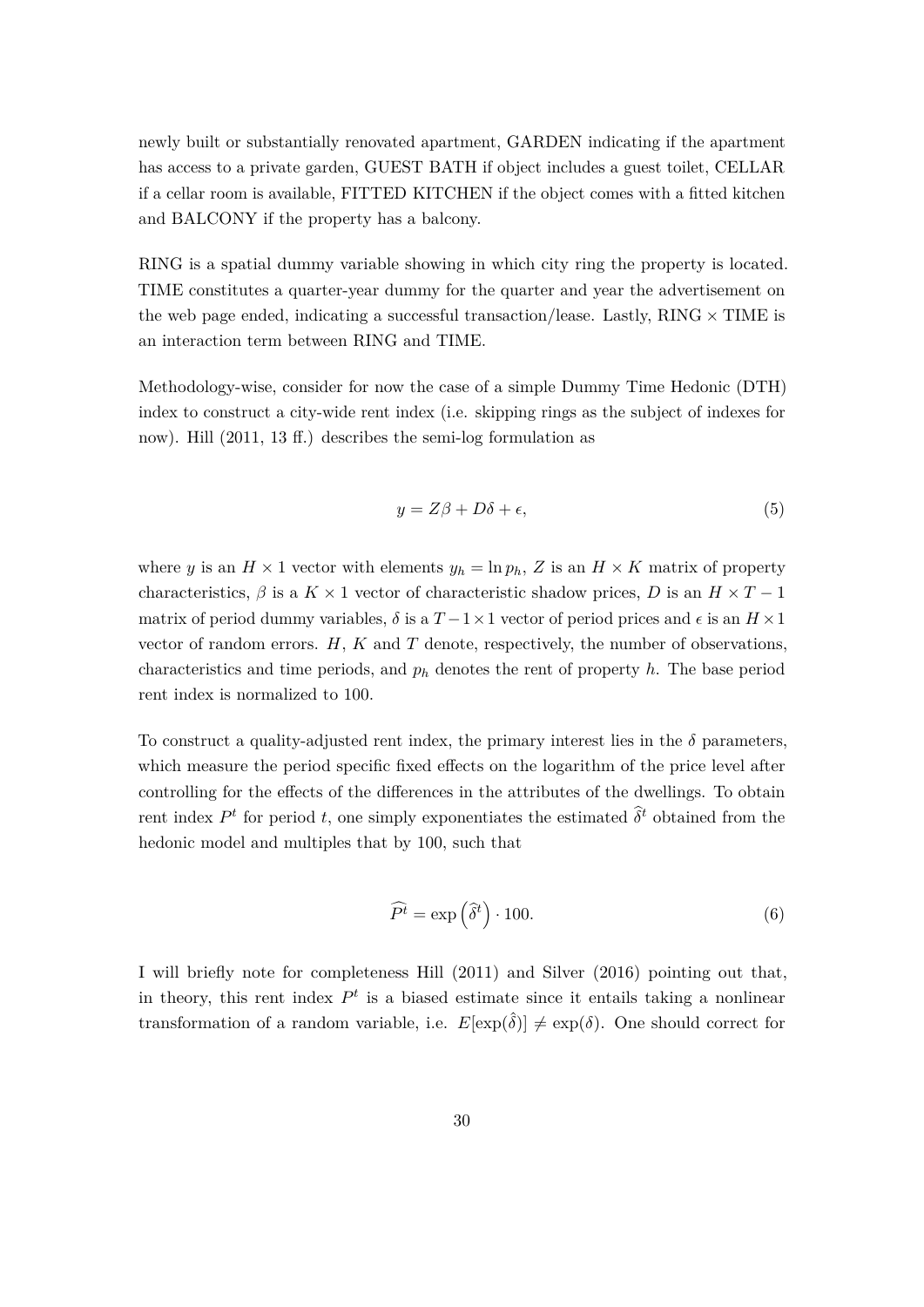<span id="page-31-0"></span>

| Coefficient               | Estimate  | Standard Error | t statistic |
|---------------------------|-----------|----------------|-------------|
| $\gamma_2$                | $-0.1508$ | 0.01679        | $-8.98$     |
| $\gamma_3$                | $-0.1767$ | 0.01662        | $-10.63$    |
| $\theta^{08-2}$           | 0.0063    | 0.01597        | 0.40        |
| $\theta^{08-3}$           | $-0.0504$ | 0.01550        | $-3.25$     |
| $\theta^{08-4}$           | $-0.0415$ | 0.01744        | $-2.38$     |
| $\lambda_2^{08-2}$        | $-0.0313$ | 0.02463        | $-1.27$     |
| $\lambda_2^{08-3}$        | 0.0488    | 0.02268        | 2.15        |
| $\lambda_2^{08-4}$        | 0.0499    | 0.02567        | 1.95        |
| $\lambda_3^{08\text{-}2}$ | $-0.0234$ | 0.02464        | $-0.95$     |
| $\lambda_3^{08-3}$        | 0.0362    | 0.02293        | 1.58        |
| $\lambda_3^{08-4}$        | 0.0198    | 0.02632        | 0.75        |

Table 6: Estimated coefficients for Regensburg

that by adding half of the variance of the estimated coefficient when calculating the rent index, such that the corrected rent index for period *t* is

$$
\hat{\hat{P}}^t = \exp\left[\hat{\delta}^t + \frac{1}{2}(\hat{\sigma}^t)^2\right] \cdot 100\tag{7}
$$

while  $(\hat{\sigma}^t)^2$  is an estimate of the variance of  $\hat{\delta}_t$ . Importantly note that both authors point out that the difference between  $P<sup>t</sup>$  and ∗  $\hat{P}^t$  is in practice typically negligible as  $\hat{\sigma}^t$  is usually very small. I carry out this index correction but also find that it leads to changes only in the fourth decimal of  $\hat{P}^t_j$  and hence is of no great importance in this application.

For this paper's purposes, I generalize this Dummy Time Hedonic (DTH) method to a Hedonic Dummy (HD) method as I have not only period dummy variables (TIME) but also ring dummy variables (RING) and their interactions (RING  $\times$  TIME). For illustration purposes, I estimate [Equation 4](#page-29-2) for the city of Regensburg but report only the resulting estimated coefficients  $\hat{\gamma}_j$ ,  $\hat{\theta}^t$  and  $\hat{\lambda}^t_j$  for time periods t = 2008 Q2, ..., 2008 Q4 and rings  $j = 2,3$ . Quarter  $t^0 = 2008$  Q1 and ring  $j = 1$  are the base period and base ring, respectively.

[Table 6](#page-31-0) has the regression results for this set of estimated coefficients; [Table 7](#page-32-0) uses them to illustrate the construction of ring indexes  $\hat{P}_j^t$ . Importantly note that, although all coefficients are reported in the tables, all those that were estimated with a p-value *>* 0*.*1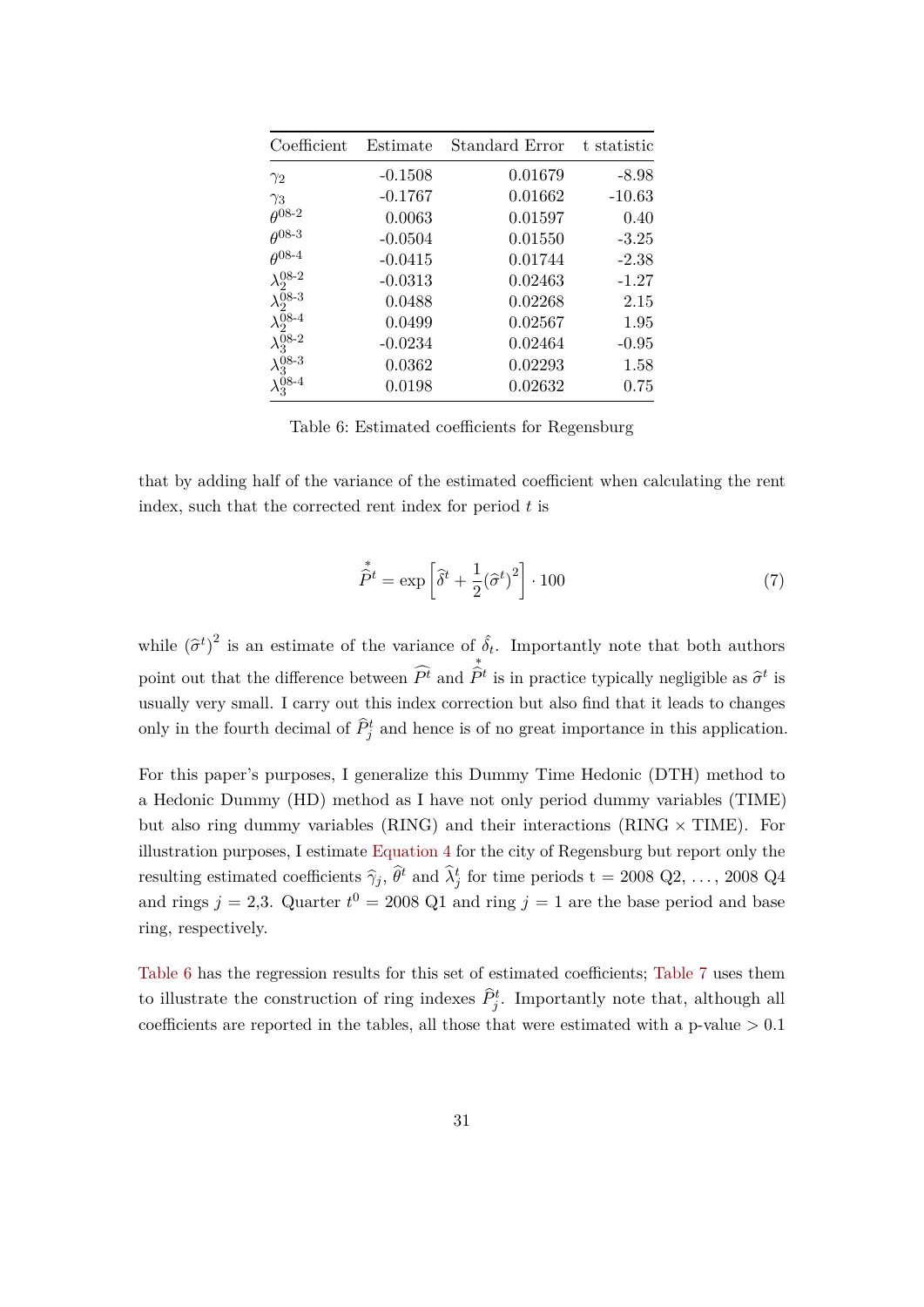<span id="page-32-0"></span>

|                |         | $-0.0$                                                                 |                   |
|----------------|---------|------------------------------------------------------------------------|-------------------|
| Ring           | Time    | Calculation                                                            | $\widehat{P}_j^t$ |
| 1              | 08-Q1   | $\exp(0)$                                                              | 100.0             |
| 1              | $08-Q2$ | $\exp\left(\theta^{08\text{-}2}\right)$                                | 100.0             |
| 1              | $08-Q3$ | $\exp(\theta^{08-3})$                                                  | 95.1              |
| 1              | 08-Q4   | $\exp\left(\theta^{08-4}\right)$                                       | 95.9              |
| $\overline{2}$ | $08-Q1$ | $\exp(\gamma_2)$                                                       | 86.0              |
| 2              | $08-Q2$ | $\exp{(\gamma_2 + \theta^{08-2} + \lambda_2^{08-2})}$                  | 86.0              |
| $\overline{2}$ | $08-Q3$ | $\exp\left( \gamma_2 + \theta^{08-3} + \lambda_2^{\bar{0}8-3} \right)$ | 85.9              |
| $\overline{2}$ | $08-Q4$ | $\exp\left(\gamma_2 + \theta^{08-4} + \lambda_2^{08-4}\right)$         | 86.7              |
| 3              | $08-Q1$ | $\exp(\gamma_3)$                                                       | 83.8              |
| 3              | $08-Q2$ | $\exp{(\gamma_3 + \theta^{08-2} + \lambda_3^{08-2})}$                  | 83.8              |
| 3              | $08-Q3$ | $\exp (\gamma_3 + \theta^{08-3} + \lambda_3^{08-3})$                   | 79.7              |
| 3              | 08-Q4   | $\exp\left(\gamma_3 + \theta^{08-4} + \lambda_3^{08-4}\right)$         | 80.4              |

Table 7: Calculation of  $\hat{P}_j^t$  for Regensburg

Note: Bias correction (eq (8)) skipped for illustration purposes.

are not used for index construction or are set to 0.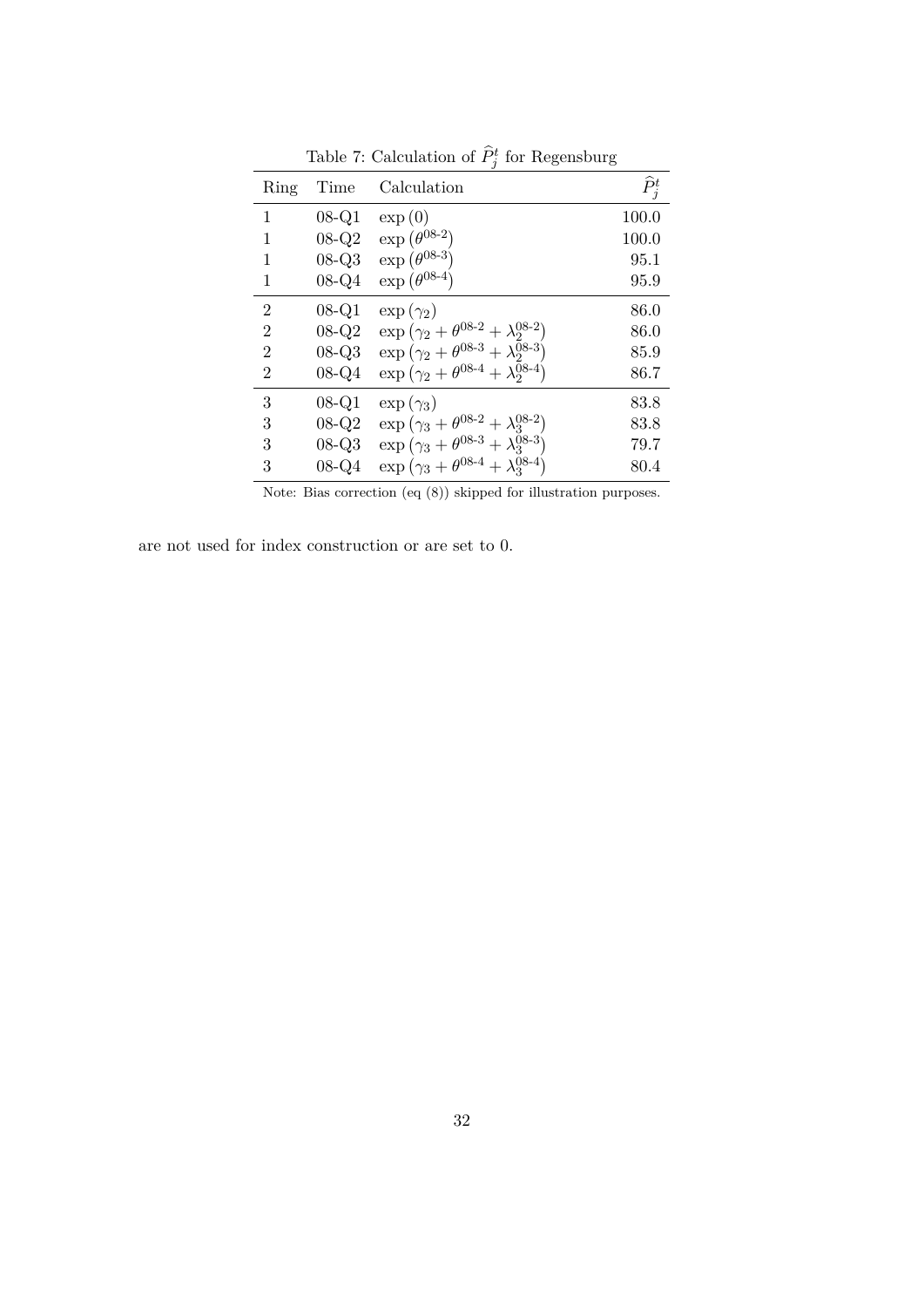#### **7.2 Robustness**

#### **Alternative Rent Index (Hedonic Double Imputation Index)**

The results of subsidy introduction effects could depend on the way cities' ring rent indexes are constructed. I therefore check whether the results obtained by using the Hedonic Dummy Method for index construction change if the index is instead constructed by the Hedonic Double Imputation Method (HDI). HDI relaxes the assumption that housing characteristics' valuations are time-invariant. In particular, it combines features of an index number (e.g. Laspeyres, Paasche or Dutot) and uses hedonic methods to estimate predicted values for missing prices. First, I estimate separate hedonic models of the form

<span id="page-33-0"></span>
$$
y_h^t = Z_h^t \beta + \epsilon_h^t,\tag{8}
$$

for each city *i* in each period *t*. The dependent variable *y* is, an  $H \times 1$  vector with elements  $y_h = \ln p_h$ , *Z* is an  $H \times K$  matrix of property characteristics,  $\beta$  is a  $K \times 1$ vector of characteristic shadow prices and  $\epsilon$  is an  $H \times 1$  vector of random errors. Again, *H*, *K* and *T* denote, respectively, the number of observations, characteristics and time periods, and *p<sup>h</sup>* denotes the rent of property *h*.

The estimated coefficients from the hedonic models are then used to impute net rents for individual apartments. Following Hill and Scholz [\(2018\)](#page-45-14) and Silver [\(2016\)](#page-46-4) let  $\ln \left( \widehat{p_{h|z_h^0}} \right)$  $\setminus$ be the imputed log-rent (the predicted value) in period *t* of an apartment rented out in period 0. This log-rent is imputed by substituting the characteristics of apartment *h* rented out in period 0,  $z_h^0$ , into the estimated hedonic model of period t as

$$
\ln\left(\widehat{p_{h|z_h^0}^t}\right) = \sum_{k=1}^K \widehat{\beta_k^t} \, z_{k,h}^0. \tag{9}
$$

These imputed prices can be inserted into standard price formulas. I group observations ring *j* and time *t* and use a Dutot/Laspeyres-type imputation index of the form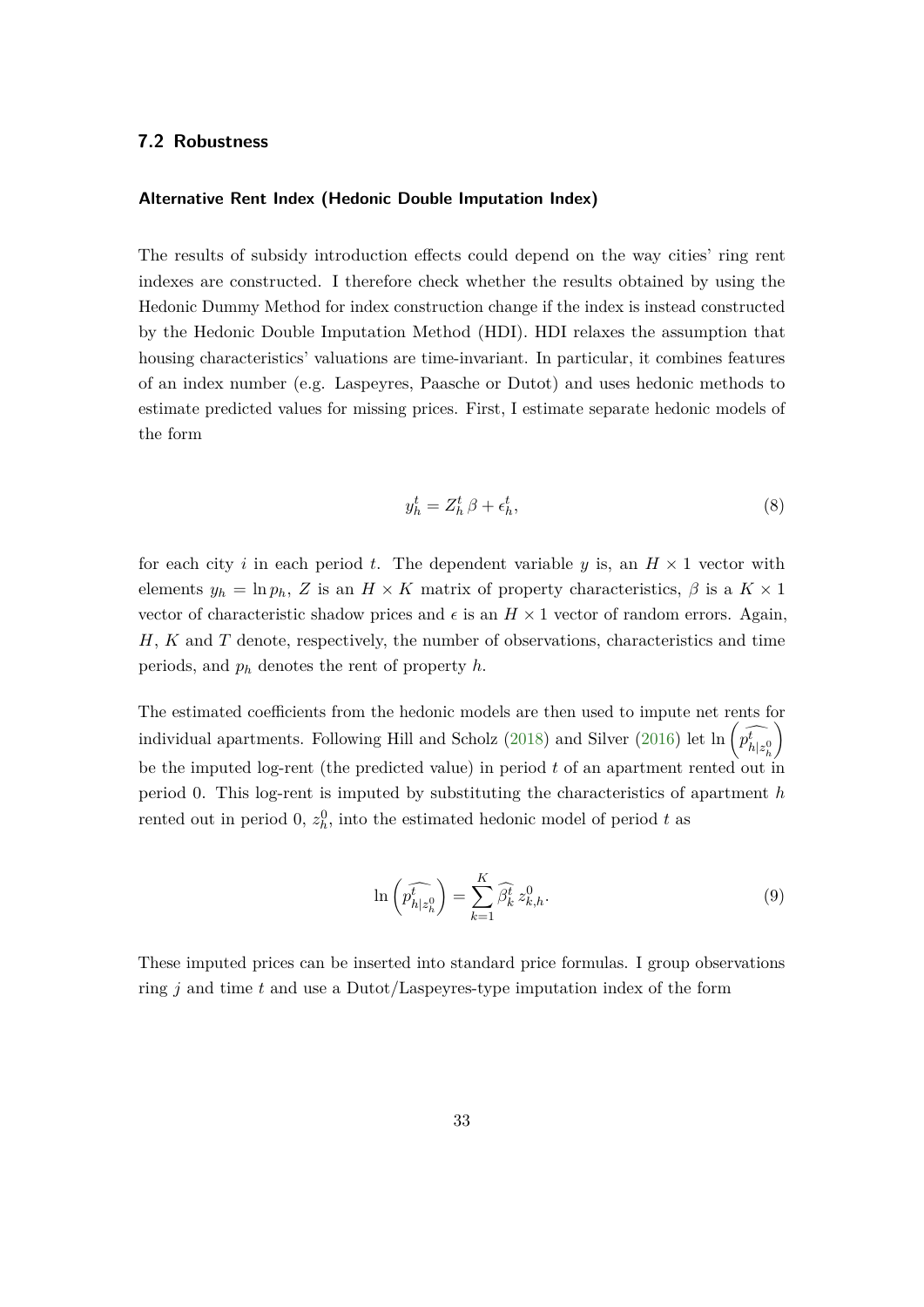$$
P_j^t = \frac{\exp\left(1/H_j^0 \sum_{h \in H_j^0} \ln \widehat{p_{h|z_h^0}^t}\right)}{\exp\left(1/H_j^0 \sum_{h \in H_j^0} \ln \widehat{p_{h|z_h^0}^0}\right)} \times 100
$$
 (10)

Hence, the price index of ring  $j$  at time  $t$  (in city  $i$ ) is the mean of the predicted prices of apartments offered in ring  $j$  in  $t^0$  valued at prices at  $t$  divided by the mean of these same apartments' predicted prices at *t* 0 . Practically, I take all rental observations in ring *j* and time *t* <sup>0</sup> and, predicting prices from quarterly hedonic regression results, look at how much these same rental observations would have cost in other periods. Also note that I use a double imputation method, which means that rents both in *t* and in base period  $t^0$  are imputed/predicted from the quarterly regressions. This index' baseline is different from the dummy hedonic method, as here every ring *j* is treated separately and hence each ring *j*'s index value at  $t^0$  serves as baseline = 100 (and not, as in the Hedonic Dummy Method,  $j_1$  at  $t^0$ ).<sup>[33](#page-34-0)</sup>

Let me again show this index technique using one of my sample's cities, Regensburg, as an example. [Table 8](#page-35-0) shows estimated coefficients for a rent estimation like [Equation 8,](#page-33-0) where property characteristics vector *z* only consists of variables listed in the table (and hence shortening the original rent regression for ease of presentation). Further, assume that both of these rings in  $t^0$  only consist of three rental observations each. [Table 9](#page-35-1) illustrates the imputation of the rent index for two rings of Regensburg,  $j = 1.5$ . For each observation, I calculate the predicted log-rent in *t* using its housing characteristics (in *t*=0) from [Table 9](#page-35-1) and valuations of property characteristics in *t* from [Table 8.](#page-35-0)

For example, the calculation of the log of predicted rent of the first apartment (first row of Table [Table 9\)](#page-35-1) in  $t^0$  is

$$
\ln \widehat{p}^{08-1}(z_{h=1}^{08-1}) = 5.5421 + (0.0113 \times 77.5) + (0.0268 \times 3) + (-0.0698 \times 1)
$$
  
= 6.42866

<span id="page-34-0"></span> $\overline{\text{^{33}For}}$  "hands-on" explanations of a variety of index constructions, see Aizcorbe [\(2014\)](#page-44-13).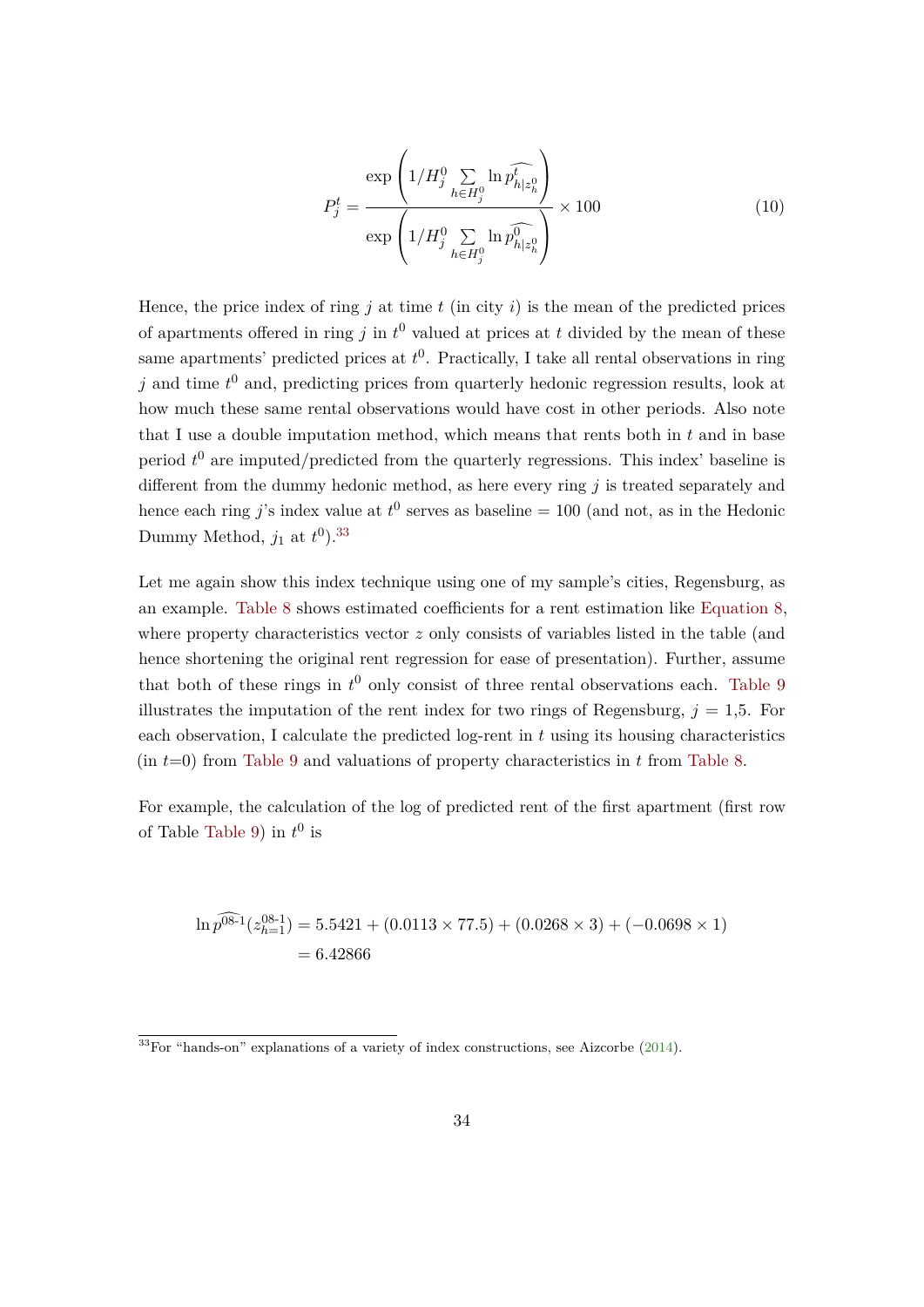|              |           |           | Quarter-by-Quarter-Regressions |
|--------------|-----------|-----------|--------------------------------|
|              | 2008 Q1   | 2015 Q1   | 2020 Q1                        |
| Intercept    | 5.5421    | 5.4125    | 5.7629                         |
| living space | 0.0113    | 0.0091    | 0.0113                         |
| rooms        | 0.0268    | 0.1427    | 0.0511                         |
| garden       | 0.0175    | 0.0571    | 0.0431                         |
| ring         | $-0.0698$ | $-0.0216$ | $-0.0435$                      |
| adj rsq      | 0.748     | 0.764     | 0.817                          |

<span id="page-35-0"></span>Table 8: Hedonic regression results for Regensburg (shortend set of variables)

Note: All reported estimated coefficients have p-values *<* 0.1.

<span id="page-35-1"></span>

|          | Illustration of predicted rents         |                  |              |                |         | (log) Actual and predicted rents |           | $P_j^t$ |
|----------|-----------------------------------------|------------------|--------------|----------------|---------|----------------------------------|-----------|---------|
|          | Raw data for apartment rents in 2008 Q1 |                  |              |                | Actual  |                                  | Predicted |         |
| net rent | living space                            | rooms            | garden       | ring           | 2008 Q1 | 2008 Q1                          | 2015 Q1   |         |
| 700      | 77.5                                    | 3                | $\mathbf{0}$ | $\mathbf{1}$   | 6.55108 | 6.42866                          | 6.52250   |         |
| 570      | 76                                      | $\overline{2}$   | $\theta$     | 1              | 6.34564 | 6.38488                          | 6.36620   |         |
| 720      | 80                                      | 3                | $\mathbf 1$  | 1              | 6.57925 | 6.49610                          | 6.60230   |         |
|          |                                         | Averages $j = 1$ |              |                | 6.49199 | 6.43655                          | 6.50390   | 106.97  |
| 390      | 56                                      | $\overline{2}$   | 1            | 5              | 5.96615 | 5.91874                          | 6.15534   |         |
| 402      | 74                                      | 3                | $\theta$     | $\overline{5}$ | 5.99645 | 6.11015                          | 6.40459   |         |
| 630      | 90                                      | 3                | $\theta$     | $\overline{5}$ | 6.44572 | 6.29064                          | 6.54957   |         |
|          |                                         | Averages $j = 5$ |              |                | 6.13611 | 6.10651                          | 6.36983   | 104.12  |

Table 9: Calculation of imputed price indexes for Regensburg

Calculation for the numbers of the 2015 Q1 predicted column proceed the same way, except they use the estimated coefficients from the hedonic regression for 2015 Q1. Next, I take the average of the predicted log-rents for each ring *j* and proceed to calculate index  $P_j^t$ . In my example, the HDI-Index value for the first ring at 2015 Q1 is

 $P_1^{15-1} = [\exp{(6.50390)}/\exp{(6.43655)}] \times 100 = 106.97.$ 

[Table 10](#page-37-0) has the regression results for the re-estimation of [Equation 2](#page-19-1) and [Equation 3,](#page-20-2) but this time with the HDI-Index as response variable. The estimated DDD-coefficient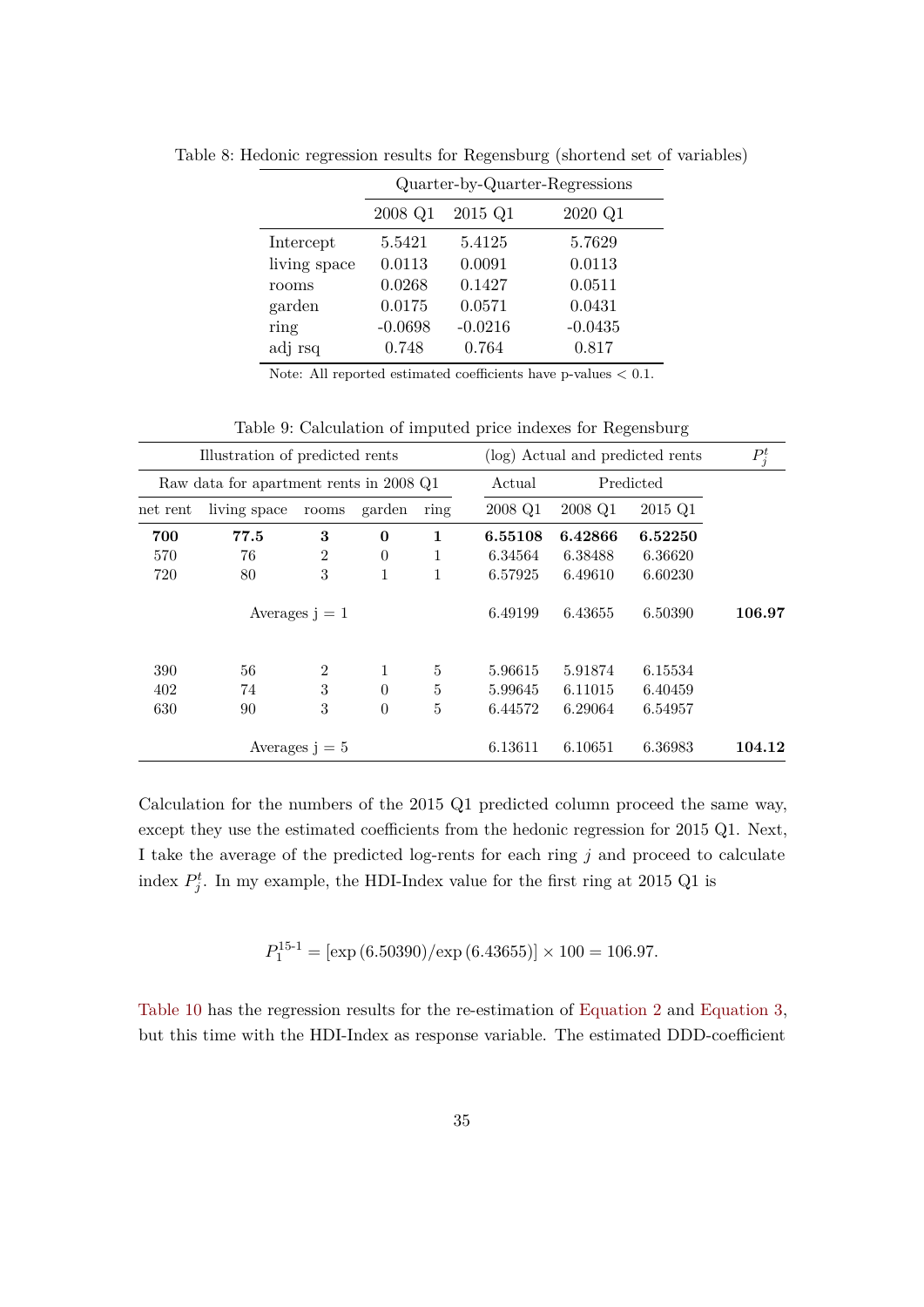does change in amplitude but - more importantly - retains its sign and statistical significance. Consequently, the paper's main result, lower central rent premiums post subsidy introduction in affordable cities, is not driven by how apartment rent and rent growth is measured.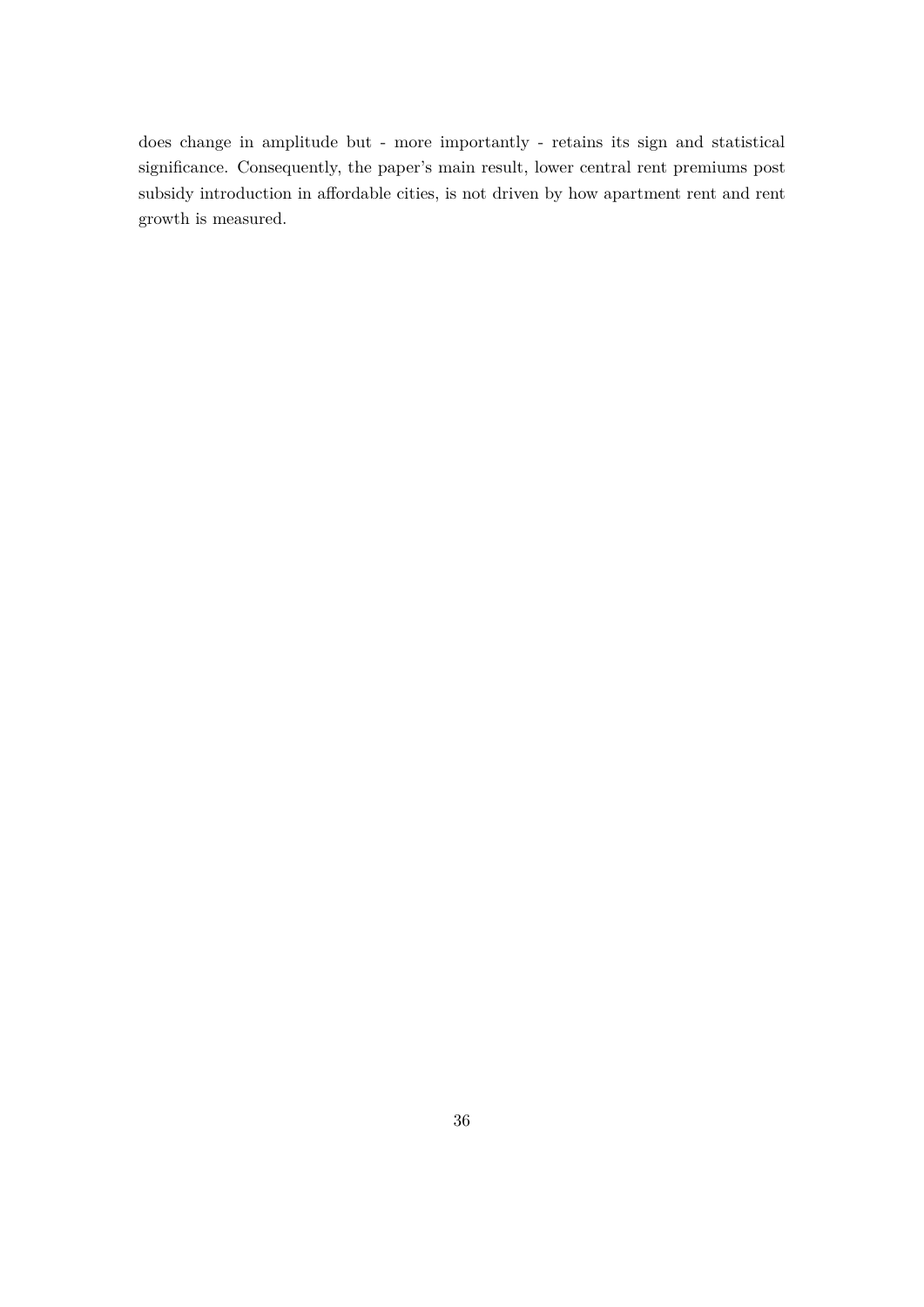<span id="page-37-0"></span>

|                                                            |                                               |                                    |                                       |                   | All Cities           |                             |                                          |                                       |                 | Only West             |                    | No Rent Control      |
|------------------------------------------------------------|-----------------------------------------------|------------------------------------|---------------------------------------|-------------------|----------------------|-----------------------------|------------------------------------------|---------------------------------------|-----------------|-----------------------|--------------------|----------------------|
|                                                            | $\widehat{z}$                                 | $\rm \textcircled{\scriptsize{2}}$ | $\widehat{c}$                         | $\left( 4\right)$ | $\widehat{5}$        | $\widehat{6}$               | $\epsilon$                               | $\widehat{\mathcal{S}}$               | $\circledcirc$  | (10)                  | $\left(11\right)$  | (12)                 |
| Intercept                                                  | $112.81***$                                   | $28.07***$                         | $42.19***$                            | $142.93***$       | $113.33***$          | $.28.05***$                 | $142.70***$                              | $43.36***$                            | $149.52***$     | $143.36***$           | $.33.59***$        | $.33.98***$          |
| Center                                                     | $\begin{array}{c} (0.57) \\ 2.24 \end{array}$ | $2.23*$<br>(5.40)                  | $2.22*$<br>(5.50)                     | $2.21*$<br>(5.42) | (0.53)<br>0.98       | (4.97)<br>0.95              | (5.38)<br>1.25                           | (5.35)<br>$1.28$                      | (5.22)<br>$\Xi$ | (5.35)<br>$1.28$      | (4.66)<br>$1.19\,$ | (4.59)<br>$-12.78$   |
|                                                            |                                               | (1.18)                             | (1.17)                                | (1.17)            | (3.32)               | (3.30)                      | (3.22)                                   | (3.20)                                | (0.72)          | (3.20)                | (0.79)             |                      |
| BK                                                         | $(1.18)$<br>24.99***                          | $19.30***$                         | $14.79***$                            | $11.87***$        | $52.28***$           | $49.95***$                  | $40.71***$                               | $11.86***$                            | $11.85***$      | $11.86***$            | $14.51***$         | $(7.77)$<br>14.03*** |
|                                                            | (2.08)                                        | (2.00)                             | (1.84)                                | (1.19)            | (9.96)               | (9.74)                      | (8.92)                                   | (1.16)                                | (1.27)          | (1.16)                | (1.26)             | $(1.23)$<br>15.65**  |
| Center $\times$ BK                                         | $7.37***$                                     | $7.22***$                          | $6.09***$                             | $6.24***$         | $25.49***$           | $25.19***$                  | $22.26***$                               | $21.53***$                            | $5.18***$       | $21.53***$            | $5.00***$          |                      |
| $AF \times BK$                                             | $-5.94**$<br>(1.36)                           | $7.77***$<br>(1.39)                | $-6.95***$<br>(1.24)                  | (1.30)            | (3.36)               | (3.35)                      | (3.64)                                   | (3.00)                                | (1.07)          | (3.00)                | (0.97)             | (7.37)               |
|                                                            |                                               | (2.49)                             | (2.54)                                |                   |                      |                             |                                          |                                       |                 |                       |                    |                      |
| $\mathrm{Aff}\times\mathrm{Center}$                        | $\begin{array}{c} (2.40) \\ 1.72 \end{array}$ | 1.81                               | $1.62\,$                              | $1.63\,$          |                      |                             |                                          |                                       | $2.05*$         |                       | $2.75***$          |                      |
|                                                            | (1.43)                                        | (1.42)                             | (1.42)                                | (1.42)            |                      |                             |                                          |                                       | (1.12)          |                       | (1.25)             |                      |
| $(\overline{{\rm Price}}$ - ${\rm Price})$ $\times$ Center |                                               |                                    |                                       |                   | 2.64                 | 2.71                        | 2.24                                     | 2.21                                  |                 | 2.21                  |                    | $18.57*$             |
|                                                            |                                               |                                    |                                       |                   | (3.93)               | (3.90)                      | (3.81)                                   | (3.79)                                |                 | (3.79)                |                    | (9.45)               |
| Log(New Houses)                                            |                                               | $-6.83***$                         | $-5.47***$                            | $-5.65***$        |                      | $-6.75***$                  | $-5.49***$                               | $-5.65***$                            | $-4.94***$      | $-5.65***$            | $-4.15***$         | $-4.15***$           |
|                                                            |                                               | $9.32***$<br>(1.44)                | (1.13)                                | (1.14)            |                      | (1.35)                      | (1.11)                                   | (1.14)                                | (1.15)          | (1.14)                | (1.09)             | (1.09)               |
| Log(New Apartments)                                        |                                               |                                    | $6.41***$                             | $6.48***$         |                      | $9.52***$                   | $6.41***$                                | $6.48***$                             | $6.30***$       | $6.48***$             | $4.60***$          | $4.60***$            |
|                                                            |                                               | (1.10)                             | (0.83)                                | (0.81)            |                      | (1.09)                      | (0.82)                                   | (0.81)                                | (0.81)          | (0.81)                | (0.79)             | (0.79)               |
| Vacancy Rate                                               |                                               |                                    | 818.00***                             | 835.16***         |                      |                             | 818.55***                                | 835.16***                             | $-1286.42***$   | 835.16***             | $-536.99***$       | 536.99***            |
|                                                            |                                               |                                    | (205.37)                              | (198.80)          |                      |                             | (203.22)                                 | (198.80)                              | (185.39)        | (198.80)              | (127.79)           | (127.79)             |
| DDD-estimates                                              |                                               |                                    |                                       |                   |                      |                             |                                          |                                       |                 |                       |                    |                      |
| $\mathrm{Aff}\times\mathrm{Center}\times\mathrm{BK}$       | $-4.47***$                                    | $-4.52***$                         | $-3.76**$                             | $-4.01**$         |                      |                             |                                          |                                       | $-3.38***$      |                       | $-2.97***$         |                      |
|                                                            | (1.53)                                        | (1.55)                             | (1.60)                                | (1.60)            |                      |                             |                                          |                                       | (1.57)          |                       | (1.31)             |                      |
| $(Price - Price) \times Center \times BK$                  |                                               |                                    |                                       |                   | $25.61***$<br>(3.94) | $-25.50***$<br>(3.90)       | $22.76***$<br>(4.50)                     | $-22.19***$<br>(3.71)                 |                 | $-22.19***$<br>(3.71) |                    | (8.97)<br>$-14.83$   |
| City FE                                                    | Yes                                           | Yes                                | Yes                                   | Ýes               | Yes                  | Yes                         | Yes                                      | Yes                                   | Ýes             | Yes                   | Ýes                | Yes                  |
| $City$ FE $\times$ BK                                      | $\stackrel{\circ}{\phantom{}_{\sim}}$         | $\rm _{XO}$                        | $\stackrel{\circ}{\phantom{}_{\sim}}$ | Yes               | Yes                  | $\stackrel{\circ}{\approx}$ | $\stackrel{\circ}{\phantom{\mathsf{K}}}$ | $\stackrel{\circ}{\phantom{}_{\sim}}$ | Yes             | Yes                   | Yes                | Yes                  |
| Adj. $\mathbf{R}^2$                                        | 0.42                                          | 0.48                               | 0.47                                  | 0.49              | 0.44                 | 0.50                        | 0.47                                     | 0.49                                  | 0.51            | 0.49                  | 0.39               | 0.39                 |
| Num. obs.                                                  | 46550                                         | 724<br>45                          | 40348                                 | 40348             | 46550                | 44724                       | 40348                                    | 40348                                 | 33276           | 40348                 | 21472              | 21472                |
| N Clusters                                                 | $105\,$                                       | 105                                | $103\,$                               | $103\,$           | $105$                | $105$                       | $103\,$                                  | $103\,$                               | $86\,$          | $103\,$               | 61                 | $\overline{6}$       |

∗∗∗*p <* 0*.*01; ∗∗*p <* 0*.*05; ∗*p <* 0*.*1.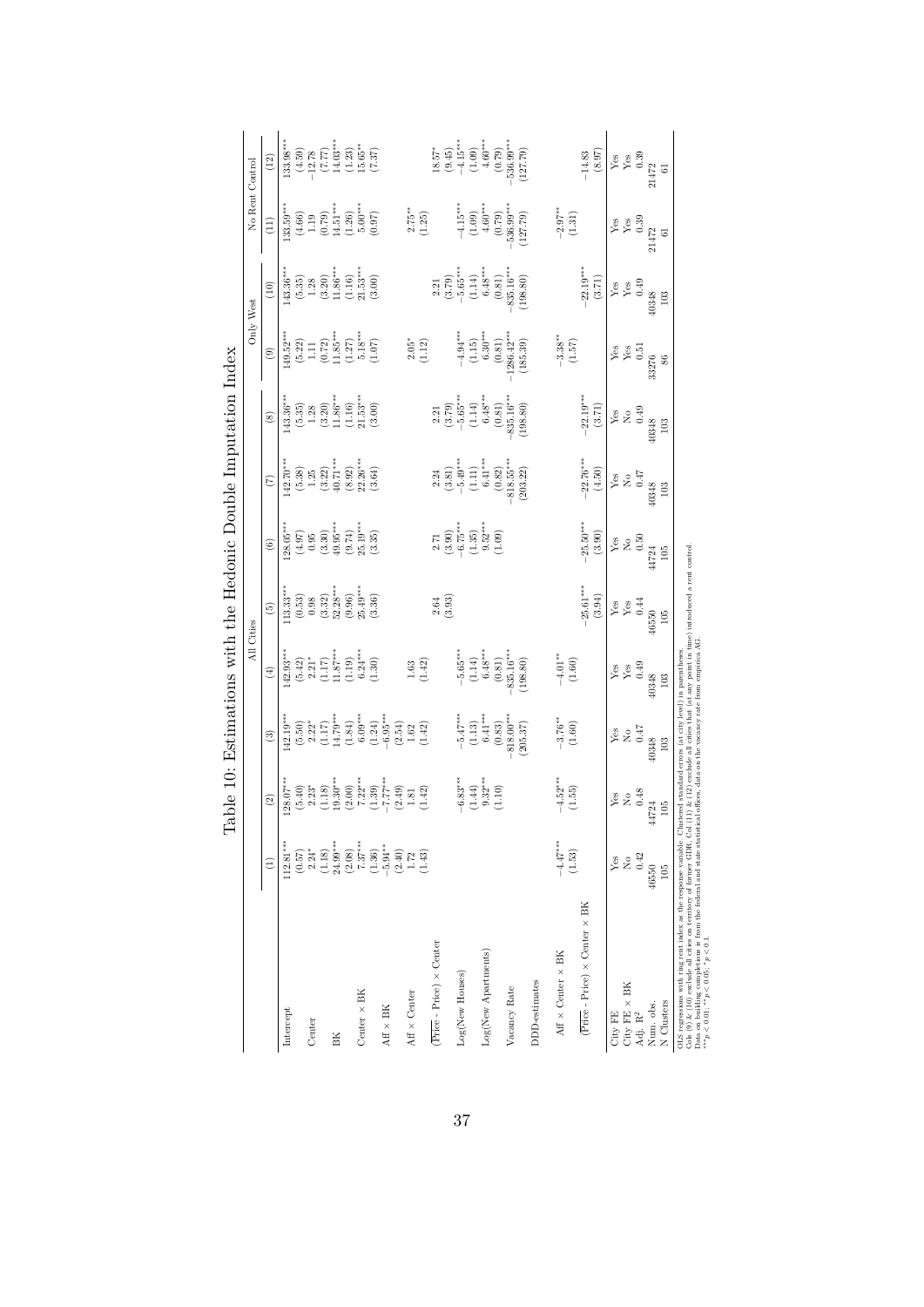#### **Different Definitions of the City Center**

Results of central rings' rent developments of course, may also heavily depend on which rings one defines as "central". The paper's results are obtained with ring *j* being central, i.e. dummy CENTER turning 1, if *j* lies within the first third of a cities' set of rings or  $j \leq J_i/3$ .

[Table 11](#page-39-0) serves as a robustness check and presents results from a re-estimation of [Equation 2](#page-19-1) and [Equation 3](#page-20-2) but with different definitions of CENTER. Col (1) and (4) use an *absolute* definition of the city center, as in every city—irrespective of its size—Dummy CENTER is 1 only for the first two rings from the CBD, i.e.  $j = 1,2$ . Col (2) and (5) use again a *relative* measure, as ring *j* is considered central when it lies within the first quarter of a city's set of rings or  $j \leq J_i/4$ . Finally, Col (3) and (6) show results when Dummy CENTER turns 1, if *j* lies within the first half of a city's set of rings.

Results of central rent premium development do not depend on the exact definition of central rings. Significant different central rent premium development by city affordability can be seen up to "mid-town", i.e.  $j \leq J_i/2$  and this may closely coincide with the spatial cut-off of the predominance of apartment development in most cities.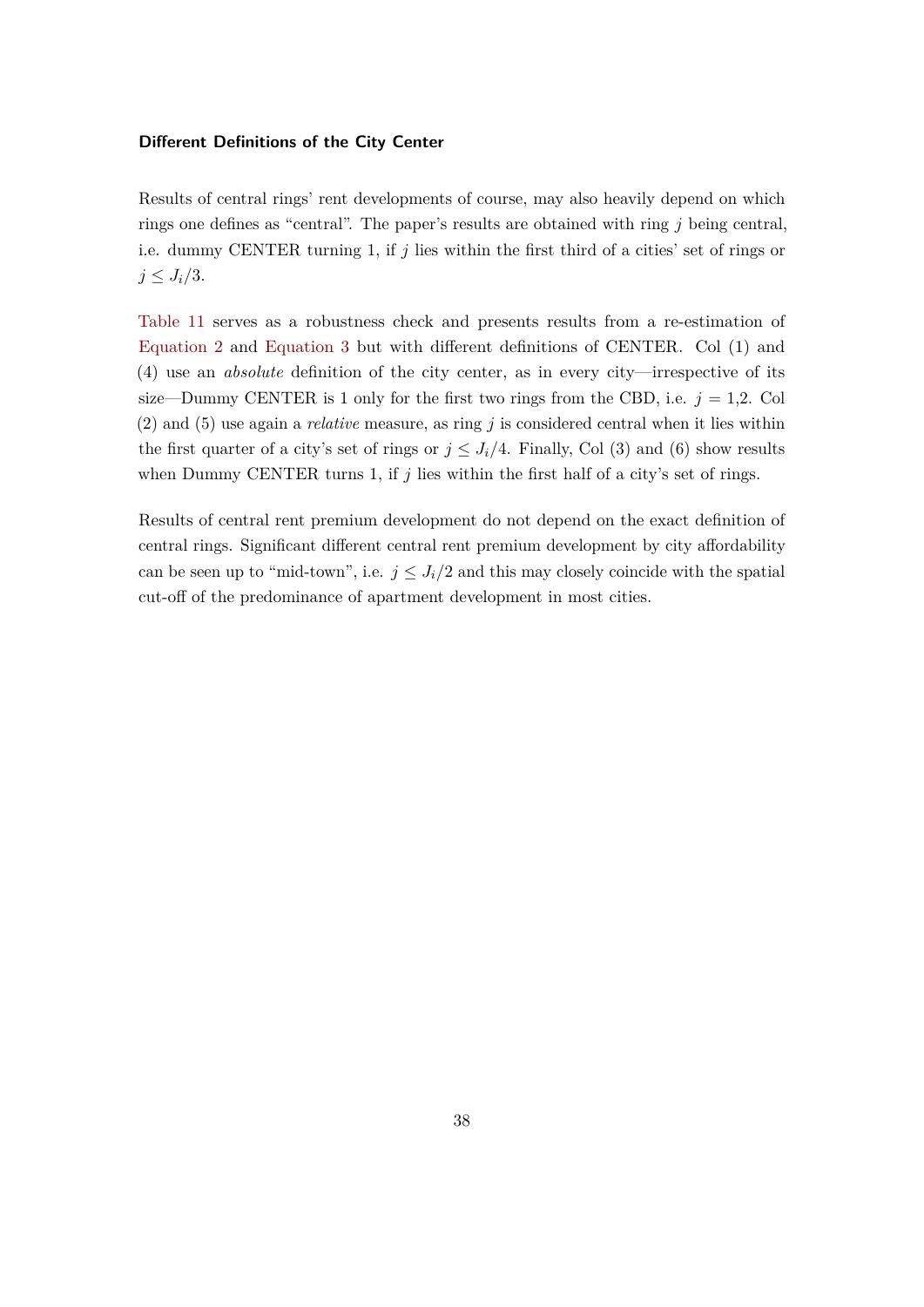<span id="page-39-0"></span>

|                                                                 | (1)          | (2)            | (3)            | (4)                     | (5)            | (6)            |
|-----------------------------------------------------------------|--------------|----------------|----------------|-------------------------|----------------|----------------|
| Intercept                                                       | 171.70***    | 172.34***      | 176.34***      | $171.54^{\ast\ast\ast}$ | 172.24***      | 174.85***      |
|                                                                 | (4.02)       | (4.03)         | (4.74)         | (3.94)                  | (3.97)         | (4.45)         |
| Center                                                          | $7.82***$    | $7.45***$      | $4.32***$      | $20.84***$              | $23.31***$     | 17.75          |
|                                                                 | (1.32)       | (1.41)         | (1.55)         | (4.57)                  | (5.84)         | (8.44)         |
| BK                                                              | $14.42***$   | $13.90***$     | $14.30***$     | 32.92***                | $31.32***$     | 37.72***       |
|                                                                 | (1.33)       | (1.34)         | (2.03)         | (5.24)                  | (5.07)         | (5.41)         |
| Center $\times$ BK                                              | $6.18***$    | $5.26***$      | 1.61           | $24.42***$              | 18.75***       | $-1.00$        |
|                                                                 | (0.92)       | (0.89)         | (1.39)         | (5.45)                  | (4.18)         | (6.70)         |
| $Aff \times BK$                                                 | $-5.23***$   | $-4.68**$      | $-3.57$        |                         |                |                |
|                                                                 | (1.87)       | (1.85)         | (2.84)         |                         |                |                |
| $Aff \times Center$                                             | $-3.86**$    | $-4.63**$      | $-6.83**$      |                         |                |                |
|                                                                 | (1.68)       | (1.84)         | (2.94)         |                         |                |                |
| $Aff \times Center \times BK$                                   | $-4.28***$   | $-4.06***$     | $-2.82$        |                         |                |                |
|                                                                 | (1.30)       | (1.26)         | (2.56)         |                         |                |                |
| $(\overline{\text{Price}} - \text{Price}) \times \text{Center}$ |              |                |                | $-19.05**$              | $-23.31**$     | $-21.53$       |
|                                                                 |              |                |                | (5.60)                  | (7.18)         | (10.99)        |
| $(Price - Price) \times Center \times BK$                       |              |                |                | $-25.48***$             | $-19.42***$    | 2.54           |
|                                                                 |              |                |                | (6.60)                  | (5.17)         | (9.00)         |
| Log(New Houses)                                                 | $-5.52***$   | $-5.53***$     | $-5.54***$     | $-5.53***$              | $-5.54***$     | $-5.55***$     |
|                                                                 | (0.85)       | (0.85)         | (0.85)         | (0.83)                  | (0.83)         | (0.83)         |
| $Log(New$ Apartments)                                           | $6.45***$    | $6.44***$      | $6.44***$      | $6.45***$               | $6.45***$      | $6.46***$      |
|                                                                 | (0.66)       | (0.66)         | (0.66)         | (0.65)                  | (0.65)         | (0.65)         |
| Vacancy Rate                                                    | $-721.36***$ | $-720.93***$   | $-721.62***$   | $-721.51***$            | $-721.24***$   | $-721.53***$   |
|                                                                 | (149.27)     | (149.26)       | (149.38)       | (147.86)                | (147.86)       | (147.92)       |
| City FE                                                         | Yes          | Yes            | Yes            | Yes                     | Yes            | Yes            |
| Center                                                          | i < 2        | $j \leq J_i/4$ | $j \leq J_i/2$ | j < 2                   | $j \leq J_i/4$ | $j \leq J_i/2$ |
| Adj. $\mathbb{R}^2$                                             | 0.48         | 0.49           | 0.47           | 0.49                    | 0.49           | 0.47           |
| Num. obs.                                                       | 40915        | 40915          | 40915          | 40915                   | 40915          | 40915          |
| N Clusters                                                      | 103          | 103            | 103            | 103                     | 103            | 103            |

Table 11: Different Definitions of Central Rings

OLS regressions with ring rent index as the response variable. Clustered standard errors (at city level) in parentheses.<br>Data on building completions is from the federal and state statistical offices, data on the vacancy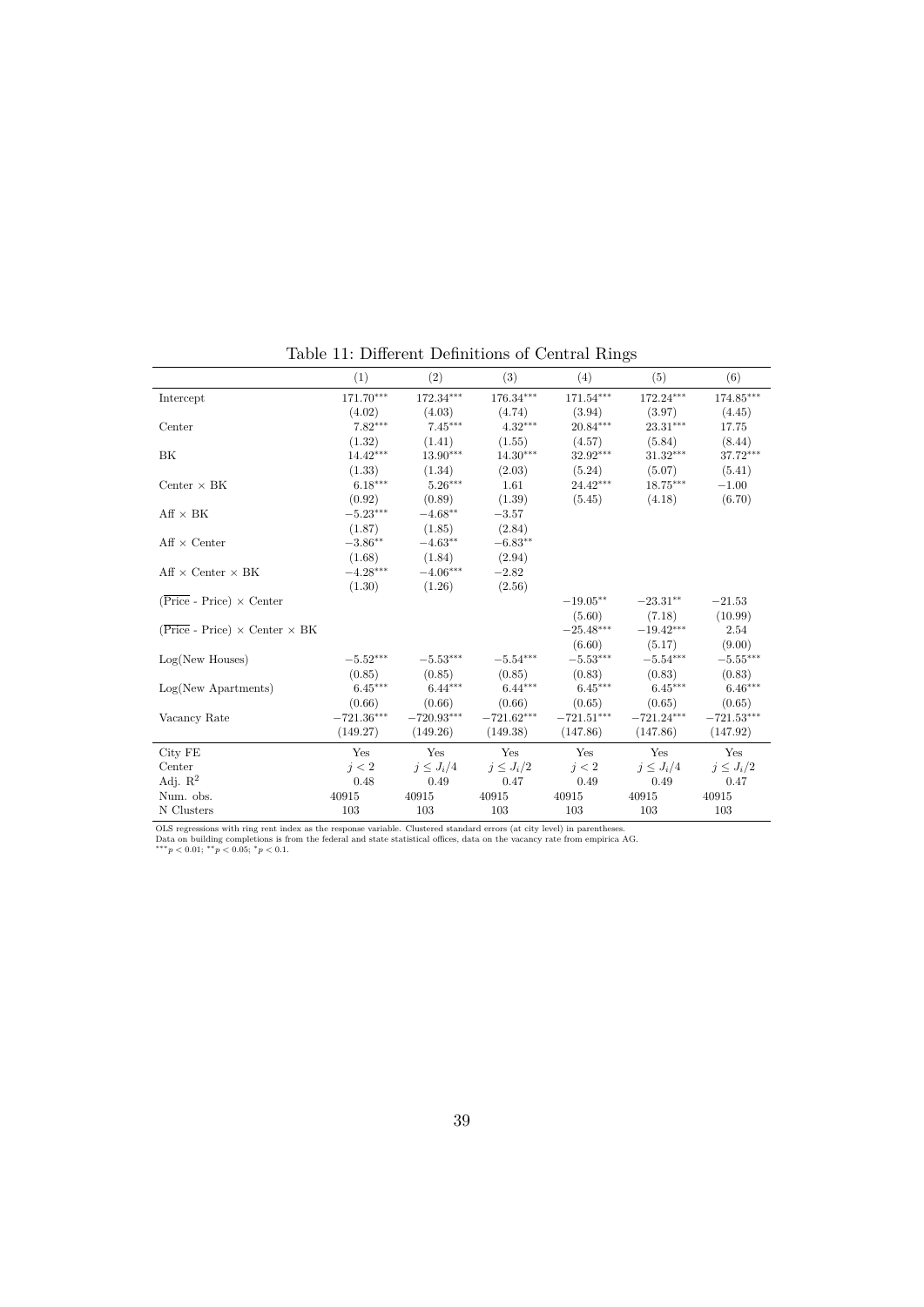## **7.3 Further Descriptives**

| No.            | City                     | J                | State                    | rable 12. Dailiple of Cities<br>Former GDR | Affordable       | Price - Price |
|----------------|--------------------------|------------------|--------------------------|--------------------------------------------|------------------|---------------|
| $\mathbf{1}$   | Amberg                   | $\,6$            | BY                       | $\boldsymbol{0}$                           | $\mathbf{1}$     | 0.869         |
| $\overline{2}$ | Ansbach                  | 8                | ${\rm BY}$               | $\boldsymbol{0}$                           | $\mathbf{1}$     | 0.859         |
| 3              | Aschaffenburg            | $\overline{7}$   | BY                       | $\boldsymbol{0}$                           | $\overline{0}$   | 0.674         |
| $\overline{4}$ | Augsburg                 | 13               | ${\rm BY}$               | $\overline{0}$                             | $\boldsymbol{0}$ | $\,0.696\,$   |
| 5              | Baden-Baden              | $\boldsymbol{9}$ | $\rm BW$                 | $\theta$                                   | $\overline{0}$   | 0.748         |
| $\,6$          | Bamberg                  | $\overline{7}$   | ${\rm BY}$               | $\boldsymbol{0}$                           | $\boldsymbol{0}$ | 0.768         |
| $\overline{7}$ | Bayreuth                 | $\,6\,$          | ${\rm BY}$               | $\boldsymbol{0}$                           | $\mathbf{1}$     | 0.854         |
| $8\,$          | Berlin                   | 26               | $\, {\bf B}$             | $\mathbf{1}$                               | $\boldsymbol{0}$ | $\,0.665\,$   |
| 9              | Bielefeld                | 12               | $\ensuremath{\text{NW}}$ | $\boldsymbol{0}$                           | $\boldsymbol{0}$ | 0.799         |
| 10             | Bochum                   | 10               | $\ensuremath{\text{NW}}$ | $\boldsymbol{0}$                           | $\boldsymbol{0}$ | 0.800         |
| 11             | Bonn                     | 13               | $\ensuremath{\text{NW}}$ | $\boldsymbol{0}$                           | $\boldsymbol{0}$ | 0.718         |
| 12             | Bottrop                  | $13\,$           | $\ensuremath{\text{NW}}$ | $\boldsymbol{0}$                           | $\boldsymbol{0}$ | 0.758         |
| 13             | Brandenburg an der Havel | $18\,$           | BB                       | $\boldsymbol{0}$                           | $\mathbf{1}$     | $0.947\,$     |
| 14             | Braunschweig             | 11               | $\rm NI$                 | $\boldsymbol{0}$                           | $\mathbf{1}$     | 0.846         |
| 15             | <b>Bremen</b>            | 27               | $_{\rm HB}$              | $\theta$                                   | $\mathbf{1}$     | 0.833         |
| 16             | Bremerhaven              | $\boldsymbol{9}$ | $_{\rm HB}$              | $\boldsymbol{0}$                           | $\mathbf{1}$     | 0.932         |
| 17             | Chemnitz                 | 12               | ${\rm SN}$               | $\mathbf{1}$                               | $\mathbf{1}$     | 0.959         |
| $18\,$         | Coburg                   | $\,6\,$          | ${\rm BY}$               | $\boldsymbol{0}$                           | $\mathbf{1}$     | 0.901         |
| 19             | Cottbus                  | 11               | ${\rm BB}$               | $\mathbf{1}$                               | $\mathbf{1}$     | 0.946         |
| $20\,$         | Darmstadt                | $\boldsymbol{9}$ | HE                       | $\boldsymbol{0}$                           | $\overline{0}$   | 0.533         |
| 21             | $De$ lmenhorst           | $\overline{7}$   | $\rm NI$                 | $\boldsymbol{0}$                           | $\mathbf{1}$     | $\,0.915\,$   |
| 22             | Dessau-Roßlau            | 14               | ${\rm ST}$               | $\boldsymbol{0}$                           | $\mathbf{1}$     | $\,0.958\,$   |
| 23             | Dortmund                 | 13               | $\ensuremath{\text{NW}}$ | $\boldsymbol{0}$                           | $\boldsymbol{0}$ | 0.799         |
| 24             | Dresden                  | 16               | ${\rm SN}$               | $\mathbf{1}$                               | $\boldsymbol{0}$ | 0.794         |
| 25             | Duisburg                 | $13\,$           | $\ensuremath{\text{NW}}$ | $\boldsymbol{0}$                           | $\boldsymbol{0}$ | 0.797         |
| $26\,$         | Dusseldorf               | 15               | $\ensuremath{\text{NW}}$ | $\boldsymbol{0}$                           | $\boldsymbol{0}$ | 0.676         |
| 27             | Eisenach                 | 10               | TH                       | $\mathbf{1}$                               | $\mathbf{1}$     | 0.938         |
| $28\,$         | Emden                    | 11               | $\rm NI$                 | $\boldsymbol{0}$                           | $\mathbf{1}$     | 0.922         |
| 29             | Erfurt                   | 12               | TH                       | $\mathbf{1}$                               | $\mathbf{1}$     | $\,0.924\,$   |
| $30\,$         | Erlangen                 | $8\,$            | BY                       | $\boldsymbol{0}$                           | $\boldsymbol{0}$ | 0.720         |
| 31             | Essen                    | 14               | NW                       | $\boldsymbol{0}$                           | $\boldsymbol{0}$ | 0.671         |
| 32             | Flensburg                | $\bf 5$          | SH                       | $\boldsymbol{0}$                           | $\mathbf{1}$     | 0.926         |
| $33\,$         | Frankenthal (Pfalz)      | $\overline{7}$   | ${\rm RP}$               | $\boldsymbol{0}$                           | $\mathbf{1}$     | 0.820         |
| $34\,$         | Frankfurt (Oder)         | $12\,$           | BB                       | 1                                          | $\mathbf{1}$     | 0.957         |
| $35\,$         | Frankfurt am Main        | $15\,$           | $\rm HE$                 | $\boldsymbol{0}$                           | $\boldsymbol{0}$ | $0.527\,$     |
| $36\,$         | Freiburg im Breisgau     | 14               | ${\rm BW}$               | $\overline{0}$                             | $\boldsymbol{0}$ | $0.656\,$     |
| $37\,$         | Fuerth                   | $\overline{7}$   | BY                       | $\overline{0}$                             | $\boldsymbol{0}$ | 0.753         |
| $38\,$         | Gelsenkirchen            | 11               | NW                       | $\boldsymbol{0}$                           | 1                | 0.844         |
| $39\,$         | Gera                     | $11\,$           | TH                       | $\mathbf{1}$                               | $\mathbf{1}$     | $\,0.945\,$   |

Table 12: Sample of Cities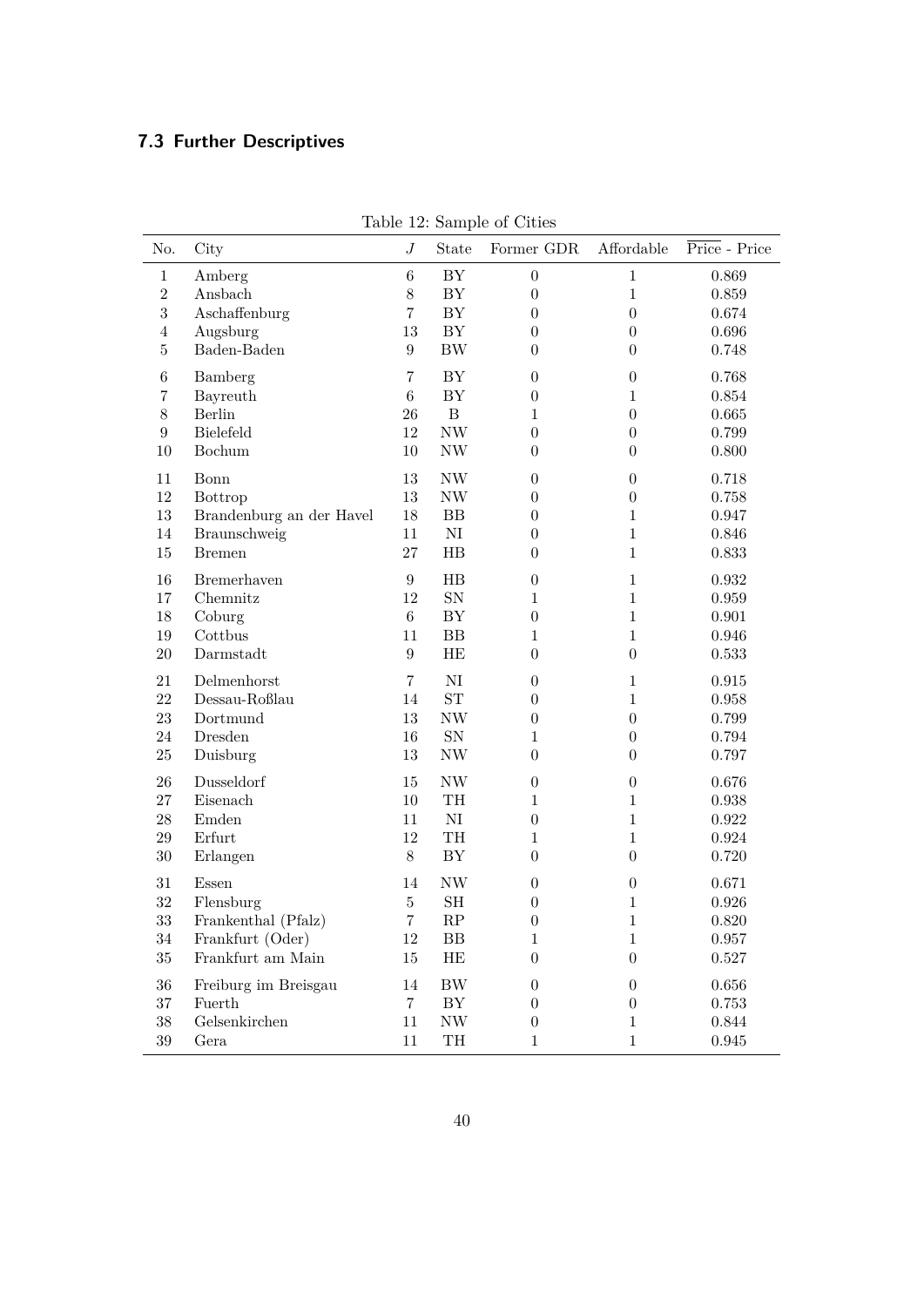| No.    | City                       | $J_{\rm}$        | State                    | Former GDR       | Affordable       | Price - Price |
|--------|----------------------------|------------------|--------------------------|------------------|------------------|---------------|
| 40     | Goettingen                 | $8\,$            | $\rm NI$                 | $\boldsymbol{0}$ | $\mathbf{1}$     | 0.910         |
| 41     | Hagen                      | 11               | $\ensuremath{\text{NW}}$ | $\boldsymbol{0}$ | $\mathbf{1}$     | 0.820         |
| 42     | Halle (Saale)              | $9\phantom{.0}$  | ${\rm ST}$               | $\mathbf{1}$     | $\mathbf{1}$     | 0.916         |
| $43\,$ | Hamburg                    | 25               | HH                       | $\boldsymbol{0}$ | $\boldsymbol{0}$ | 0.494         |
| 44     | Hamm                       | 12               | $\ensuremath{\text{NW}}$ | $\boldsymbol{0}$ | $\mathbf{1}$     | 0.885         |
| $45\,$ | Hannover                   | 11               | $\rm NI$                 | $\boldsymbol{0}$ | $\mathbf{1}$     | 0.850         |
| 46     | Heidelberg                 | $\boldsymbol{9}$ | BW                       | $\boldsymbol{0}$ | $\boldsymbol{0}$ | 0.462         |
| 47     | Heilbronn                  | 10               | $\rm BW$                 | $\boldsymbol{0}$ | $\boldsymbol{0}$ | 0.749         |
| 48     | Herne                      | $\,6\,$          | $\ensuremath{\text{NW}}$ | $\boldsymbol{0}$ | $\mathbf{1}$     | 0.832         |
| $49\,$ | Ingolstadt                 | 12               | ${\rm BY}$               | $\boldsymbol{0}$ | $\boldsymbol{0}$ | 0.706         |
| $50\,$ | Jena                       | $8\,$            | $\operatorname{TH}$      | $\mathbf{1}$     | $\mathbf{1}$     | 0.895         |
| 51     | Kaiserslautern             | $9\phantom{.}$   | $\mathbf{RP}$            | $\boldsymbol{0}$ | $\mathbf{1}$     | 0.820         |
| $52\,$ | Karlsruhe                  | 11               | ${\rm BW}$               | $\boldsymbol{0}$ | $\boldsymbol{0}$ | 0.671         |
| $53\,$ | Kassel                     | 10               | HE                       | $\boldsymbol{0}$ | $\mathbf{1}$     | 0.880         |
| $54\,$ | Kaufbeuren                 | $\overline{5}$   | ${\rm BY}$               | $\boldsymbol{0}$ | $\mathbf{1}$     | 0.851         |
| $55\,$ | Kempten (Allgäu)           | $8\,$            | BY                       | $\boldsymbol{0}$ | $\mathbf{1}$     | 0.818         |
| 56     | Kiel                       | 13               | $\operatorname{SH}$      | $\boldsymbol{0}$ | $\mathbf{1}$     | 0.855         |
| $57\,$ | Köln (Cologne)             | 18               | $\ensuremath{\text{NW}}$ | $\boldsymbol{0}$ | $\boldsymbol{0}$ | 0.729         |
| $58\,$ | Krefeld                    | 10               | $\ensuremath{\text{NW}}$ | $\boldsymbol{0}$ | $\boldsymbol{0}$ | 0.736         |
| $59\,$ | Landau in der Pfalz        | 10               | $\mathbf{RP}$            | $\boldsymbol{0}$ | $\boldsymbol{0}$ | 0.801         |
| 60     | Landshut                   | 11               | BY                       | $\boldsymbol{0}$ | $\boldsymbol{0}$ | 0.743         |
| 61     | Leipzig                    | 13               | ${\rm SN}$               | 1                | $\mathbf{1}$     | 0.921         |
| 62     | Leverkusen                 | 10               | $\ensuremath{\text{NW}}$ | $\boldsymbol{0}$ | $\mathbf{1}$     | 0.848         |
| $63\,$ | Luebeck                    | 18               | $\operatorname{SH}$      | $\boldsymbol{0}$ | $\mathbf{1}$     | 0.885         |
| $64\,$ | Ludwigshafen am Rhein      | 10               | $\mathbf{RP}$            | $\boldsymbol{0}$ | $\boldsymbol{0}$ | 0.772         |
| $65\,$ | Magdeburg                  | 11               | ${\rm ST}$               | $\mathbf{1}$     | $\mathbf{1}$     | 0.936         |
| 66     | Mainz                      | 11               | RP                       | $\boldsymbol{0}$ | $\boldsymbol{0}$ | 0.662         |
| 67     | Memmingen                  | $8\,$            | BY                       | $\boldsymbol{0}$ | $\mathbf{1}$     | 0.861         |
| 68     | Moenchengladbach           | 13               | $\ensuremath{\text{NW}}$ | $\boldsymbol{0}$ | $\boldsymbol{0}$ | 0.793         |
| 69     | Muelheim an der Ruhr       | $8\,$            | $\ensuremath{\text{NW}}$ | $\boldsymbol{0}$ | $\mathbf{1}$     | 0.842         |
| 70     | Munich                     | 16               | ${\rm BY}$               | $\boldsymbol{0}$ | $\theta$         | 0.000         |
| 71     | Munster                    | 12               | NW                       | $\boldsymbol{0}$ | $\boldsymbol{0}$ | 0.731         |
| 72     | Neumunster                 | 9                | SН                       | $\theta$         | 1                | 0.910         |
| $73\,$ | Neustadt an der Weinstraße | 12               | RP                       | $\theta$         | $\boldsymbol{0}$ | 0.758         |
| 74     | Nuremberg                  | 12               | BY                       | $\boldsymbol{0}$ | $\theta$         | 0.669         |
| $75\,$ | Oberhausen                 | 12               | $\ensuremath{\text{NW}}$ | $\boldsymbol{0}$ | $\theta$         | 0.846         |
| 76     | Offenbach am Main          | $\,6\,$          | HE                       | $\boldsymbol{0}$ | $\overline{0}$   | 0.669         |
| 77     | Osnabrueck                 | 9                | NI                       | $\overline{0}$   | 1                | 0.820         |
| $78\,$ | Passau                     | 11               | BY                       | $\overline{0}$   | $\mathbf{1}$     | 0.873         |
| $79\,$ | Pforzheim                  | $\boldsymbol{9}$ | BW                       | $\overline{0}$   | $\boldsymbol{0}$ | 0.788         |
| $80\,$ | Pirmasens                  | 6                | RP                       | $\boldsymbol{0}$ | $\mathbf{1}$     | 0.922         |

Sample of Cities (continued)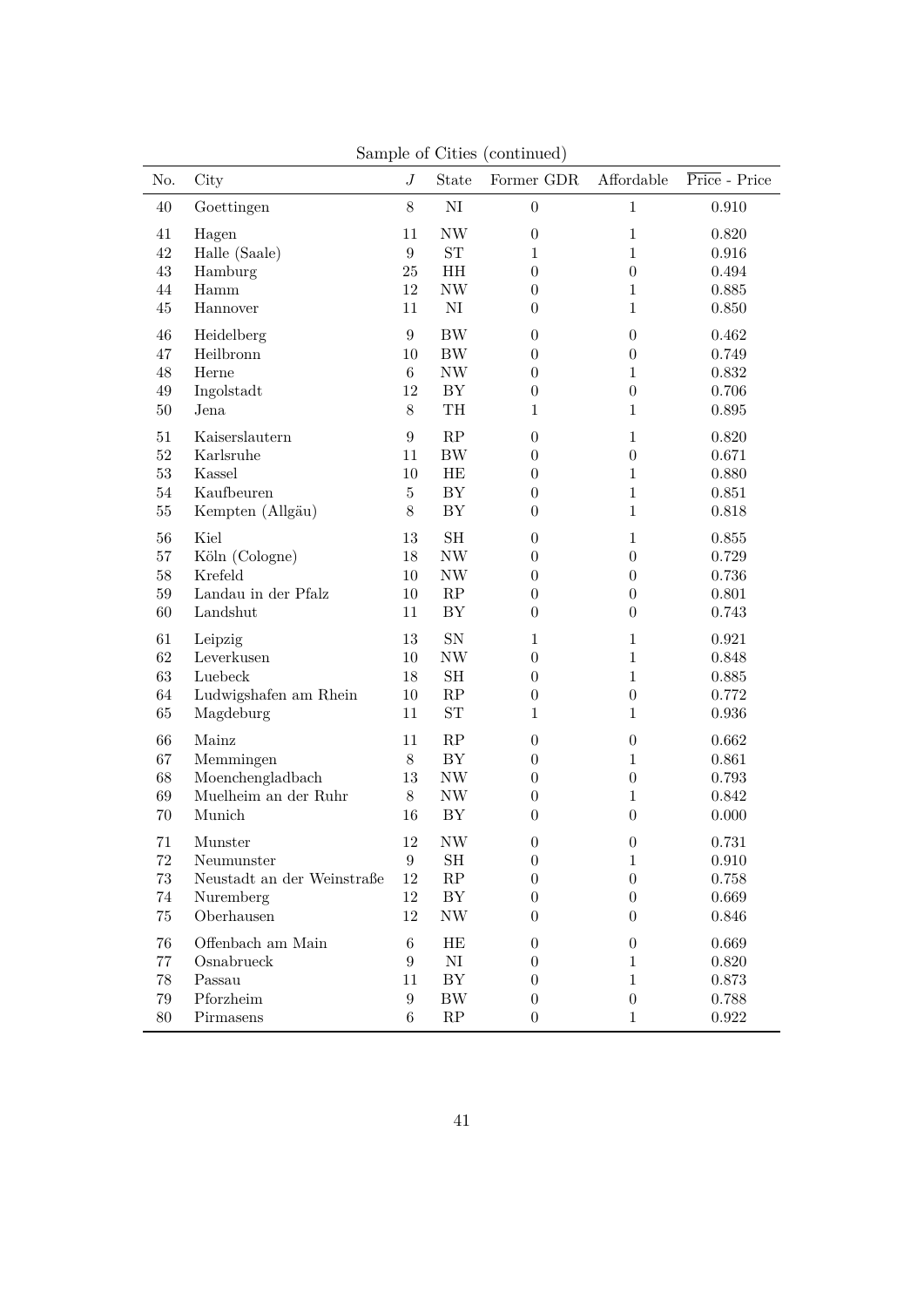| No.     | City             | $J_{\cdot}$    | State                           | Former GDR       | Affordable       | Price - Price |
|---------|------------------|----------------|---------------------------------|------------------|------------------|---------------|
| 81      | Potsdam          | 14             | $\rm BB$                        | 1                | $\mathbf 1$      | 0.854         |
| 82      | Regensburg       | $8\,$          | ${\rm BY}$                      | $\boldsymbol{0}$ | $\overline{0}$   | 0.676         |
| 83      | Remscheid        | 9              | $\ensuremath{\text{NW}}$        | $\boldsymbol{0}$ | 1                | 0.818         |
| 84      | Rosenheim        | 6              | BY                              | $\boldsymbol{0}$ | $\overline{0}$   | 0.652         |
| $85\,$  | Rostock          | 18             | MV                              | 1                | 1                | 0.937         |
|         |                  |                |                                 |                  |                  |               |
| 86      | Salzgitter       | 19             | NI                              | $\boldsymbol{0}$ | $\mathbf 1$      | 0.919         |
| 87      | Schwabach        | 6              | BY                              | $\boldsymbol{0}$ | $\overline{0}$   | 0.801         |
| 88      | Schweinfurt      | 4              | ${\rm BY}$                      | $\boldsymbol{0}$ | 1                | 0.810         |
| 89      | Schwerin         | 9              | $\ensuremath{\text{MV}}\xspace$ | 1                | 1                | 0.917         |
| 90      | Solingen         | 9              | $\ensuremath{\text{NW}}$        | $\boldsymbol{0}$ | $\overline{0}$   | 0.761         |
| 91      | Speyer           | $\,6\,$        | RP                              | $\boldsymbol{0}$ | $\boldsymbol{0}$ | 0.736         |
| 92      | Straubing        | $\overline{7}$ | ${\rm BY}$                      | $\boldsymbol{0}$ | $\mathbf 1$      | 0.839         |
| 93      | Stuttgart        | 11             | <b>BW</b>                       | $\boldsymbol{0}$ | $\overline{0}$   | 0.266         |
| 94      | Suhl             | 10             | TH                              | 1                | 1                | 0.960         |
| 95      | Trier            | 10             | $\mathbf{RP}$                   | $\boldsymbol{0}$ | $\overline{0}$   | 0.804         |
| 96      | Ulm              | 10             | <b>BW</b>                       | $\boldsymbol{0}$ | $\overline{0}$   | 0.795         |
| 97      | Weiden i.d. OPf. | $\overline{7}$ | ${\rm BY}$                      | $\boldsymbol{0}$ | $\mathbf 1$      | 0.862         |
| 98      | Weimar           | 8              | TH                              | 1                | 1                | 0.944         |
| $99\,$  | Wiesbaden        | 11             | HE                              | $\boldsymbol{0}$ | $\overline{0}$   | 0.578         |
| $100\,$ | Wilhelmshaven    | 12             | NI                              | $\boldsymbol{0}$ | 1                | 0.926         |
| 101     | Wolfsburg        | 13             | NI                              | $\boldsymbol{0}$ | 1                | 0.901         |
| 102     | Worms            | 13             | RP                              | $\boldsymbol{0}$ | $\mathbf 1$      | 0.810         |
| 103     | Wuppertal        | 13             | NW                              | $\boldsymbol{0}$ | $\overline{0}$   | 0.792         |
| 104     | Wuerzburg        | 9              | BY                              | $\theta$         | $\theta$         | 0.720         |
| $105\,$ | Zweibruecken     | 8              | $\mathbf{RP}$                   | $\boldsymbol{0}$ | 1                | 0.926         |
|         |                  |                |                                 |                  |                  |               |

Sample of Cities (continued)

Note:  $B = Berlin$ ,  $BB = Brandenburg$ ,  $BW = Baden-Wuerttemberg$ ,  $BY = Bavaria$ ,  $HB =$ Bremen, HE = Hesse, MV = Mecklenburg-Western Pomerania, NI = Lower Saxony, NW = North Rhine-Westphalia,  $RP = Rhineland-Palatinate$ ,  $SH = Schleswig-Holstein$ ,  $SN = Saxony$ ,  $ST =$ Saxony-Anhalt, TH = Thuringia.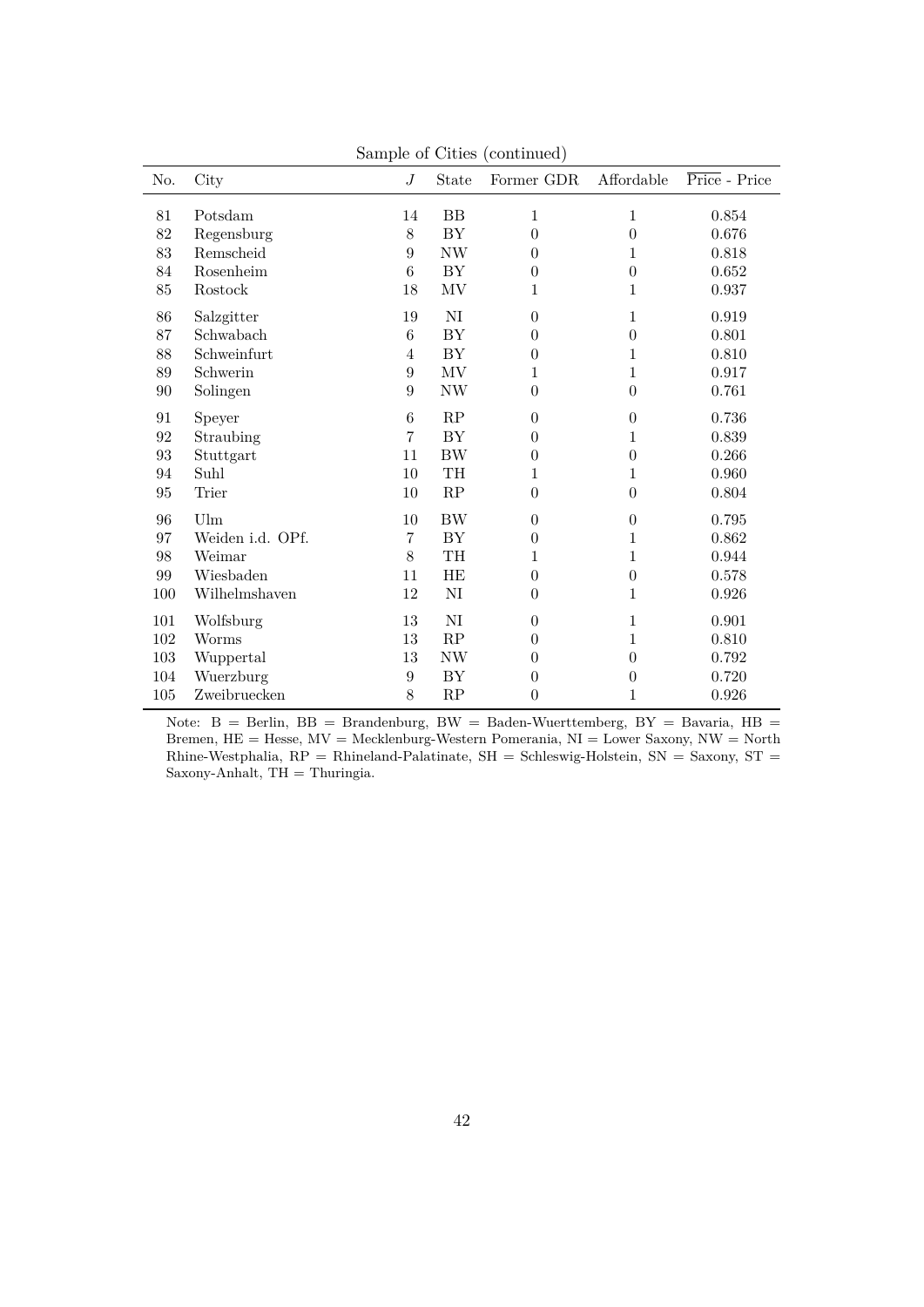|                                                  |                                                                      |                  | Expensive (N=26479)                                 |                                  | Affordable (N=27475)                  |                                          |                                           |
|--------------------------------------------------|----------------------------------------------------------------------|------------------|-----------------------------------------------------|----------------------------------|---------------------------------------|------------------------------------------|-------------------------------------------|
|                                                  |                                                                      | Mean             | Std. Dev.                                           | Mean                             | Std. Dev.                             | Diff. in Means Std. Error                |                                           |
| Ring Rent Index                                  |                                                                      | 104.7            | 20.4                                                | $109.5\,$                        | 19.1                                  |                                          |                                           |
|                                                  |                                                                      | $13.2\,$         | $5.0\,$                                             | $11.8$                           | $4.8$                                 |                                          |                                           |
| $(\overline{\mathrm{Price}}$ - $\mathrm{Price})$ |                                                                      | $675.5$<br>296.0 | 159.6                                               | 887.2                            | 46.4                                  | $4.8$<br>-1.3<br>-1.7<br>211.7<br>-169.7 | $213$<br>$134$<br>$213$<br>$234$<br>$234$ |
| New Houses                                       |                                                                      |                  | 392.0                                               | 126.3                            | 161.1                                 |                                          |                                           |
| New Apartments                                   |                                                                      | 88.5             | 137.4                                               | 15.2                             | $19.3\,$                              | $-73.3$                                  |                                           |
|                                                  |                                                                      | $\mathsf{z}$     |                                                     |                                  |                                       |                                          |                                           |
| Former GDR                                       |                                                                      | 24421            | $% 3.2$<br>$% 3.2$<br>$% 4.6$<br>$% 5.4$<br>$% 6.4$ | $\frac{\text{N}}{\text{N}}$ 5797 | $87.8$<br>$78.25$<br>$75.5$<br>$75.5$ |                                          |                                           |
|                                                  |                                                                      |                  |                                                     | 7738                             |                                       |                                          |                                           |
| "Mietpreisbremse"                                | <b>E</b><br><b>E</b><br><b>E</b><br><b>E</b><br><b>E</b><br><b>E</b> | 2058<br>9361     |                                                     | 19929                            |                                       |                                          |                                           |
|                                                  |                                                                      | 17118            |                                                     | 7546                             |                                       |                                          |                                           |

| ×<br>I<br>۰,<br>× |
|-------------------|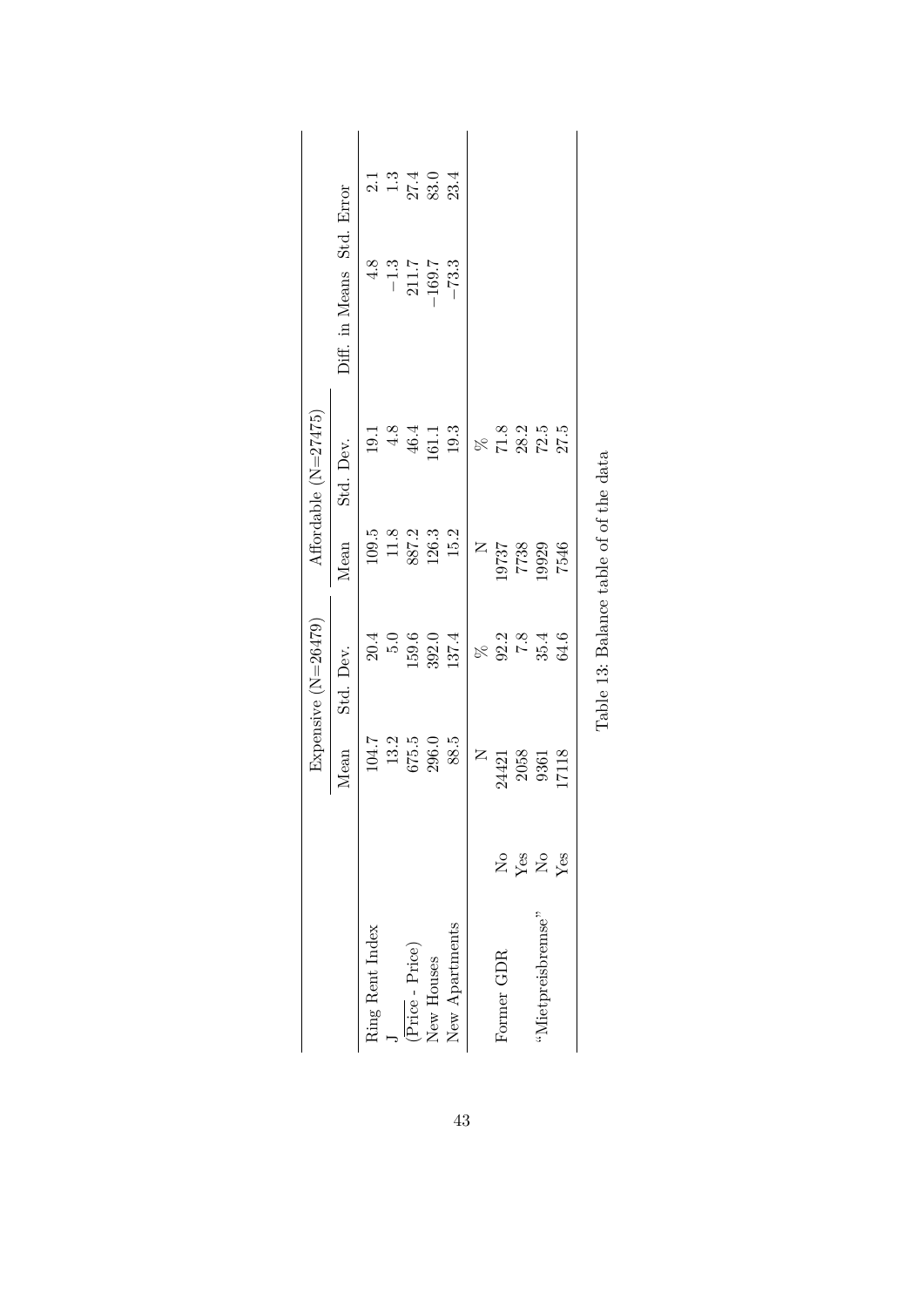### **References**

- <span id="page-44-1"></span>Ahlfeldt, G. M. and W. Maennig (2015): Homevoters vs. Leasevoters: A Spatial Analysis of Airport Effects, Journal of Urban Economics 87: 85–99, DOI: [10/f7ch5d](https://doi.org/10/f7ch5d).
- <span id="page-44-13"></span>Aizcorbe, A. (2014): A Practical Guide to Price Index and Hedonic Techniques, First edition, Practical Econometrics, Oxford, United Kingdom: Oxford University Press.
- <span id="page-44-2"></span>Baum-Snow, N. and L. Han (2021): The Microgeography of Housing Supply, mimeo.
- <span id="page-44-6"></span>Braakmann, N. and S. McDonald (2020): Housing Subsidies and Property Prices: Evidence from England, Regional Science and Urban Economics, Special Issue on Housing Affordability 80: 103374, DOI:  $10/g$ jt8sq.
- <span id="page-44-10"></span>Braun, S. and G. S. Lee (2021): The Prices of Residential Land in German Counties, Regional Science and Urban Economics: 103676, DOI: [10/gjwx8k](https://doi.org/10/gjwx8k).
- <span id="page-44-9"></span>Breidenbach, P., L. Eilers, and J. L. Fries (2019): Rent Control and Rental Prices: High Expectations, High Effectiveness? Ruhr Economic Papers (No. 804).
- <span id="page-44-4"></span>Carozzi, F., C. A. L. Hilber, and X. Yu (2020): On the Economic Impacts of Mortgage Credit Expansion Policies: Evidence from Help to Buy, CEP Discussion Papers (No. 1681).
- <span id="page-44-0"></span>Daminger, A. and K. Dascher (2020): City Skew and Homeowner Subsidy Removal, BGPE Discussion Papers (No. 195).
- <span id="page-44-11"></span>Dascher, K. (2014): Federal Coordination of Local Housing Demolition in the Presence of Filtering and Migration, International Tax and Public Finance 21.3: 375–396, doi: [10/f532nr](https://doi.org/10/f532nr).
- <span id="page-44-3"></span>Davis, M. (2019): The Distributional Impact of Mortgage Interest Subsidies: Evidence from Variation in State Tax Policies, mimeo.
- <span id="page-44-12"></span>Deilmann, C., K.-H. Effenberger, and J. Banse (2009): Housing Stock Shrinkage: Vacancy and Demolition Trends in Germany, Building Research & Information 37.5-6: 660–668, doi: [10/dhcz7j](https://doi.org/10/dhcz7j).
- <span id="page-44-8"></span>Diamond, R., T. McQuade, and F. Qian (2019): The Effects of Rent Control Expansion on Tenants, Landlords, and Inequality: Evidence from San Francisco, American Economic Review 109.9: 3365-3394, DOI: [10/ggf9pn](https://doi.org/10/ggf9pn).
- <span id="page-44-7"></span>Diewert, W. E., S. Heravi, and M. Silver (2008): Hedonic Imputation versus Time Dummy Hedonic Indexes, NBER Working Papers (No. 14018), DOI: [10/d6cv8j](https://doi.org/10/d6cv8j).
- <span id="page-44-5"></span>Eerola, E. and T. Lyytikäinen (2021): Housing Allowance and Rents: Evidence from a Stepwise Subsidy Scheme, The Scandinavian Journal of Economics 123.1: 84–109, poi: [10/gjt8st](https://doi.org/10/gjt8st).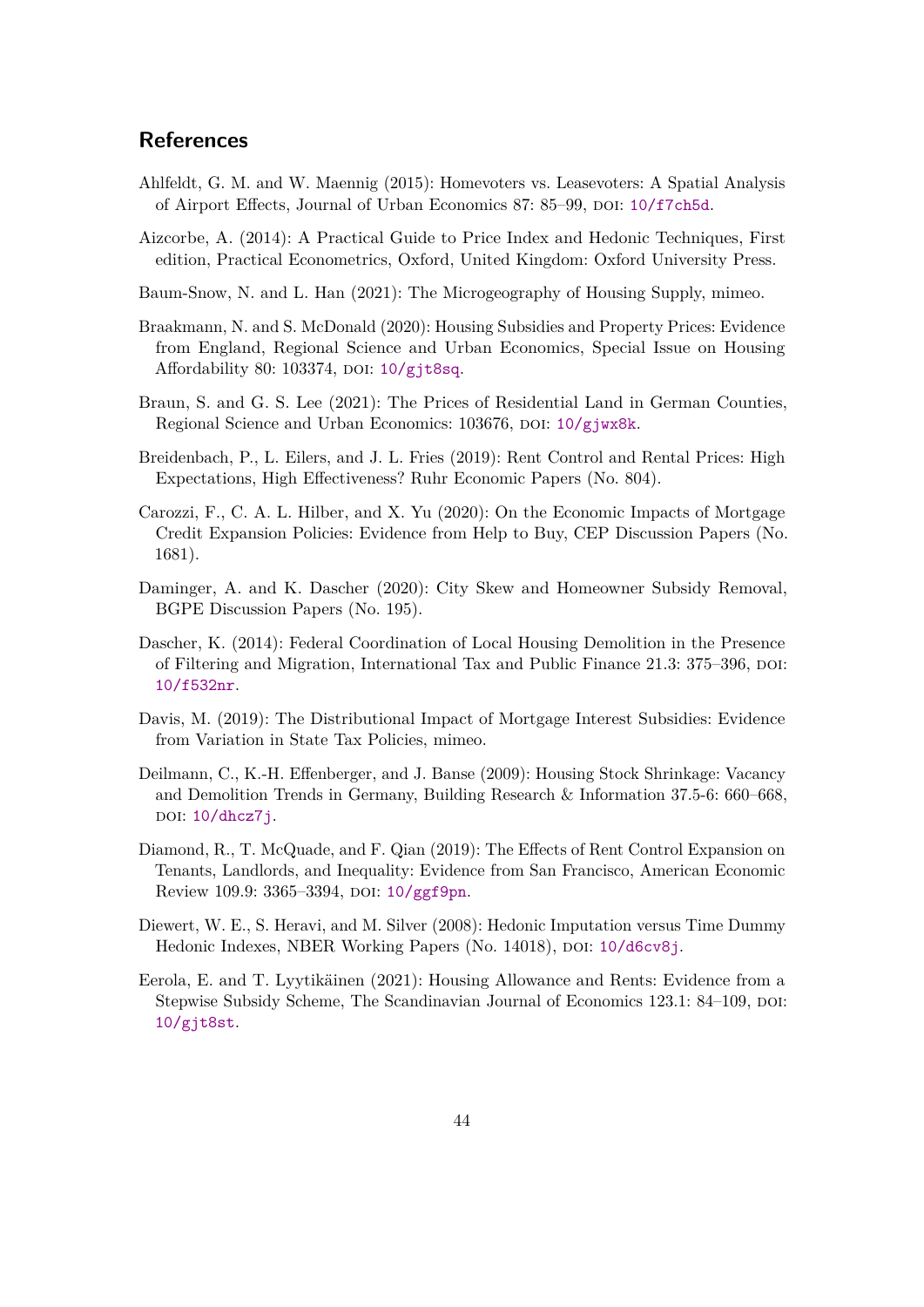- <span id="page-45-4"></span>Eriksen, M. D. and A. Ross (2015): Housing Vouchers and the Price of Rental Housing, American Economic Journal: Economic Policy 7.3: 154–176, DOI: [10/f7m6xn](https://doi.org/10/f7m6xn).
- <span id="page-45-3"></span>Gibbons, S. and A. Manning (2006): The Incidence of UK Housing Benefit: Evidence from the 1990s Reforms, Journal of Public Economics 90.4: 799–822, poi: [10/cdnw7h](https://doi.org/10/cdnw7h).
- <span id="page-45-5"></span>Glaeser, E. L. (2011): Rethinking the Federal Bias Toward Homeownership, Cityscape 13.2: 5-37, DOI: [10/fx8wd7](https://doi.org/10/fx8wd7).
- <span id="page-45-1"></span>Glaeser, E. L. and J. Gyourko (2005): Urban Decline and Durable Housing, Journal of Political Economy 113.2: 345-375, DOI: [10/c22qxh](https://doi.org/10/c22qxh).
- <span id="page-45-10"></span>Glaeser, E. L. and E. Luttmer (2003): The Misallocation of Housing under Rent Control, American Economic Review 93.4: 1027-1046, DOI: [10/ftmn57](https://doi.org/10/ftmn57).
- <span id="page-45-12"></span>Glaeser, E. L. and J. M. Shapiro (2003): The Benefits of the Home Mortgage Interest Deduction, Tax Policy and the Economy 17: 37–82, DOI: [10/gk5354](https://doi.org/10/gk5354).
- <span id="page-45-9"></span>Gruber, J. (1994): The Incidence of Mandated Maternity Benefits, The American Economic Review 84.3: 622–641.
- <span id="page-45-8"></span>Haan, J. de (2010): Hedonic Price Indexes: A Comparison of Imputation, Time Dummy and 'Re-Pricing' Methods, Jahrbücher für Nationalökonomie und Statistik 230.6: 772– 791, DOI: [10/gjt8ss](https://doi.org/10/gjt8ss).
- <span id="page-45-13"></span>Hanson, A. (2012): Size of Home, Homeownership, and the Mortgage Interest Deduction, Journal of Housing Economics 21.3: 195-210, DOI: [10/f4b6fr](https://doi.org/10/f4b6fr).
- <span id="page-45-0"></span>Hilber, C. A. L. (2007): The Determinants of Homeownership across Europe: Panel Data Evidence, mimeo.
- <span id="page-45-2"></span>Hilber, C. A. L. and T. M. Turner (2014): The Mortgage Interest Deduction and Its Impact on Homeownership Decisions, The Review of Economics and Statistics 96.4: 618–637, DOI: [10/ghdh6n](https://doi.org/10/ghdh6n).
- <span id="page-45-7"></span>Hill, R. J. (2011): Hedonic Price Indexes for Housing, OECD Statistics Working Papers (No. 36), DOI: [10/bbkkxs](https://doi.org/10/bbkkxs).
- <span id="page-45-14"></span>Hill, R. J. and M. Scholz (2018): Can Geospatial Data Improve House Price Indexes? A Hedonic Imputation Approach with Splines, Review of Income and Wealth 64.4: 737-756, DOI: [10/gfks96](https://doi.org/10/gfks96).
- <span id="page-45-6"></span>Holian, M. J. (2019): Where Is the City's Center? Five Measures of Central Location, Cityscape 21.2: 213–226.
- <span id="page-45-11"></span>Kaas, L., G. Kocharkov, E. Preugschat, and N. Siassi (2021): Low Homeownership in Germany—a Quantitative Exploration, Journal of the European Economic Association 19.1: 128-164, DOI: [10/gk6cfd](https://doi.org/10/gk6cfd).